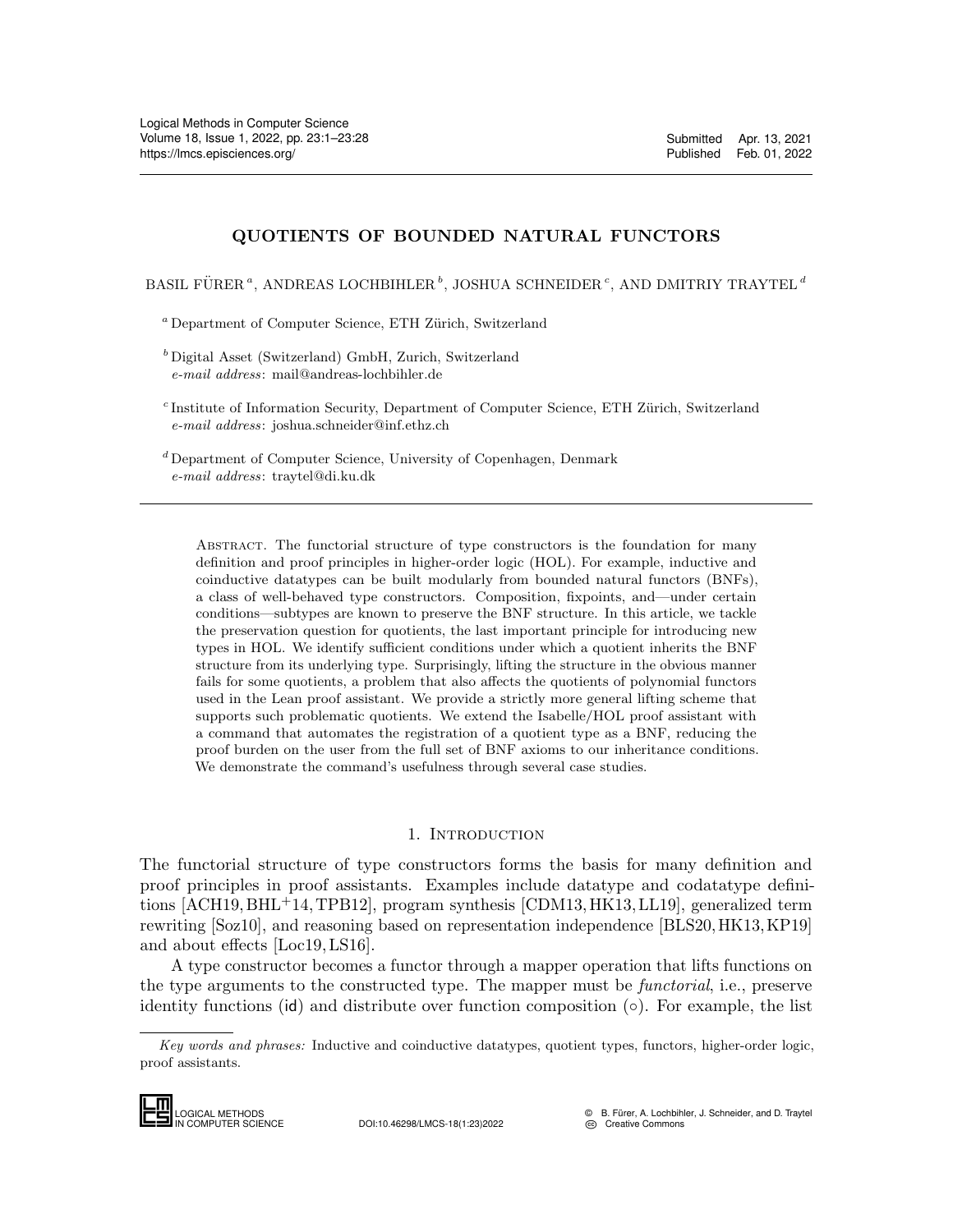type constructor List<sup>[1](#page-1-0)</sup> has the well-known mapper map ::  $(\alpha \to \beta) \to \alpha$  list  $\to \beta$  list, which applies the given function to every element in the given list. It is functorial:

$$
\mathsf{map} \ \mathsf{id} = \mathsf{id} \qquad \qquad \mathsf{map} \ \ g \circ \mathsf{map} \ f = \mathsf{map} \ (g \circ f)
$$

Most applications of functors can benefit from even richer structures. In this article, we focus on bounded natural functors (BNFs) [\[TPB12\]](#page-26-0). A BNF comes with additional setter operators that return sets of occurring elements, called atoms, for each type argument (Section [2.1\)](#page-4-0). The setters must be natural transformations, i.e., commute with the mapper, and *bounded*, i.e., have a fixed cardinality bound on the sets they return. For example, lists are a BNF with the setter set  $:: \alpha$  list  $\rightarrow \alpha$  set, which returns the set of elements in a list. It satisfies set ∘ map  $f = f\langle \cdot \rangle$  ∘ set, where  $f\langle \cdot \rangle$  denotes the function that maps a set X to  $f\langle X\rangle = \{f \: x \mid x \in X\}$ , i.e., the image of X under f. Moreover, set xs is always a finite set because lists are finite sequences.

Originally, BNFs were introduced for modularly constructing datatypes and codatatypes [\[BHL](#page-25-1)+14] in the Isabelle/HOL proof assistant. Although (co)datatypes are still the most important use case, the BNF structure is used nowadays in other contexts such as reasoning via free theorems [\[LSBM19\]](#page-26-6) and transferring theorems between types [\[Kun16,](#page-26-7)[LS18\]](#page-26-8).

Several type definition principles in HOL preserve the BNF structure: composition (e.g.,  $(\alpha \text{ list})$  list), datatypes and codatatypes [\[TPB12\]](#page-26-0), and—under certain conditions subtypes [\[Bie15,](#page-25-5) [LS18\]](#page-26-8). Subtypes include records and type copies. Accordingly, when a new type constructor is defined via one of these principles from an existing BNF, then the new type automatically comes with a mapper and setters and with theorems for the BNF properties.

One important type definition principle is missing above: quotients [\[Hom05,](#page-26-9) [HK13,](#page-25-3) [KU11,](#page-26-10)[Pau06,](#page-26-11) [Slo97\]](#page-26-12). A quotient type (Section [2.2\)](#page-5-0) identifies elements of an underlying type according to a (partial) equivalence relation ∼. That is, the quotient type is isomorphic to the equivalence classes of  $\sim$ . For example, unordered pairs  $\alpha$  upair are the quotient of ordered pairs  $\alpha \times \alpha$  and the equivalence relation  $\sim_{upair}$  generated by  $(x, y) \sim_{upair} (y, x)$ . Similarly, finite sets, bags, and cyclic lists are quotients of lists where the equivalence relation permutes or duplicates the list elements as needed.

In this article, we answer the question when and how a quotient type inherits its underlying type's BNF structure. It is well known that a quotient preserves the functorial properties if the underlying type's mapper preserves ∼; then the quotient type's mapper is simply the lifting of the underlying type's mapper to equivalence classes [\[ACH19\]](#page-25-0).

For setters, the situation is more complicated. Adámek et al. [\[AGT10\]](#page-25-6) call a functor sound if it preserves empty intersections. All BNFs are sound. However, we discovered that if the setters are defined as one would expect for a quotient, then the resulting functor may be unsound. To repair the situation, we characterize the setters in terms of the mapper and identify a definition scheme for the setters that results in sound functors. We then derive sufficient conditions on the equivalence relation ∼ for the BNF properties to be preserved for these definitions (Section [3\)](#page-6-0).

Moreover, we have implemented an Isabelle/HOL command that automates the registration of a quotient type as a BNF (Section [4\)](#page-20-0); the user merely needs to discharge the conditions on ∼. One of the conditions, subdistributivity, often requires considerable proof effort, though. We therefore developed a novel sufficient criterion using confluent relations that simplifies the proofs in our case studies (Section [3.4\)](#page-15-0). Our implementation is distributed

<span id="page-1-0"></span><sup>1</sup>Type constructors are written postfix in this article.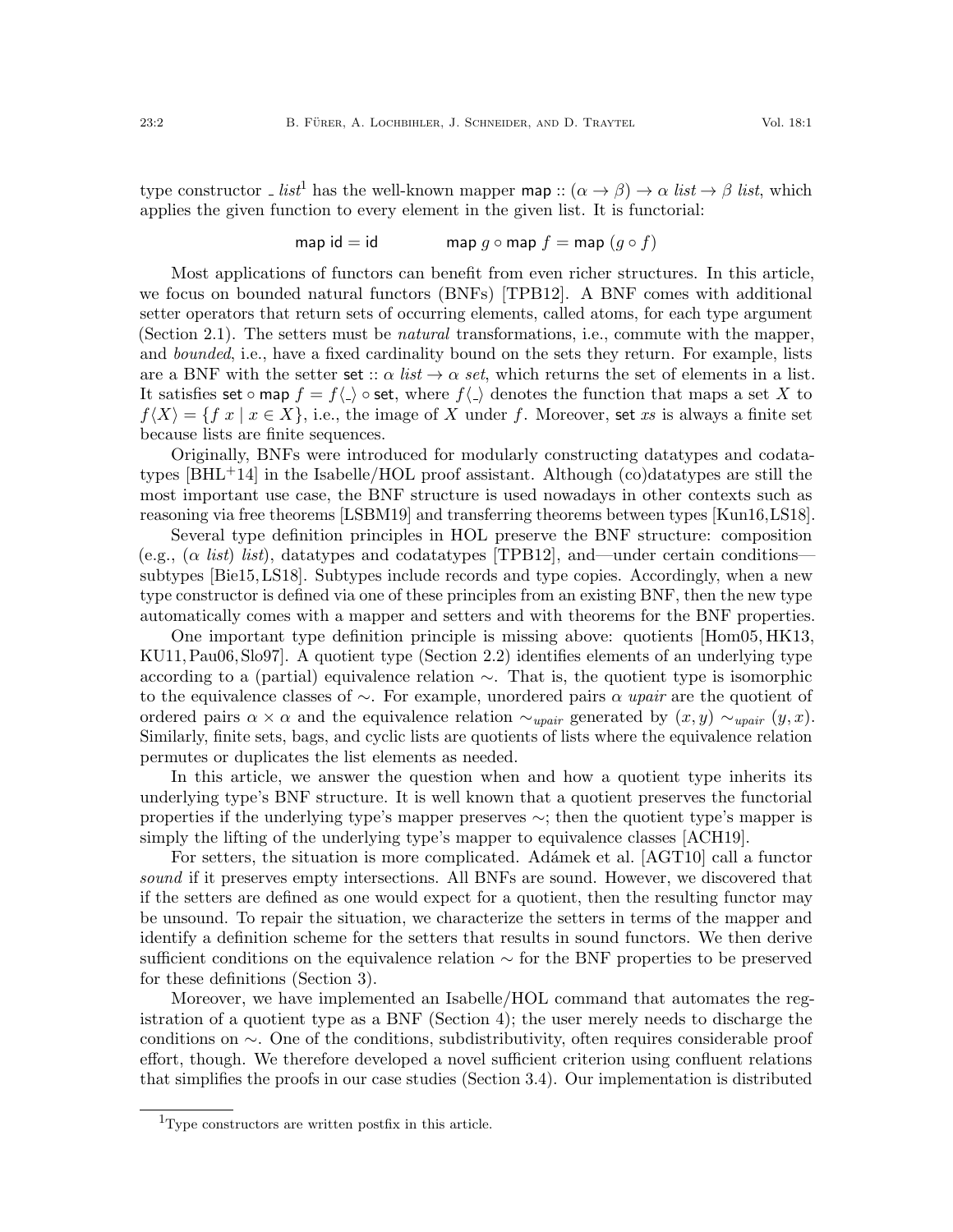with the Isabelle2021 release. Some of the examples in this article are only available in Isabelle's development repository<sup>[2](#page-2-0)</sup> and will be part of the forthcoming Isabelle release.

Contributions. The main contributions of this article are the following:

(1) We identify sufficient criteria for when a quotient type preserves the BNF properties of the underlying type. Registering a quotient as a BNFs allows (co)datatypes to nest recursion through it. Consider for example node-labeled unordered binary trees

datatype  $\textit{ubtree} = \text{Leaf} \mid \text{Node} \textit{nat} \text{ (ubtree } \textit{upair})$ 

BNF use cases beyond datatypes benefit equally.

- (2) In particular, we show that the straightforward definitions would cause the functor to be unsound, and find better definitions that avoid unsoundness. This problem is not limited to BNFs. The lifting operations for Lean's quotients of polynomial functors [\[ACH19\]](#page-25-0) also suffer from unsoundness and our repair applies to them as well (Section [5.2\)](#page-23-0). We show in Section [5.2](#page-23-0) that unsoundness hinders modular proofs.
- (3) We propose a sufficient criterion on  $\sim$  for subdistributivity, which is typically the most difficult BNF property to show. We show with several examples that the criterion is applicable in practice and yields relatively simple proofs.
- (4) We have implemented an Isabelle/HOL command to register the quotient as a BNF once the user has discharged the conditions on ∼. The command also generates proof rules for transferring theorems about the BNF operations from the underlying type to the quotient (Section [4.2\)](#page-21-0). Several case studies demonstrate the command's usefulness. Some examples reformulate well-known BNFs as quotients (e.g., unordered pairs, distinct lists, finite sets). Others formally prove the BNF properties for the first time, e.g., cyclic lists, the free idempotent monoid, and regular expressions modulo ACI. These examples become part of the collection of formalized BNFs and can thus be used in datatype definitions and other BNF applications.

<span id="page-2-1"></span>Example 1.1. To illustrate our contributions' usefulness, we consider linear dynamic logic (LDL) [\[DV13\]](#page-25-7), an extension of linear temporal logic with regular expressions. LDL's syntax is usually given as two mutually recursive datatypes of formulas and regular expressions [\[DV13,](#page-25-7) [BKT17\]](#page-25-8). Here, we opt for nested recursion, which has the modularity benefit of being able to formalize regular expressions separately. We define regular expressions  $\alpha$  re:

datatype  $\alpha$   $re =$  Zero | Eps | Atom  $\alpha$ | Alt  $(\alpha \text{ re}) (\alpha \text{ re})$  | Conc  $(\alpha \text{ re}) (\alpha \text{ re})$  | Star  $(\alpha \text{ re})$ 

Often, it is useful to consider regular expressions modulo some syntactic equivalences. For example, identifying expressions modulo the associativity, commutativity, and idempotence (ACI) of the alternation constructor Alt results in a straightforward construction of deterministic finite automata from regular expressions via Brzozowski derivatives [\[NT14\]](#page-26-13). We define the ACI-equivalence  $\sim_{aci}$  as the least congruence relation satisfying:

Alt (Alt r s) t  $\sim_{aci}$  Alt r (Alt s t) Alt r s  $\sim_{aci}$  Alt s r Alt r r  $\sim_{aci}$  r

Next, we define the quotient type of regular expressions modulo ACI  $\alpha$  re<sub>aci</sub> and the datatype of LDL formulas *ldl*, which uses nested recursion through  $\alpha$  re<sub>aci</sub>.

<span id="page-2-0"></span> $2$ <https://isabelle.in.tum.de/repos/isabelle>, revision be11fe268b33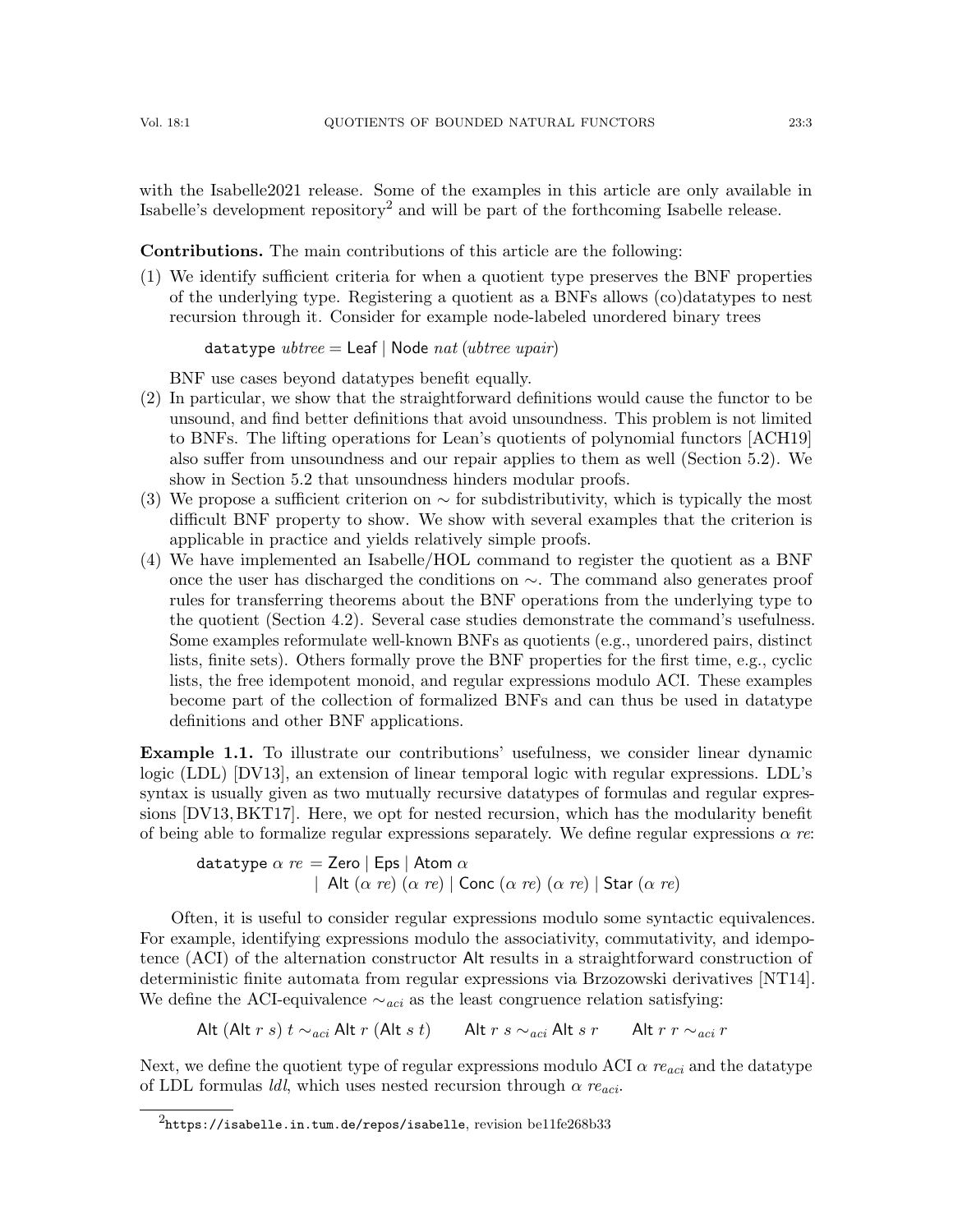quotient\_type 
$$
\alpha \text{ } re_{aci} = \alpha \text{ } re/\sim_{aci}
$$
  
datatype  $ldl = \text{Prop string} | \text{Neg } ldl | \text{Conj } ldl \text{ } ldl | \text{Match } (ldl \text{ } re_{aci})$ 

For the last declaration to succeed, Isabelle must know that  $\alpha$  re<sub>aci</sub> is a BNF. We will show  $\diamondsuit$ in Section [3.4](#page-15-0) how our work allows us to lift  $\alpha$  re's BNF structure to  $\alpha$  re<sub>aci</sub>.

This article extends and revises the homonymous IJCAR conference paper [\[FLST20\]](#page-25-9). Specifically, the article newly describes the interaction of quotients and *non-emptiness wit*nesses [\[BPT15\]](#page-25-10), an additional piece of information tracked as part of the BNF structure and used to prove non-emptiness of inductive datatypes, which is a requirement for introducing new types in HOL (Section [3.5\)](#page-18-0). We also show how to lift the BNF structure to *partial* quotients by combining our constructions for quotients with the ones for subtypes, and discuss limitations of this approach (Section [3.6\)](#page-19-0). Moreover, we include several previously omitted pen-and-paper proofs of our results, whose formalized counterparts are implemented as tactics as part of our Isabelle command to automate the lifting. We also give a more detailed description of our command's interface (Section [4.1\)](#page-20-1) and formalize several new examples, some of which required us to extend our results' scope. Notably, the new Example [3.26](#page-17-0) uses the new Lemma [3.11](#page-11-0) and the updated Theorem [3.21,](#page-15-1) which generalizes the corresponding Theorem 4 from the conference paper.

# 2. Background

We work in Isabelle/HOL, Isabelle's variant of classical higher-order logic—a simply typed theory with Hilbert choice and rank-1 polymorphism. We refer to a textbook for a detailed introduction to Isabelle/HOL [\[NK14\]](#page-26-14) and only summarize relevant notation here.

Types are built from type variables  $\alpha, \beta, \ldots$  via type constructors. A type constructor can be nullary (nat) or have some type arguments ( $\alpha$  list,  $\alpha$  set,  $(\alpha, \beta)$  upair). Type constructor application is written postfix. Exceptions are the binary type constructors for sums (+), products  $(\times)$ , and functions  $(\rightarrow)$ , all written infix. Terms are built from variables x, y, ... and constants c, d, ... via lambda-abstractions  $\lambda x$ . t and applications t u. The sum type's embeddings are Inl and Inr and the product type's projections are fst and snd.

The primitive way of introducing new types in HOL is to take a non-empty subset of an existing type. For example, the type of lists could be defined as the set of pairs  $(n:: nat, f::nat \rightarrow \alpha)$  where n is the list's length and f i is the list's ith element for  $i \leq n$  and some fixed unspecified element of type  $\alpha$  for  $i \geq n$ . To spare the users from such low-level encodings, Isabelle/HOL offers higher-level mechanisms for introducing new types, which are internally reduced to primitive subtyping. In fact, lists are defined as an inductive datatype  $\alpha$  list =  $\|\alpha \neq \alpha$  list, where  $\|\$ is the empty list and  $\#$  is the infix list constructor. Recursion in datatypes and their coinductive counterparts may take place only under well-behaved type constructors, the bounded natural functors (Section [2.1\)](#page-4-0). Quotient types (Section [2.2\)](#page-5-0) are another high-level mechanism for introducing new types.

For *n*-ary definitions, we use the vector notation  $\bar{x}$  to denote the sequence  $x_1, \ldots, x_n$ , where  $n$  is clear from the context. Vectors spanning several variables indicate repetition with synchronized indices. For example, map<sub>F</sub>  $(g \circ f)$  abbreviates map<sub>F</sub>  $(g_1 \circ f_1)$  ...  $(g_n \circ f_n)$ . Abusing notation slightly, we write  $\overline{\alpha} \to \beta$  for the *n*-ary function type  $\alpha_1 \to \cdots \to \alpha_n \to \beta$ .

To simplify notation, we identify the type of binary predicates  $\alpha \to \beta \to \text{bool}$  and sets of pairs  $(\alpha \times \beta)$  set, and write  $\alpha \otimes \beta$  for both. These types are different in Isabelle/HOL and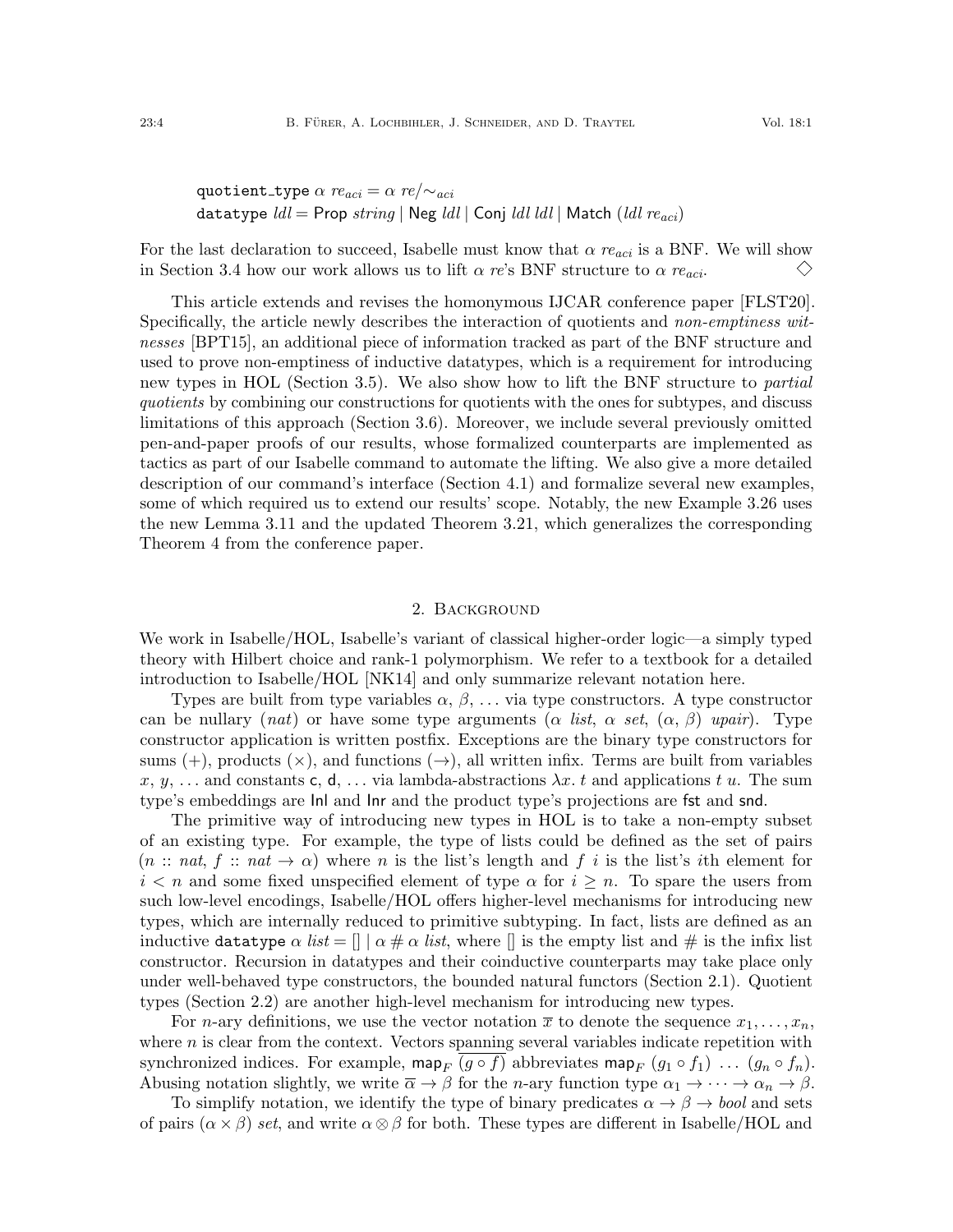the BNF ecosystem works with binary predicates. The identification allows us to mix set and relation operations, e.g., the subset relation  $\subseteq$  and relation composition  $\bullet$  (both written infix).

<span id="page-4-0"></span>2.1. Bounded Natural Functors. A bounded natural functor  $(BNF)$  [\[TPB12\]](#page-26-0) is an nary type constructor  $\overline{\alpha} F$  equipped with the following polymorphic constants. Here and elsewhere, *i* implicitly ranges over  $\{1, \ldots, n\}$ :

$$
\mathsf{map}_F :: \overline{(\alpha \to \beta)} \to \overline{\alpha} \ F \to \overline{\beta} \ F \qquad \qquad \mathsf{bd}_F :: \underline{\mathit{cardinal}_F} \\ \mathsf{set}_{F,i} :: \overline{\alpha} \ F \to \alpha_i \ \mathit{set} \quad \text{for all } i \qquad \qquad \mathsf{rel}_F :: \overline{(\alpha \otimes \beta)} \to \overline{\alpha} \ F \otimes \overline{\beta} \ F
$$

The shape and content intuition [\[TPB12\]](#page-26-0) is a useful way of thinking about elements of  $\overline{\alpha}$  F. The mapper map<sub>F</sub> leaves the shape unchanged but modifies the contents by applying its function arguments. The *n* setters  $set_{F,i}$  extract the contents (and dispose of the shape). For example, the shape of a list is given by its length, which map preserves. The cardinal bound  $\mathsf{bd}_F$  is a fixed bound on the number of elements returned by  $\mathsf{set}_{F,i}$ . Cardinal numbers are represented in HOL using particular well-ordered relations [\[BPT14\]](#page-25-11) over a large-enough type (specific to  $F$ ). We mention the bounds and cardinal numbers only for completeness; they are not interesting for this article. Finally, the relator rel<sub>F</sub> lifts relations on the type arguments to a relation on  $\overline{\alpha} F$  and  $\overline{\beta} F$ . Thereby, it only relates elements of  $\overline{\alpha} F$  and  $\overline{\beta} F$ that have the same shape.

The BNF constants must satisfy the following properties:

MAP-ID 
$$
\operatorname{map}_F \overline{\operatorname{id}} = \operatorname{id}
$$
  
\nMAP-COMP  $\operatorname{map}_F \overline{g} \circ \operatorname{map}_F \overline{f} = \operatorname{map}_F \overline{(g \circ f)}$   
\nSET-MAP  $\operatorname{set}_{F,i} \circ \operatorname{map}_F \overline{f} = f_i \langle \cdot \rangle \circ \operatorname{set}_{F,i}$   
\nMAP-CONG  $(\forall i. \forall z \in \operatorname{set}_{F,i} x. f_i z = g_i z) \implies \operatorname{map}_F \overline{f} x = \operatorname{map}_F \overline{g} x$   
\nSET-BD  $|\operatorname{set}_{F,i} x| \leq_o \operatorname{bd}_F$   
\nBD infinite-card  $\operatorname{bd}_F$   
\nIN\_CEL  $\operatorname{rel}_F \overline{R} x y = \exists z. (\forall i. \operatorname{set}_{F,i} z \subseteq R_i) \land \operatorname{map} \overline{f} x = x \land \operatorname{map} \overline{f} x = y$   
\nREL-COMP  $\operatorname{rel}_F \overline{R} \bullet \operatorname{rel}_F \overline{S} \subseteq \operatorname{rel}_F \overline{(R \bullet S)}$ 

Properties MAP\_ID and MAP\_COMP capture the mapper's functoriality; SET\_MAP the setters' naturality. Moreover, the mapper and the setters must agree on what they identify as content (MAP\_CONG). Any set returned by  $set_{F,i}$  must be bounded (SET\_BD); the operator  $\leq_o$  compares cardinal numbers  $[BPT14]$ . The bound is required to be infinite  $(BD)$ , which simplifies arithmetics. The relator can be expressed in terms of the mapper and the setter  $(IN_{REL})$ and must distribute over relation composition (REL\_COMP). The other inclusion, namely rel<sub>F</sub>  $(R \bullet S)$   $\subseteq$  rel<sub>F</sub>  $\overline{R} \bullet$  rel<sub>F</sub>  $\overline{S}$ , follows from these properties. We refer to REL\_COMP as *subdis*tributivity because it only requires one inclusion. In principle, the setter can also be expressed in terms of the mapper as the least set satisfying the congruence rule map cong. We rely on this fact in Section [3.](#page-6-0) Making the setters and the relator part of the BNF structure (rather than defining everything from the mapper) simplifies the statement of the BNF properties.

A useful derived operator is the action on sets  $\overline{F}$ :  $\overline{\alpha}$  set  $\rightarrow \overline{\alpha}$  F set, which generalizes the type constructor's action on its type arguments. Formally,  $\boxed{F} A = \{x \mid \forall i. \text{ set }_{F,i} x \subseteq A_i\}.$ Note that we can write  $z \in \overline{F}$   $\overline{R}$  to replace the equivalent  $\forall i$ . set<sub> $F, i$ </sub>  $z \subseteq R_i$  in IN\_REL.

Most basic types are BNFs, notably, sum and product types. BNFs are closed under composition, e.g.,  $1 + \alpha \times \beta$  is a BNF with the mapper  $\lambda f$  g. map<sub>1+</sub> (map<sub>x</sub> f g), where 1 is the unit type (consisting of the single element  $\star$ ) and map<sub>1+</sub> h = map<sub>+</sub> id h. Moreover,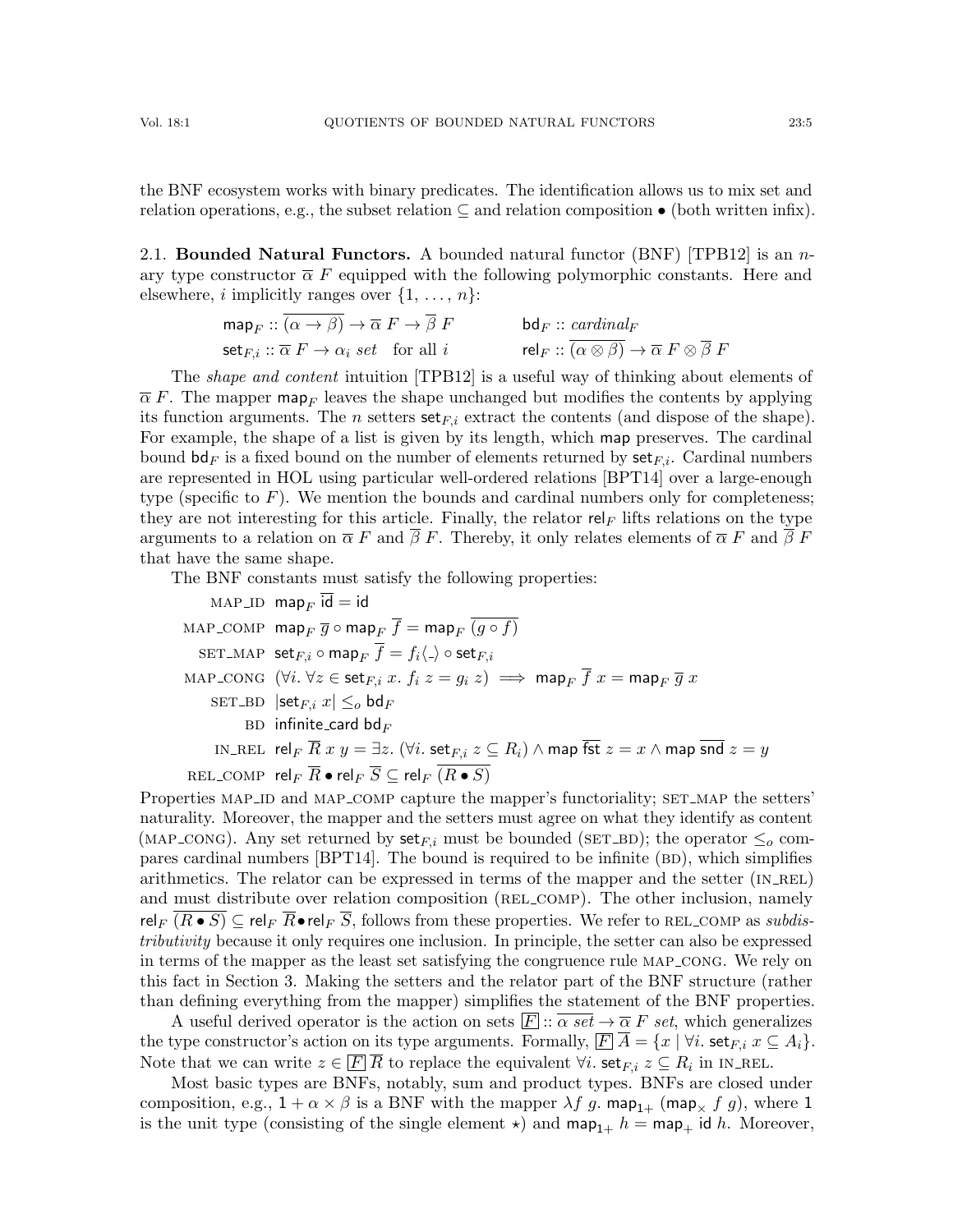BNFs support fixpoint operations, which correspond to (co)datatypes, and are closed under them [\[TPB12\]](#page-26-0). For instance, the datatype command internally computes a least solution for the fixpoint type equation  $\beta = 1 + \alpha \times \beta$  to define the  $\alpha$  list type. Closure means that the resulting datatype, here  $\alpha$  *list*, is equipped with the BNF structure, specifically the mapper map. Also subtypes inherit the BNF structure under certain conditions (Section [3.6\)](#page-19-0). For example, the subtype  $\alpha$  nelist of non-empty lists  $\{xs : \alpha \text{ list } | \text{ xs } \neq [] \}$  is a BNF.

<span id="page-5-0"></span>2.2. Quotient types. An equivalence relation  $\sim$  on a type T partitions the type into equivalence classes. Isabelle/HOL supports the definition of the quotient type  $Q = T/\sim$ , which yields a new type  $Q$  isomorphic to the set of equivalence classes [\[KU11\]](#page-26-10). For example, consider  $\sim_{fset}$  that relates two lists if they have the same set of elements, i.e., xs  $\sim_{fset}$  ys iff set xs = set ys. The following command defines the type  $\alpha$  fset of finite sets as a quotient of lists:

quotient\_type  $\alpha$  fset =  $\alpha$  list/ $\sim$ fset

This command requires a proof that  $\sim_{fset}$  is, in fact, an equivalence relation. The relationship between a quotient type  $Q$  and the underlying type  $T$  is formally captured by the correspondence relation  $cr_Q :: T \otimes Q$ . For example,  $(xs, X) \in cr_{fset}$  iff the list xs is a representative of the finite set  $X$ , i.e.,  $X$  corresponds to the unique equivalence class that contains  $xs$ .

The Lifting and Transfer tools [\[HK13,](#page-25-3) [Kun16\]](#page-26-7) automate the lifting of definitions and theorems from the raw type  $T$  to the quotient  $Q$ . For example, the image operation on finite sets can be obtained by lifting the list mapper map using the command

lift\_definition fimage::  $(\alpha \to \beta) \to \alpha$  fset  $\to \beta$  fset is map

Lifting is only possible for terms that respect the quotient. For fimage, respectfulness states that map  $f$  xs  $\sim_{fset}$  map  $f$  ys whenever xs  $\sim_{fset}$  ys.

Lifting and Transfer are based on *transfer rules* that relate two terms of possibly different types. The lift definition command automatically proves the transfer rule

$$
(\mathsf{map}, \mathsf{fimage}) \in ((=) \Rightarrow \mathsf{cr}_{fset} \Rightarrow \mathsf{cr}_{fset})
$$

where  $R \Rightarrow S$  (right-associative) relates two functions iff they map R-related arguments to S-related results. The meaning of the above rule is that applying map  $f$  to a list representing the finite set X results in a list that represents fimage  $f(X)$ , for all f. The transfer rule's relation  $(=) \Rightarrow \mathsf{cr}_{\textit{fset}} \Rightarrow \mathsf{cr}_{\textit{fset}}$  is constructed according to the types of the related terms. This enables the composition of transfer rules to relate larger terms. For instance, the Transfer tool derives the following equivalence using the above and other transfer rules:

$$
(\forall xs. set (map id xs) = set xs) \longleftrightarrow (\forall X. frame id X = X)
$$

Thus, one can prove the equation  $\forall X$ . fimage id  $X = X$  by reasoning about lists.

Proper equivalence relations are reflexive. Therefore, every element of the type  $T$  is part of exactly one equivalence class. It is also possible to define a partial quotient from a partial equivalence relation, which might not be reflexive. The quotient type command and the Lifting and Transfer tools support partial quotients. Note that partial quotients subsume subtypes (take the restriction of equality to the subset as the partial equivalence).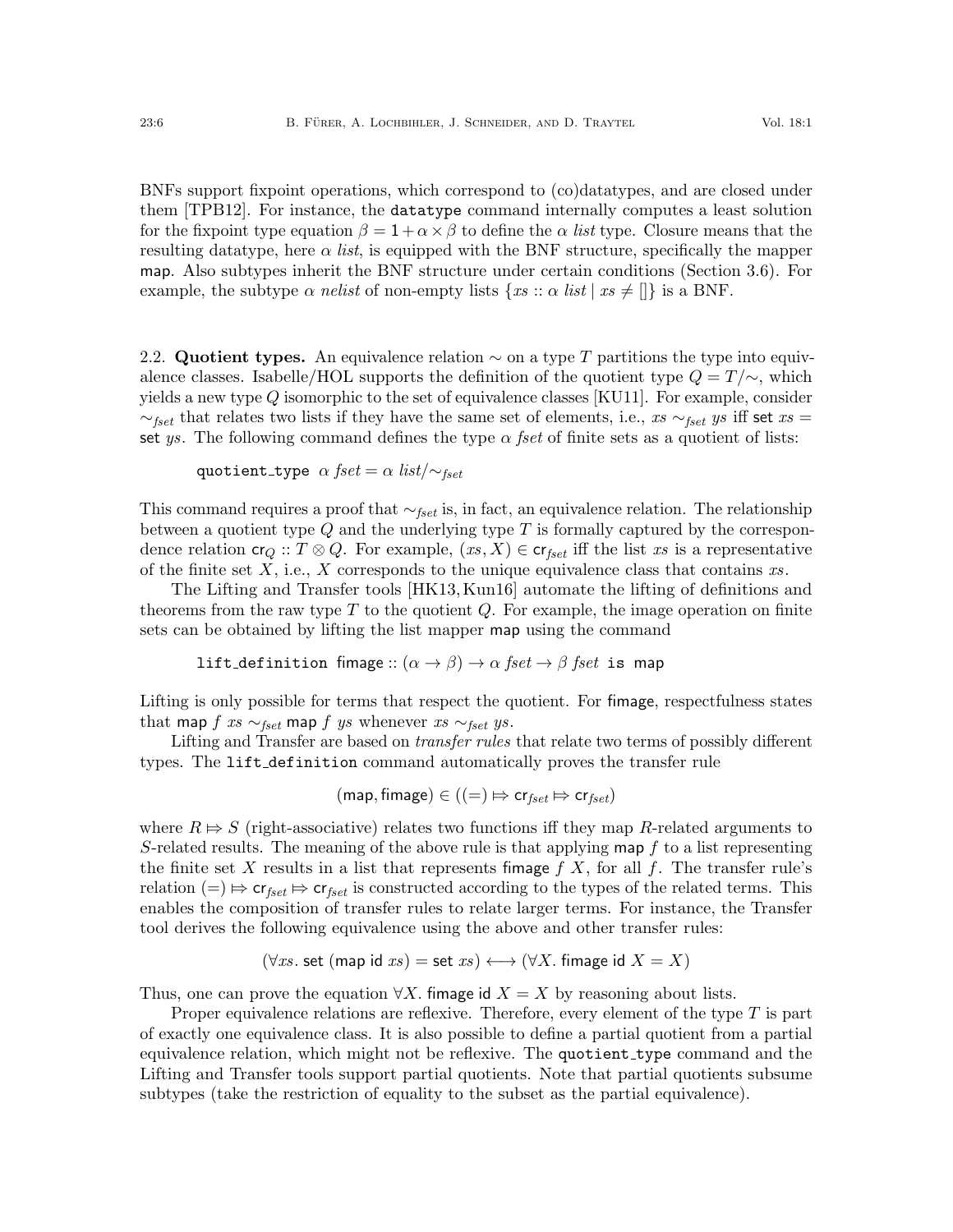### 3. Quotients of Bounded Natural Functors

<span id="page-6-0"></span>We develop the theory for when a quotient type inherits the underlying type's BNF structure. We consider the quotient  $\overline{\alpha} Q = \overline{\alpha} F/\sim$  of an n-ary BNF  $\overline{\alpha} F$  over an equivalence relation  $\sim$  on  $\overline{\alpha}$  F. The first idea is to define map<sub>Q</sub> and set<sub>Q,i</sub> in terms of F's operations:

$$
\begin{aligned}\text{quotient\_type} \ \overline{\alpha} \ Q &= \overline{\alpha} \ F/\!\!\sim \\
\text{lift\_definition map}_Q &:: \overline{(\alpha \to \beta)} \to \overline{\alpha} \ Q \to \overline{\beta} \ Q \ \text{ is map}_F \\
\text{lift\_definition set}_{Q,i} &:: \overline{\alpha} \ Q \to \alpha_i \ set \ \text{is set}_{F,i}\n\end{aligned}
$$

These three commands require the user to discharge the following proof obligations:

<span id="page-6-1"></span>
$$
equivp \sim (3.1)
$$

<span id="page-6-2"></span>
$$
x \sim y \Longrightarrow \text{map}_F \overline{f} \ x \sim \text{map}_F \overline{f} \ y \tag{3.2}
$$

<span id="page-6-7"></span>
$$
x \sim y \Longrightarrow \text{set}_{F,i} \ x = \text{set}_{F,i} \ y \tag{3.3}
$$

The first two conditions are as expected:  $\sim$  must be an equivalence relation, by [\(3.1\)](#page-6-1), and compatible with F's mapper, by [\(3.2\)](#page-6-2), i.e., map<sub>F</sub> preserves  $\sim$ . The third condition, however, demands that equivalent values contain the same atoms. This rules out many practical examples including the following simplified (and therefore slightly artificial) one.

<span id="page-6-6"></span>**Example 3.1.** Consider  $\alpha$  F<sub>P</sub> =  $\alpha + \alpha$  with the equivalence relation  $\sim_P$  generated by Inl x ∼P Inl y, where Inl is the sum type's left embedding. That is,  $\sim_P$  identifies all values of the form Inl z and thus  $\alpha Q_P = \alpha F_P / \sim_P$  is isomorphic to the type  $1 + \alpha$ . However, Inl x  $\diamondsuit$ and lnl y have different sets of atoms  $\{x\}$  and  $\{y\}$ , assuming  $x \neq y$ .

We now derive better definitions for the setters and conditions under which they preserve the BNF properties. To that end, we characterize setters in terms of the mapper (Section [3.1\)](#page-6-3). Using this characterization, we derive the relationship between set $_{Q,i}$  and set $_{F,i}$  and identify the conditions on  $\sim$  (Section [3.2\)](#page-7-0). Next, we do the same for the relator (Section [3.3\)](#page-12-0). We thus obtain the conditions under which  $\overline{\alpha} Q$  preserves F's BNF properties.

One of the conditions, the relator's subdistributivity over relation composition, is often difficult to show directly in practice. We therefore present an easier-to-establish criterion for the special case where a confluent rewrite relation  $\rightsquigarrow$  generates  $\sim$  (Section [3.4\)](#page-15-0).

Finally, we discuss the interaction of quotients with non-emptiness witnesses (Section [3.5\)](#page-18-0), an additional piece of information tracked by BNFs, and the generalization to partial quotients, where ∼ is a partial equivalence relation, i.e., not necessarily reflexive (Section [3.6\)](#page-19-0).

<span id="page-6-3"></span>3.1. Characterization of the BNF setter. We now characterize set<sub>Fi</sub> in terms of map<sub>F</sub> for an arbitrary BNF  $\overline{\alpha}$  F. Observe that F's action  $\boxed{F}$  A on sets contains all values that can be built with atoms from  $\overline{A}$ . Hence,  $\textsf{set}_{F,i} x$  is the smallest set  $A_i$  such that x can be built from atoms in  $A_i$ . Formally, the next equation follows directly from the definition of  $\boxed{F}$ :

<span id="page-6-4"></span>
$$
\text{set}_{F,i} \ x = \bigcap \{ A_i \mid x \in \boxed{F} \ \overline{\text{UNIV}} \ A_i \ \overline{\text{UNIV}} \}
$$
\n
$$
(3.4)
$$

Only atoms of type  $\alpha_i$  are restricted; all atoms of other types  $\alpha_j$  may come from UNIV, the set of all elements of type  $\alpha_j$ . Moreover,  $\boxed{F}$  can be defined without set<sub>F,i</sub>, namely by trying to distinguish values using the mapper. Informally, x contains atoms not from  $\overline{A}$  iff map<sub>F</sub>  $\overline{f}$  x differs from  $\max_{F} \overline{g} x$  for some functions  $\overline{f}$  and  $\overline{g}$  that agree on  $\overline{A}$ . Hence, we obtain

<span id="page-6-5"></span>
$$
\boxed{F}\ \overline{A} = \{x \mid \forall \overline{f} \ \overline{g}. \ (\forall i. \ \forall a \in A_i. \ f_i \ a = g_i \ a) \longrightarrow \text{map}_F \ \overline{f} \ x = \text{map}_F \ \overline{g} \ x \}, \tag{3.5}
$$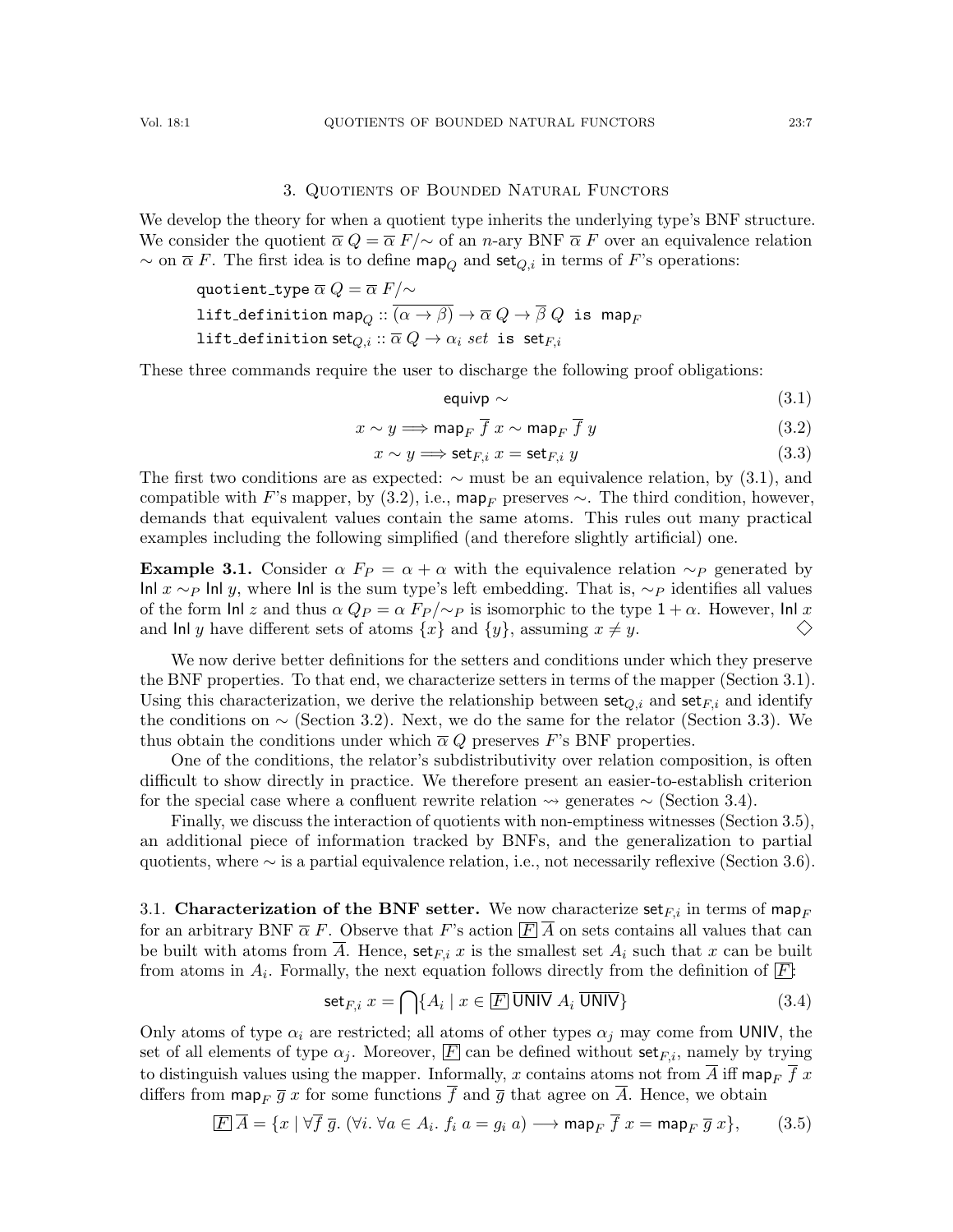where  $f_i, g_i :: \alpha_i \to 1 + \alpha_i$ . The range type  $1 + \alpha_i$  adds a new atom  $\circledast = \textsf{Inl} \star$  to the atoms of type  $\alpha_i$ . Thus  $1 + \alpha_i$  contains at least two atoms, as all HOL types are inhabited, and  $f_i$  and  $g_i$  can therefore meaningfully distinguish atoms (for singleton types  $\overline{\alpha}$ , the right hand side would hold trivially if  $f_i, g_i$  had type the  $\alpha_i \to \alpha_i$  because there is only one such function). We write  $\mathfrak{e} :: \alpha \to 1 + \alpha$  for the embedding of  $\alpha$  into  $1 + \alpha$  (i.e.,  $\mathfrak{e} = \text{Inr}$ ).

*Proof.* From left to right is trivial with MAP\_CONG. So let x be such that map<sub>F</sub>  $\overline{f}$  x = map<sub>F</sub>  $\overline{g}$  x whenever  $f_i$   $a = g_i$  a for all  $a \in A_i$  and all i. By the definition of  $\overline{F}$ , it suffices to show that  $\text{set}_{F,i}$   $x \subseteq A_i$ . Set  $f_i$   $a = \mathfrak{e}$  a if  $a \in A_i$  and  $f_i$   $a = \circledast$  for  $a \in A_i$ , and  $g_i = \mathfrak{e}$ . Then,

$$
f_i \langle \text{set}_{F,i} x \rangle = \text{set}_{F,i} \; (\text{map}_F \; \overline{f} \; x) \qquad \text{by SET\_MAP}
$$
  
= 
$$
\text{set}_{F,i} \; (\text{map}_F \; \overline{g} \; x) \qquad \text{by choice of } x \text{ as } \overline{f} \text{ and } \overline{g} \text{ agree on } \overline{A}
$$
  
= 
$$
\mathfrak{e} \langle \text{set}_{F,i} \; x \rangle \qquad \qquad \text{by SET\_MAP}
$$

Therefore,  $\forall a \in \text{set}_{F,i}$  x.  $\exists y.$   $f_i$   $a = \mathfrak{e}$  y, i.e.,  $\text{set}_{F,i}$   $x \subseteq A_i$  by  $f_i$ 's definition.

Equations [3.4](#page-6-4) and [3.5](#page-6-5) reduce the setters  $set_{F,i}$  of a BNF to its mapper map<sub>F</sub>. In the next section, we will use this characterization to derive a definition of  $set_{Q,i}$  in terms of set<sub>F,i</sub>. However, this definition does not give us naturality out of the box.

<span id="page-7-1"></span>**Example 3.2** [\[AGT10,](#page-25-6) Example 4.2, part iii]. Consider the functor  $\alpha F_{seq} = nat \rightarrow \alpha$  of infinite sequences with  $x \sim_{ae} y$  whenever  $\{n \mid x \in \mathbb{R} \mid y \in \mathbb{R}\}$  is finite. That is, two sequences are equivalent iff they are equal almost everywhere. Conditions [\(3.1\)](#page-6-1) and [\(3.2\)](#page-6-2) hold, but  $\diamondsuit$ not the naturality for the corresponding map<sub>Q</sub> and set<sub>Q</sub>.

Gumm [\[Gum05\]](#page-25-12) showed that  $set_F$  as defined in terms of [\(3.4\)](#page-6-4) and [\(3.5\)](#page-6-5) is a natural transformation iff  $\overline{F}$  preserves wide intersections and preimages, i.e.,

$$
\boxed{F}(\bigcap \mathcal{A}) = \bigcap \{ \boxed{F} \ \overline{A} \ | \ \forall i. \ A_i \in \mathcal{A}_i \} \tag{3.6}
$$

$$
\overline{F} \overline{(f^{-1} \langle A \rangle)} = (\text{map}_F \overline{f})^{-1} \langle \overline{F} \overline{A} \rangle \tag{3.7}
$$

where  $f^{-1}(A) = \{x \mid f \ x \in A\}$  denotes the preimage of A under f. Then,  $\boxed{F} \ \overline{A} = \{x \mid f \ x \in A\}$  $\forall i.$  set $_{F,i} x \subseteq A_i$  holds. The quotient in Example [3.2](#page-7-1) does not preserve wide intersections.

In theory, we have now everything we need to define the BNF operations on the quotient  $\overline{\alpha} Q = \overline{\alpha} F/\sim$ : Define map<sub>Q</sub> as the lifting of map<sub>F</sub>. Define  $\overline{Q}$  and set<sub>Q,i</sub> using [\(3.5\)](#page-6-5) and [\(3.4\)](#page-6-4) in terms of map<sub>O</sub>, and the relator via IN\_REL. Prove that  $|Q|$  preserves preimages and wide intersections. Prove that  $rel_Q$  satisfies subdistributivity (REL\_COMP).

Unfortunately, the definitions and the preservation conditions are phrased in terms of Q, not in terms of F and  $\sim$ . It is therefore unclear how set<sub>Q,i</sub> and rel<sub>Q</sub> relate to set<sub>Fi</sub> and rel<sub>F</sub>. In practice, understanding this relationship is important: we want to express the BNF operations and discharge the proof obligations in terms of F's operations and later use the connection to transfer properties from set<sub>F</sub> and rel<sub>F</sub> to set<sub>Q</sub> and rel<sub>Q</sub>. We will work out the precise relationships for the setters in Section [3.2](#page-7-0) and for the relator in Section [3.3.](#page-12-0)

<span id="page-7-0"></span>3.2. The quotient's setter. We relate Q's setters to F's operations and  $\sim$ . We first look at  $\overline{Q}$ , which characterizes set<sub>Q,i</sub> via [\(3.4\)](#page-6-4). Let  $[x]_{\sim} = \{y \mid x \sim y\}$  denote the equivalence class that  $x :: \overline{\alpha} F$  belongs to, and  $[A]_{\sim} = \{ [x]_{\sim} \mid x \in A \}$  denote the equivalence classes

<span id="page-7-3"></span><span id="page-7-2"></span> $\Box$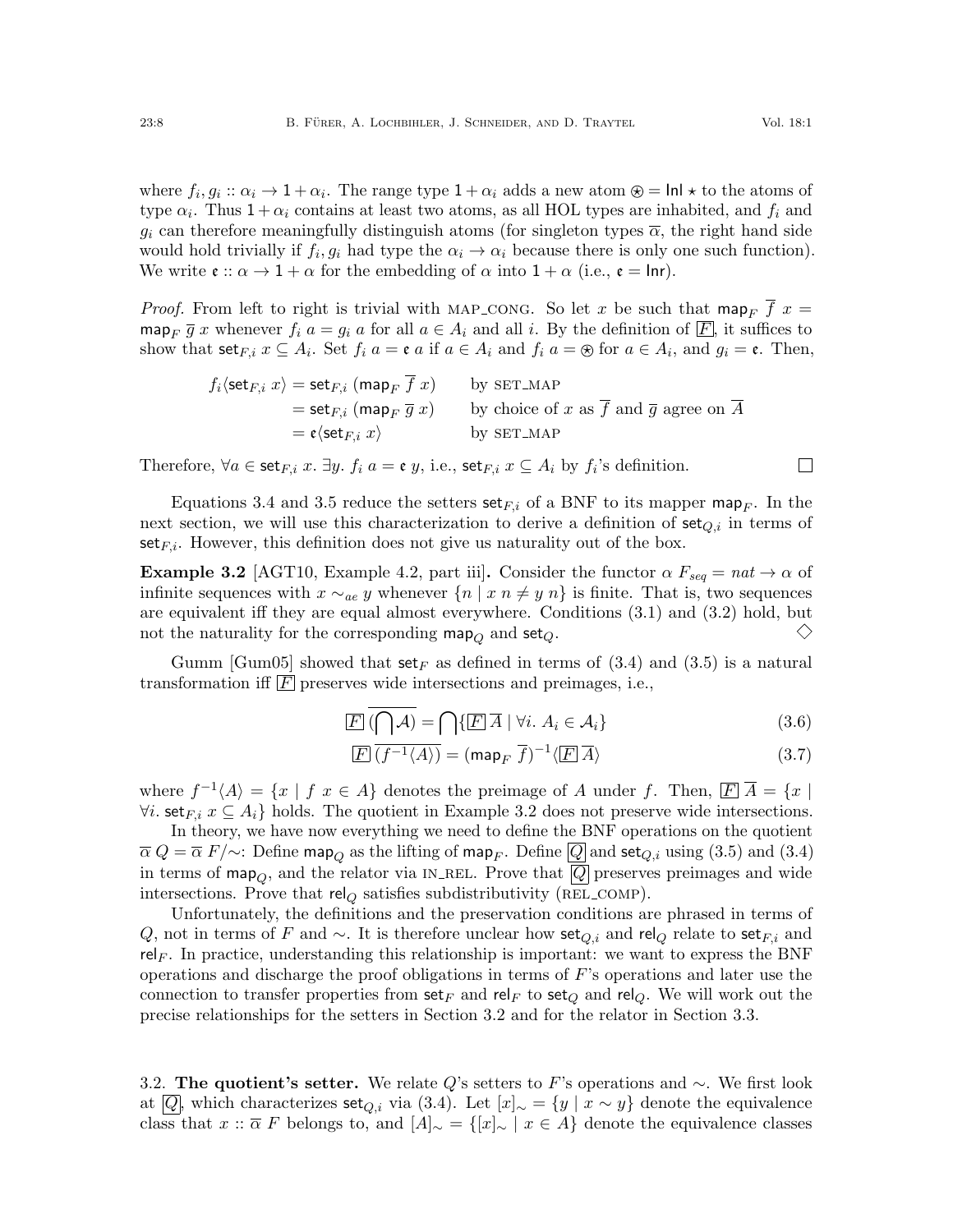of elements in A. We identify the values of  $\overline{\alpha} Q$  with  $\overline{\alpha} F$ 's equivalence classes. Then, it follows using [\(3.1\)](#page-6-1), [\(3.2\)](#page-6-2), and [\(3.5\)](#page-6-5) that  $|Q|A = |F|A|_{\sim}$  where

<span id="page-8-0"></span>
$$
\boxed{F \ \overline{A}} = \{x \mid \forall \overline{f} \ \overline{g}. \ (\forall i. \ \forall a \in A_i. \ f_i \ a = g_i \ a) \longrightarrow \text{map}_F \ \overline{f} \ x \sim \text{map}_F \ \overline{g} \ x \} \tag{3.8}
$$

with  $f_i, g_i :: \alpha_i \to 1 + \alpha_i$ . Equation [3.8](#page-8-0) differs from [\(3.5\)](#page-6-5) only in that the equality in map<sub>F</sub>  $\overline{f}$  x = map<sub>F</sub>  $\overline{g}$  x is replaced by ∼. Clearly  $[\overline{F} \ \overline{A}]_{\sim} \subseteq [\overline{F} \ \overline{A}]_{\sim}$ . The converse holds for non-empty sets  $A_i$ , as shown next.

**Lemma 3.3.** If  $A_i \neq \{\}\$  for all i, then  $[F\ \overline{A}]_{\sim} \subseteq [F\ \overline{A}]_{\sim}$ .

*Proof.* Since  $A_i$  is non-empty, fix  $a_i \in A_i$  for all i. Let  $x \in F$   $\overline{A}$  and consider  $y = \text{map}_F h x$ where  $h_i$   $a = a$  if  $a \in A_i$  and  $h_i$   $a = a_i$  otherwise. Let  $e^{-1}$  denote the left-inverse of  $e$ . Then,

 $x = \mathsf{map}_F$   $\overline{(\mathfrak{e}^{-1} \circ \mathfrak{e})} x$ by MAP\_ID and  $\mathfrak{e}^{-1} \circ \mathfrak{e} = id$ = map<sub>F</sub>  $\overline{e^{-1}}$  (map<sub>F</sub>  $\overline{e}$  x) by MAP\_COMP<br>  $\sim$  map<sub>F</sub>  $\overline{e^{-1}}$  (map<sub>F</sub>  $\overline{(e \circ h)}$  x) by (3.8) and (3) by [\(3.8\)](#page-8-0) and [\(3.2\)](#page-6-2) as  $\mathfrak{e} a = (\mathfrak{e} \circ h_i) a$  for  $a \in A_i$  $=$  map<sub>F</sub>  $\overline{(e^{-1} \circ e \circ h)} x = y$ by MAP\_COMP and  $\mathfrak{e}^{-1} \circ \mathfrak{e} = id$ 

It therefore suffices to show that  $y \in \overline{F}$   $\overline{A}$ . Let f and  $\overline{g}$  with  $f_i, g_i :: \alpha_i \to 1 + \alpha_i$  such that  $f_i$   $a = g_i$  a for all  $a \in A_i$ . Then  $f_i \circ h_i = g_i \circ h_i$  as the range of  $h_i$  is  $A_i$ . So map<sub>F</sub>  $\overline{f}$   $y =$  map<sub>F</sub>  $\overline{(f \circ h)}$   $x =$  map<sub>F</sub>  $\overline{(g \circ h)}$   $x =$  map<sub>F</sub>  $\overline{g}$   $y$ . Thus  $y \in$   $\overline{F}$   $\overline{A}$ .  $\Box$ 

However, this inclusion  $[\Gamma \ \overline{A}]_{\sim} \subseteq [\overline{F} \ \overline{A}]_{\sim}$  may fail for empty sets  $A_i$ , as the next example shows.

<span id="page-8-2"></span>**Example 3.4** (Example [3.1](#page-6-6) continued). For the example viewing  $1 + \alpha$  as a quotient of  $\alpha$   $F_P = \alpha + \alpha$  via  $\sim_P$ , we have  $[\ln |x]_{\sim_P} \in [F_P \{\}]_{\sim_P}$  because map $_{F_P}$  f  $(\ln |x) =$ Inl  $(f x) \sim_P \text{Inl } (g x) = \text{map}_{F_P} g$  (Inl x) for all f and g. Yet  $\overline{F_P}$  {} is empty, and so is  $[F_P \{\}]_{\sim_P}.$  $\diamondsuit$ 

To avoid the problematic case of empty sets, we change types: instead of  $\overline{\alpha} F/\sim$ , we consider the quotient  $(1 + \alpha) F/\sim$ . Then, we have the following equivalence:

<span id="page-8-1"></span>Lemma 3.5.  $F\overline{A} = \{x \mid [map_F \overline{\mathfrak{e}} \ x]_{\sim} \in [F] \overline{(\{\circledast\} \cup \mathfrak{e} \langle A \rangle)}]_{\sim} \}.$ 

*Proof.* For the left to right direction, let  $x \in \mathbb{F}$   $\overline{A}$  and set  $f_i$   $y = \mathfrak{e}$  y for  $y \in A_i$  and  $f_i$   $y = \otimes$  for  $y \notin A_i$ . Then,  $\mathsf{set}_{F,i}$  (map<sub>F</sub>  $f$   $x) = f_i \langle \mathsf{set}_{F,i}$   $x \rangle$  by the naturality of  $\mathsf{set}_{F,i}$  and  $f_i\langle B\rangle\subseteq \{\circledast\}\cup\mathfrak{e}\langle A_i\rangle$  by  $f_i$ 's definition for any  $B.$  Hence  $\textsf{map}\;f\;x\in \overline{F}$   $(\{\circledast\}\cup\mathfrak{e}\langle A\rangle)$  as  $\overline{F} \overline{C} = \{x \mid \forall i. \text{ set } F, i \in C_i\}$  by definition. So,  $\left[\text{map}_F \overline{\mathfrak{e}} \ x\right] \sim \in \left[\overline{F} \ (i\text{ s}) \cup \mathfrak{e}(A) \right] \sim \text{ because }$ map<sub>F</sub>  $\bar{\mathfrak{e}} x \sim$  map  $\bar{f} x$  by [\(3.8\)](#page-8-0) and  $x \in \bar{F} \bar{A}$ .

For the right to left direction, let x such that  $\text{map}_F \bar{\mathfrak{e}} x \sim y$  for some  $y \in \bar{F}(\overline{\{\otimes\}} \cup \mathfrak{e}(A))$ . Let  $\overline{f}$  and  $\overline{g}$  such that  $f_i$   $a = g_i$  a for all  $a \in A_i$  and all i. Then, map<sub>F</sub>  $\overline{f}$   $x \sim$  map<sub>F</sub>  $\overline{g}$   $x$ holds by the following reasoning, where  $\text{map}_{1+}$  h satisfies  $\text{map}_{1+}$  h (e a) = e (h a) and map<sub>1+</sub>  $h \otimes = \otimes$ :

$$
\begin{aligned}\n\text{map}_F \ \overline{f} \ x &= \text{map}_F \ \overline{\mathfrak{e}^{-1}} \ (\text{map}_F \ \overline{(\text{map}_{1+} f)} \ (\text{map}_F \ \overline{\mathfrak{e}} \ x)) \\
&\quad \text{map}_F \ \overline{\mathfrak{e}^{-1}} \ (\text{map}_F \ \overline{(\text{map}_{1+} f)} \ y) \\
&\quad \text{map}_F \ \overline{\mathfrak{e}^{-1}} \ (\text{map}_F \ \overline{(\text{map}_{1+} g)} \ y) \\
&\quad \text{by } \text{map}_F \ \overline{\mathfrak{e}} \ x \sim y \ \text{and} \ (3.2) \\
&\quad \text{by choice of } y \ \text{and} \ (3.5) \\
&\quad \text{map}_F \ \overline{\mathfrak{e}^{-1}} \ (\text{map}_F \ \overline{(\text{map}_{1+} g)} \ (m \text{map}_F \ \overline{\mathfrak{e}} \ x)) \\
&\quad \text{by } y \sim \text{map}_F \ \overline{\mathfrak{e}} \ x \ \text{and} \ (3.2) \\
&\quad \text{as } \mathfrak{e}^{-1} \circ \text{map}_{1+} g_i \circ \mathfrak{e} = g_i \ \Box\n\end{aligned}
$$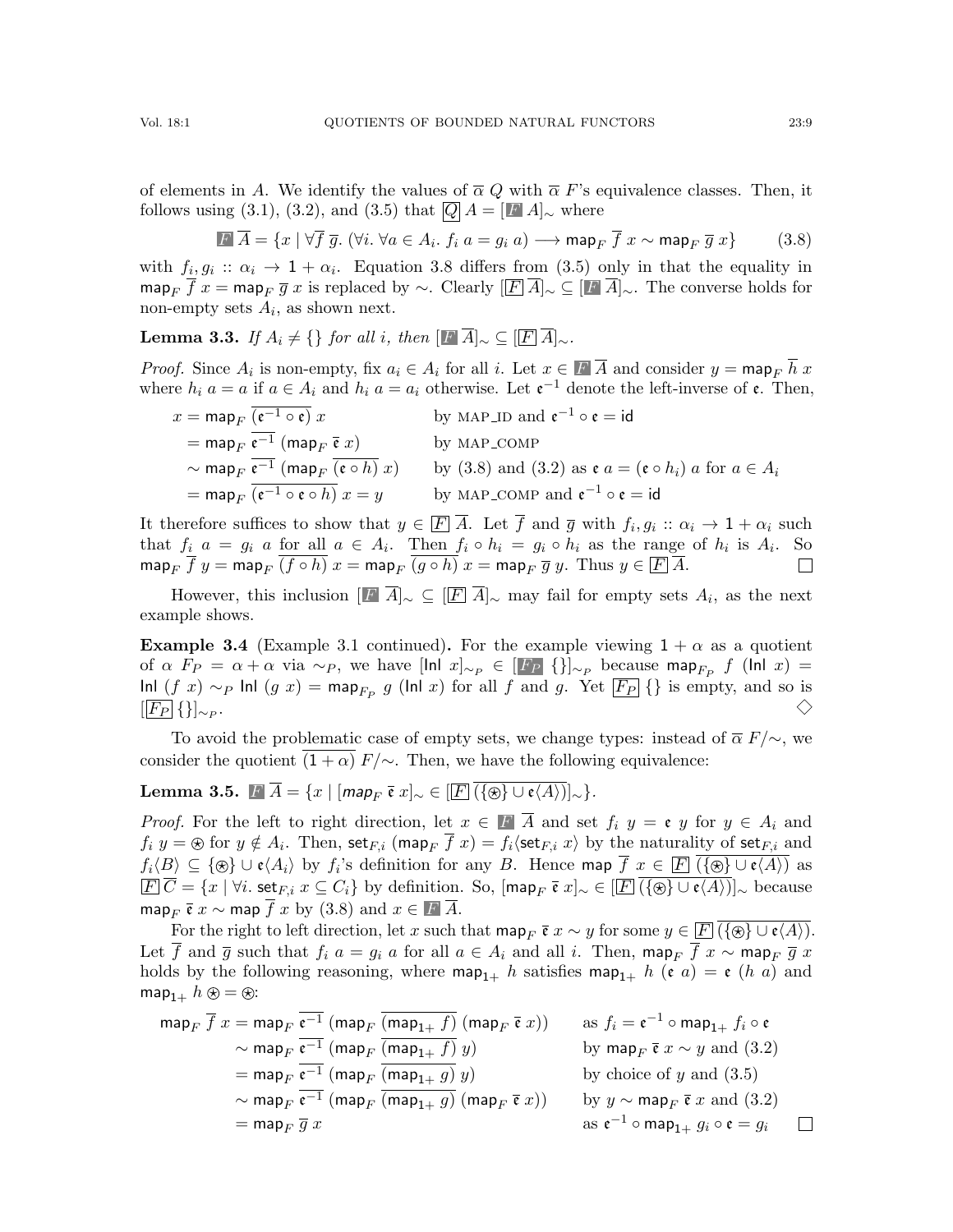Lemma [3.5](#page-8-1) allows us to characterize the quotient's setters set<sub>Q</sub> in terms of set<sub>F</sub>.

<span id="page-9-0"></span>Theorem 3.6 (Setter characterization). set $_{Q,i} [x]_{\sim} = \bigcap_{y \in [map_F \bar{\mathfrak{e}} \ x]_{\sim}} \{a \mid \mathfrak{e} \ a \in \mathsf{set}_{F,i} \ y\}$ *Proof.* Recall that we defined  $set_{Q,i}$  by [\(3.4\)](#page-6-4). Then  $\text{set}_{Q,i}[x]_{\sim} = \bigcap \{A_i \mid [x]_{\sim} \in \overline{Q} \text{ \overline{UNIV}}\}$  by [\(3.4\)](#page-6-4)  $=\bigcap\{A_i\mid [x]_{\sim}\in [F]$  UNIV  $A_i$  UNIV] $_{\sim}\}$  by  $\overline{Q}|\overline{A}=[F]\overline{A}]_{\sim}$  $=\bigcap\{A_i\mid [\mathsf{map}_F\;\bar{\mathfrak{e}}\;x]_\sim\in [\![\overline{F}]\,\overline{\mathsf{UNIV}}\;(\{\circledast\}\cup\mathfrak{e}\langle A_i\rangle)\;\overline{\mathsf{UNIV}}]_\sim\}\quad\text{ by Lemma 3.5}$  $=\bigcap\{A_i\mid [\mathsf{map}_F\;\bar{\mathfrak{e}}\;x]_\sim\in [\![\overline{F}]\,\overline{\mathsf{UNIV}}\;(\{\circledast\}\cup\mathfrak{e}\langle A_i\rangle)\;\overline{\mathsf{UNIV}}]_\sim\}\quad\text{ by Lemma 3.5}$  $=\bigcap\{A_i\mid [\mathsf{map}_F\;\bar{\mathfrak{e}}\;x]_\sim\in [\![\overline{F}]\,\overline{\mathsf{UNIV}}\;(\{\circledast\}\cup\mathfrak{e}\langle A_i\rangle)\;\overline{\mathsf{UNIV}}]_\sim\}\quad\text{ by Lemma 3.5}$  $\mathcal{F} = \bigcap \{A_i \mid [\mathsf{map}_F\; \bar{\mathfrak{e}} \; x]_\sim \in [\{y \;|\; \mathsf{set}_{F,i} \; y \subseteq \{\circledast\} \cup \mathfrak{e}\langle A_i \rangle\}]_\sim\} \qquad \text{by Definition of } \overline{E}$  $=\bigcap\{\{a \mid \mathfrak{e} \ a \in \mathsf{set}_{F,i}\ y\} \mid y \sim \mathsf{map}_F\ \overline{\mathfrak{e}}\ x\}$  $=\bigcap_{y\in[\mathsf{map}_F\;\bar{\mathfrak{e}}\;x]_\sim}\{a\;|\;\mathfrak{e}\;a\in\mathsf{set}_{F,i}\;y\}$  $\Box$ 

<span id="page-9-3"></span>**Example 3.7** (Example [3.4](#page-8-2) continued). For the example viewing  $1 + \alpha$  as a quotient of  $\alpha F_P = \alpha + \alpha$  via  $\sim_P$ , Theorem [3.6](#page-9-0) yields

$$
\begin{array}{lcl}\n\text{set}_{Q_P} \left[ \ln |x|_{\sim_P} \right] & = & \bigcap_{y \in [\text{map}_{F_P} \mathfrak{e} \ (|\text{in} \ x)]_{\sim_P}} \{a \mid \mathfrak{e} \ a \in \text{set}_{F_P} y\} \\
& = & \bigcap_{y \in [\text{in} \ (e \ x)]_{\sim_P}} \{a \mid \mathfrak{e} \ a \in \text{set}_{F_P} y\} \\
& = & \bigcap_{y \in [\text{in} \ (0 \text{N} \text{N})] \vee \{a \mid \mathfrak{e} \ a \in \text{set}_{F_P} y\} \\
& = & \bigcap_{y \in [\text{in} \ (e \ x)]_{\sim_P}} \{a \mid \mathfrak{e} \ a \in \text{set}_{F_P} y\} \\
& = & \bigcap_{y \in [\text{in} \ (e \ x)]_{\sim_P}} \{a \mid \mathfrak{e} \ a \in \text{set}_{F_P} y\} \\
& = & \bigcap_{y \in [\text{in} \ (e \ x)]_{\sim_P}} \{a \mid \mathfrak{e} \ a \in \text{set}_{F_P} y\} \\
& = & \bigcap_{y \in [\text{in} \ (e \ x)]_{\sim_P}} \{a \mid \mathfrak{e} \ a \in \text{set}_{F_P} y\} \\
& = & \bigcap_{y \in [\text{in} \ (e \ x)]_{\sim_P}} \{a \mid \mathfrak{e} \ a \in \text{set}_{F_P} y\} \\
& = & \bigcap_{y \in [\text{in} \ (e \ x)] \wedge \{a \mid \mathfrak{e} \ a \in \text{set}_{F_P} y\} \\
& = & \bigcap_{y \in [\text{in} \ (e \ x)] \wedge \{a \mid \mathfrak{e} \ a \in \text{set}_{F_P} y\} \\
& = & \bigcap_{y \in [\text{in} \ (e \ x)] \wedge \{a \mid \mathfrak{e} \ a \in \text{set}_{F_P} y\} \\
& = & \bigcap_{y \in [\text{in} \ (e \ x)] \wedge \{a \mid \mathfrak{e} \ a \in \text{set}_{F_P} y\} \\
& = & \bigcap_{y \in [\text{in} \ (e \ x)] \wedge \{a
$$

Next, we express the conditions [\(3.6\)](#page-7-2) and [\(3.7\)](#page-7-3) on  $\overline{Q}$  in terms of  $\sim$  and  $\overline{F}$ . For wide intersections, the condition is as follows:

<span id="page-9-1"></span>
$$
\forall i. \ A_i \neq \{\} \ \land \ (\bigcap \mathcal{A}_i \neq \{\}) \Longrightarrow \bigcap \{ [\overline{F} \ \overline{A}]_{\sim} \ | \ \forall i. \ A_i \in \mathcal{A}_i \} \subseteq \left[\bigcap \{ [\overline{F} \ \overline{A} \ | \ \forall i. \ A_i \in \mathcal{A}_i \} \right]_{\sim} (3.9)
$$

The conclusion is as expected: for sets of the form  $\boxed{F}$   $\boxed{A}$ , taking equivalence classes preserves wide intersections. The assumption is the interesting part: preservation is needed only for *non-empty* intersections. Non-emptiness suffices because Lemma [3.5](#page-8-1) relates  $\boldsymbol{F}$  A to  $\overline{F}$  ({ $\otimes$ }  $\cup$   $\varepsilon$  $\langle A \rangle$ ) and all intersections of interest therefore contain  $\otimes$ .

<span id="page-9-2"></span>Lemma 3.8.  $[\mathbf{F}](\bigcap \mathcal{B})]_{\sim} = \bigcap \{ [\mathbf{F} \ \overline{B}]_{\sim} \mid \forall i. \ B_i \in \mathcal{B}_i \} \ \textit{if} \ \ (3.9) \ \textit{holds for} \ \overline{\mathcal{A}} \ \textit{given by}$  $[\mathbf{F}](\bigcap \mathcal{B})]_{\sim} = \bigcap \{ [\mathbf{F} \ \overline{B}]_{\sim} \mid \forall i. \ B_i \in \mathcal{B}_i \} \ \textit{if} \ \ (3.9) \ \textit{holds for} \ \overline{\mathcal{A}} \ \textit{given by}$  $[\mathbf{F}](\bigcap \mathcal{B})]_{\sim} = \bigcap \{ [\mathbf{F} \ \overline{B}]_{\sim} \mid \forall i. \ B_i \in \mathcal{B}_i \} \ \textit{if} \ \ (3.9) \ \textit{holds for} \ \overline{\mathcal{A}} \ \textit{given by}$  $\mathcal{A}_i = \{ \{ \circledast \} \cup \mathfrak{e} \langle B \rangle \mid B \in \mathcal{B}_i \}.$ 

*Proof.* Note that  $\overline{A}$  satisfies the assumption of [\(3.9\)](#page-9-1). We first show that the other in-clusion of [\(3.9\)](#page-9-1) holds trivially. Let  $u \sim x \in \bigcap \{ \boxed{F} \ \overline{A} \mid \forall i. \ A_i \in \mathcal{A}_i \}$ . Then  $x \in \boxed{F} \ \overline{A}$ whenever  $A_i \in \mathcal{A}_i$  for all i, and so is  $u \in [\overline{F} \ \overline{A}]_{\sim}$ . Hence  $\bigcap \{ [\overline{F} \ \overline{A}]_{\sim} \mid \forall i$ .  $A_i \in \mathcal{A}_i \}$  $\left[\bigcap\{\overline{F}\,\overline{A}\mid\forall i.\,A_i\in\mathcal{A}_i\}\right]_{\sim}.$ 

As  $\mathfrak e$  is injective and  $\otimes$  is not in  $\mathfrak e$ 's range, we have  $\bigcap \mathcal A_i = \{\otimes\} \cup \mathfrak e \langle \bigcap \mathcal B_i \rangle$ . We calculate

$$
[\mathbb{F}(\bigcap \mathcal{B})]_{\sim} = [\{x \mid [\mathsf{map}_F \ \bar{\mathfrak{e}} \ x]_{\sim} \in [\mathbb{F}(\{\oplus\} \cup \mathfrak{e} \langle \bigcap \mathcal{B} \rangle)]_{\sim}\}]_{\sim} \qquad \text{by Lemma 3.5}
$$
  
\n
$$
= [\{x \mid [\mathsf{map}_F \ \bar{\mathfrak{e}} \ x]_{\sim} \in [\mathbb{F}(\bigcap \mathcal{A})]_{\sim}\}]_{\sim}
$$
  
\n
$$
= [\{x \mid [\mathsf{map}_F \ \bar{\mathfrak{e}} \ x]_{\sim} \in [\bigcap \{\mathbb{F}[\overline{A} \mid \forall i. A_i \in \mathcal{A}_i\}]_{\sim}\}]_{\sim} \qquad \text{by (3.6)}
$$
  
\n
$$
= [\{x \mid [\mathsf{map}_F \ \bar{\mathfrak{e}} \ x]_{\sim} \in [\bigcap \{\mathbb{F}[\overline{A}]_{\sim} \mid \forall i. A_i \in \mathcal{A}_i\}]_{\sim} \qquad \text{by the above equality}
$$
  
\n
$$
= \bigcap \{ [\{x \mid [\mathsf{map}_F \ \bar{\mathfrak{e}} \ x]_{\sim} \in [\mathbb{F}[\overline{A}]_{\sim}\}]_{\sim} \mid \forall i. A_i \in \mathcal{A}_i \} \qquad \text{by Lemma 3.5}
$$
  
\n
$$
= \bigcap \{ [\mathbb{F}[\overline{B}]_{\sim} \mid \forall i. B_i \in \mathcal{B}_i \} \qquad \text{by Lemma 3.5}
$$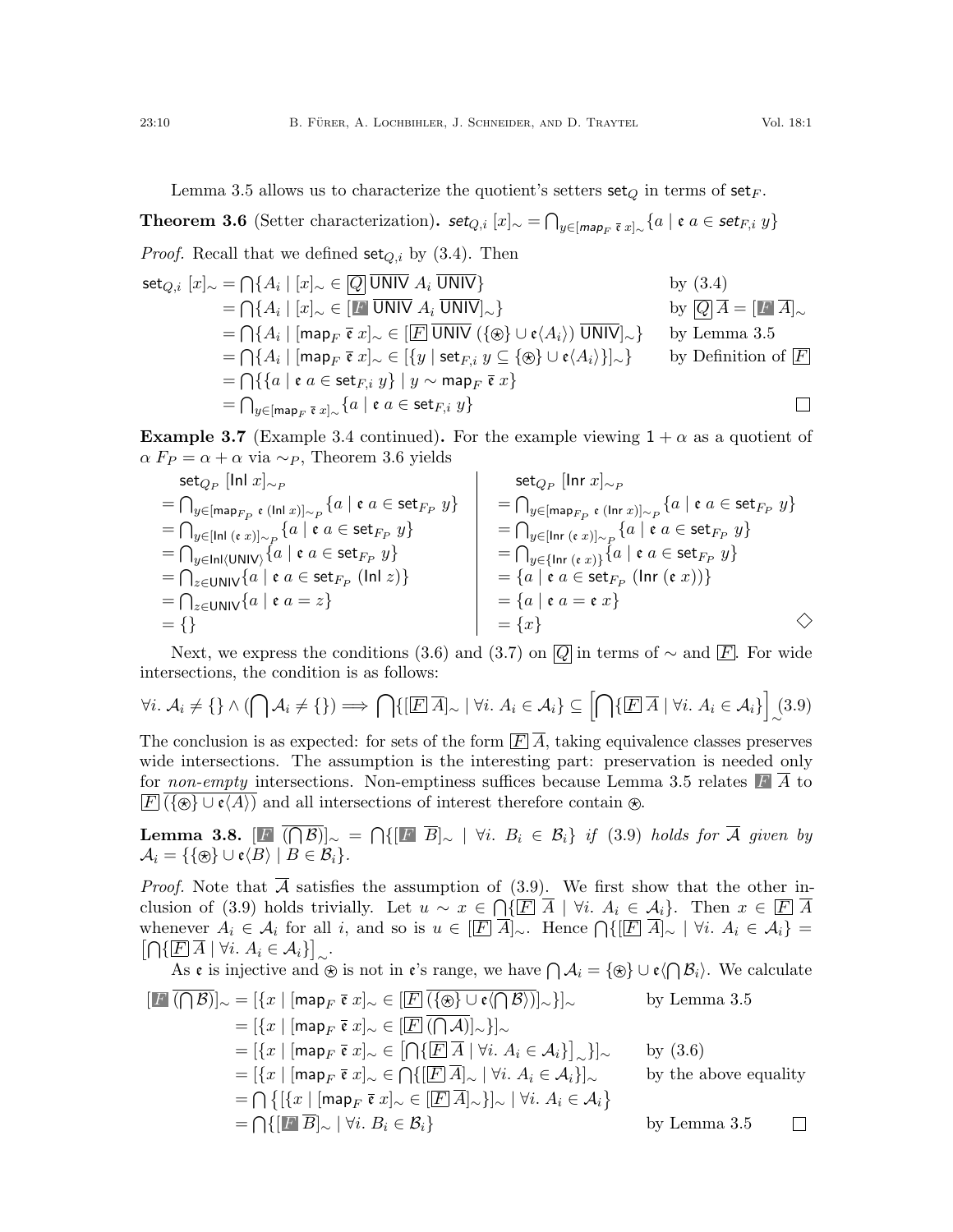Condition [3.9](#page-9-1) is satisfied trivially for equivalence relations that preserve  $set_{F,i}$ , i.e., satisfy [\(3.3\)](#page-6-7). Examples include permutative structures like finite sets and cyclic lists.

<span id="page-10-1"></span>**Lemma 3.9.** If ∼ satisfies [\(3.3\)](#page-6-7), then  $[x]_{\sim} \in [\overline{F} \ \overline{A}]_{\sim}$  iff  $x \in [\overline{F} \ \overline{A}]$ , and condition [\(3.9\)](#page-9-1) holds.

*Proof.* Condition [\(3.3\)](#page-6-7) says that  $\text{set}_{F,i}$  x =  $\text{set}_{F,i}$  y whenever  $x \sim y$ . So  $[x]_{\sim} \in [\overline{F}]A]_{\sim}$  iff  $x \in \overline{F}$  A because  $\overline{F}$   $\overline{A} = \{x \mid \forall i$ . set  $F_i$ ,  $x \subseteq A_i\}$  for all  $\overline{A}$ . Thus, [\(3.9\)](#page-9-1) holds by the following calculation:

$$
[x]_{\sim} \in \bigcap \{ [\overline{F} \ \overline{A}]_{\sim} \mid \forall i. \ A_i \in \mathcal{A}_i \} \text{ iff } [x]_{\sim} \in [\overline{F} \ \overline{A}]_{\sim} \text{ whenever } A_i \in \mathcal{A}_i \text{ for all } i
$$
  
iff  $x \in \overline{F} \ \overline{A} \text{ whenever } A_i \in \mathcal{A}_i \text{ for all } i$   
iff  $x \in \overline{F} \ \overline{(\bigcap A)} \ \text{ by (3.6)}iff  $[x]_{\sim} \in [\overline{F} \ \overline{(\bigcap A)}]_{\sim}$$ 

In contrast, the non-emptiness assumption is crucial for quotients that identify values with different sets of atoms, such as Example [3.1.](#page-6-6) In general, such quotients do *not* preserve empty intersections (Section [5\)](#page-22-0).

We can factor condition  $(3.9)$  into a separate property for each type argument *i*:

<span id="page-10-0"></span>
$$
\mathcal{A}_i \neq \{\} \land (\bigcap \mathcal{A}_i) \neq \{\} \Longrightarrow \bigcap_{A \in \mathcal{A}_i} [\{x \mid \text{set}_{F,i} \ x \subseteq A\}]_{\sim} \subseteq \Big[\{x \mid \text{set}_{F,i} \ x \subseteq \bigcap \mathcal{A}_i\}\Big]_{\sim} (3.10)
$$

This form is used in our implementation (Section [4\)](#page-20-0). It is arguably more natural to prove for a concrete functor  $F$  because each property focuses on a single setter.

<span id="page-10-2"></span>**Lemma 3.10.** Let ∼ satisfy [\(3.1\)](#page-6-1) and [\(3.2\)](#page-6-2). Then, [\(3.9\)](#page-9-1) holds iff [\(3.10\)](#page-10-0) holds for all i.

*Proof.* [\(3.9\)](#page-9-1)  $\implies$  [\(3.10\)](#page-10-0) follows directly by setting  $A_i = \{UNIV\}$  for all  $j \neq i$ , where UNIV is the universe of the respective type. For the other direction, fix  $x$  such that for all  $A$  where  $\forall i. A_i \in \mathcal{A}_i$ , there exists  $y_{\overline{A}} \in \boxed{F}{\overline{A}}$  such that  $x \sim y_{\overline{A}}$ . For every i, we have set<sub>F,i</sub>  $y_{\overline{A}} \subseteq B$ for  $B \in \mathcal{A}_i$  and hence  $x \in \bigcap_{B \in \mathcal{A}_i} [\{x \mid \text{set}_{F,i} \ x \subseteq B\}]_{\sim}$ . By [\(3.10\)](#page-10-0) there exists  $y_i$  such that set<sub>F,i</sub>  $y_i$  ⊆  $\bigcap A_i$  and  $x \sim y_i$ . Fix an arbitrary  $a_i \in \bigcap A_i$ , which exists because  $\bigcap A_i$  is assumed to be non-empty. Moreover, set

$$
f_i x = \begin{cases} x & \text{if } x \in \bigcap \mathcal{A}_i \\ a_i & \text{otherwise} \end{cases}
$$

We calculate

 $x \sim \text{map}_F$  id  $y_1$  by  $x \sim y_1$  and MAP\_ID  $=$  map<sub>F</sub>  $f_1$  id  $y_1$  by set<sub>F,1</sub>  $y_1 \subseteq \bigcap A_1$  and MAP\_CONG  $\sim$  map<sub>F</sub>  $f_1$  id  $y_2$  by [\(3.2\)](#page-6-2) and  $y_1 \sim x \sim y_2$  $=$  map<sub>F</sub>  $f_1$   $f_2$   $\overline{id}$   $y_2$  by set<sub>F,2</sub>  $y_2 \subseteq \bigcap A_2$  and MAP\_CONG  $\sim \cdots \sim \text{map}_F \overline{f} y_n$  similarly  $\sim$  map<sub>F</sub>  $\overline{f}$  x by  $x \sim y_n$  and MAP\_CONG

Finally, observe that  $\mathsf{map}_F \overline{f}$   $x \in \overline{F}$   $\overline{A}$  whenever  $\forall i.$   $A_i \in \mathcal{A}_i$ : We have  $\mathsf{set}_{F,i}$   $(\mathsf{map}_F \overline{f}$   $x)$   $=$  $f_i\langle \textsf{set}_{F,i} \ x \rangle \subseteq \bigcap \mathcal{A}_i \subseteq A_i$  using SET\_MAP and the definition of  $f_i$ .  $\Box$ 

Many functors in practice contain only finitely many elements, i.e.,  $\text{set}_{F,i} x$  is always finite. This includes all inductive datatypes built only from sums and products, e.g., finite lists and finitely branching trees. Condition [\(3.10\)](#page-10-0) is always satisfied for such functors,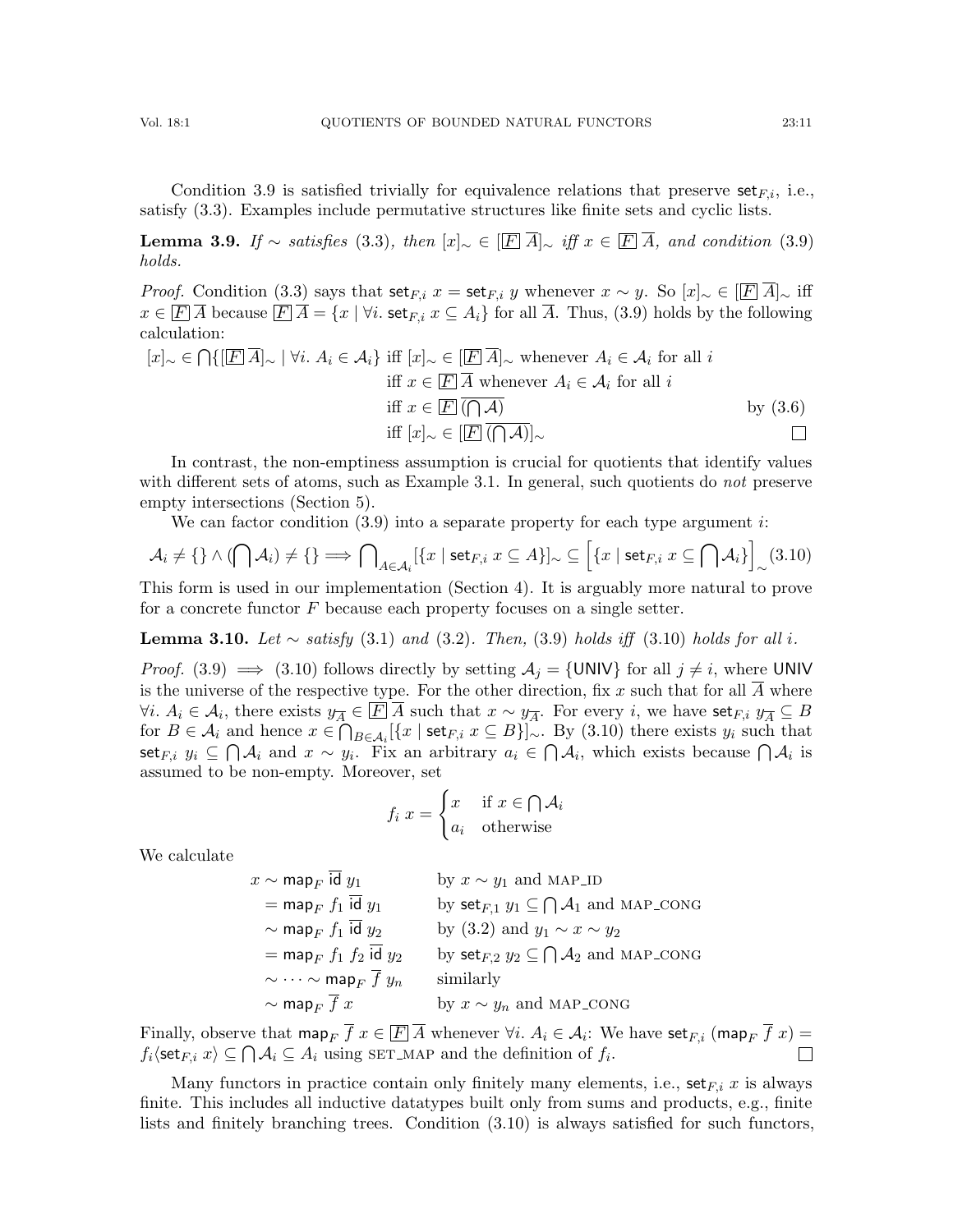because wide intersections boil down to finite intersections in this case and Trnková [\[Trn69\]](#page-26-15) showed that all Set functors preserve non-empty binary intersections.

<span id="page-11-0"></span>**Lemma 3.11.** If set<sub>Fi</sub> x is finite for all x, then [\(3.10\)](#page-10-0) holds for all equivalence relations  $\sim$ that satisfy [\(3.2\)](#page-6-2).

*Proof.* Fix  $a_0 \in \bigcap A_i$  and let  $x \in \bigcap_{A \in \mathcal{A}_i} [\{x \mid \text{set}_{F,i} \ x \subseteq A\}]_\sim$ . So for  $A \in \mathcal{A}_i$ , there exists a y<sub>A</sub> such that  $x \sim y_A$  and set<sub>F,i</sub>  $y_A \subseteq A$ . Set  $B_A =$  set<sub>F,i</sub>  $y_A \cup \{a_0\}$  and  $B = \{B_A \mid A \in \mathcal{A}_i\}.$ Then  $\bigcap \mathcal{B} \subseteq \bigcap \mathcal{A}_i$ . Since all  $B_A$  are finite, there exist finitely many  $A_j$   $(j = 1, \ldots, n$  for some *n*) such that  $\bigcap_{j=1}^n B_{A_j} \subseteq \bigcap \mathcal{B}$ ; for example, pick  $A_1 \in \mathcal{A}_i$  arbitrarily, let  $B_{A_1} - \bigcap \mathcal{B} =$  $\{b_2,\ldots,b_n\}$ , and choose  $A_j \in \mathcal{A}_i$  such that  $b_j \notin B_{A_j}$  for  $j=2,\ldots,n$ . Clearly,  $a_0 \in B_{A_j}$  for all j by construction.

It suffices to show that there exists a z such that  $x \sim z$  and set $F, i \in \bigcap_{j=1}^n B_{A_j}$ . This z proves that  $x \in [\{x \mid \text{set}_{F,i} \ x \subseteq \bigcap \mathcal{A}_i\}]_{\sim}$  because  $\bigcap_{j=1}^n B_{A_j} \subseteq \bigcap \mathcal{B} \subseteq \bigcap \mathcal{A}_i$ . We show the existence of such a z by induction over the finitely many  $A_j$ . If there is only a single  $A_1$ , i.e.,  $n=1$ , then choose  $z=y_{A_1}$ . Otherwise, let z' be such that  $x \sim z'$  and set  $F, i \in \bigcap_{j=1}^{n-1} B_{A_j}$ by the induction hypothesis. Define  $f_i(a) = a$  for  $a \in B_{A_n}$  and  $f_i(a) = a_0$  for  $a \notin B_{A_n}$ . Set  $f_{i'} = id$  for  $i' \neq i$  and choose  $z = \text{map}_F \overline{f} z'$ . Then,  $z \sim \text{map}_F \overline{f} y_{A_n}$  follows from  $z' \sim x \sim y_{A_n}$  by [\(3.2\)](#page-6-2) and map<sub>F</sub>  $\overline{f} y_{A_n} = \text{map}_{F}$  id  $y_{A_n} = y_{A_n}$  holds by MAP\_CONG and MAP\_ID, so  $z \sim y_{A_n} \sim x$ . Moreover, SET\_MAP gives  $\textsf{set}_{F,i}$   $z = f_i \langle \textsf{set}_{F,i} | z' \rangle \subseteq f_i \langle \bigcap_{j=1}^{n-1} B_{A_j} \rangle \subseteq$  $(\bigcap_{j=1}^{n-1} B_{A_j}) \cap B_{A_n} = \bigcap_{j=1}^{n} B_{A_j}.$  $\Box$ 

Preservation of preimages amounts to the following unsurprising condition:

<span id="page-11-1"></span>
$$
\forall i. \ f_i^{-1} \langle A_i \rangle \neq \{\} \implies (\text{map}_F \ \overline{f})^{-1} \left\langle \bigcup [\underline{F} \ \overline{A}]_{\sim} \right\rangle \subseteq \bigcup \left[ (\text{map}_F \ \overline{f})^{-1} \langle \overline{F} \ \overline{A} \rangle \right]_{\sim} \tag{3.11}
$$

As for wide intersections, taking equivalence classes must preserve *non-empty* preimages. Again, non-emptiness comes from  $\otimes$  being contained in all sets of interest.

<span id="page-11-2"></span>**Lemma 3.12.**  $\blacksquare$   $\overline{(g^{-1}\langle B\rangle)} = (m$ ap<sub>F</sub>  $\overline{g})^{-1}\langle \blacksquare \overline{B}\rangle$  if [\(3.11\)](#page-11-1) is satisfied for  $\overline{A}$  and  $\overline{f}$  given by  $A_i = {\mathcal{R}} \cup {\mathfrak{e}} \langle B_i \rangle$  and  $f_i = {\mathsf{map}}_{1+} g_i$ .

*Proof.* We have  $f_i^{-1} \langle A_i \rangle = {\Theta} \cup {\mathfrak{e}} \langle g_i^{-1} \langle B_i \rangle$  and the precondition of [\(3.11\)](#page-11-1) holds. The inclusion from right to left holds trivially: If  $x \in \bigcup \left[ (\text{map}_F \overline{f})^{-1} \langle \boxed{F} \overline{A} \rangle \right]_{\sim}$ , then there exists a y such that  $x \sim y$  and map<sub>F</sub>  $\overline{f} y \in \overline{F} A$ ; so map<sub>F</sub>  $\overline{f} x \sim$  map<sub>F</sub>  $\overline{f} y$  by [\(3.2\)](#page-6-2). We calculate

$$
x \in \mathbf{F} \overline{(g^{-1}\langle B\rangle)} \longleftrightarrow \overline{[map_F \mathbf{\vec{e}} x]}_{\sim} \in \overline{[E]} \overline{(\{\circledast\} \cup \mathbf{e} \langle g^{-1}\langle B\rangle\rangle)}]_{\sim}
$$
 by Lemma 3.5  
\n
$$
\longleftrightarrow \overline{[map_F \mathbf{\vec{e}} x]}_{\sim} \in \overline{[E]} \overline{(f^{-1}\langle A\rangle)}]_{\sim}
$$
 by choice of  $\overline{f}$   
\n
$$
\longleftrightarrow \overline{[map_F \mathbf{\vec{e}} x]}_{\sim} \in [(\text{map}_F \overline{f})^{-1}\langle \overline{E} \overline{A}\rangle]_{\sim}
$$
 by (3.7)  
\n
$$
\longleftrightarrow \overline{map_F \mathbf{\vec{e}} x} \in \bigcup [(\text{map}_F \overline{f})^{-1}\langle \overline{E} \overline{A}\rangle]_{\sim}
$$
  
\n
$$
\longleftrightarrow \overline{map_F \mathbf{\vec{e}} x} \in (\text{map}_F \overline{f})^{-1}\langle \bigcup [\overline{E} \overline{A}]_{\sim} \rangle
$$
 by (3.11)  
\n
$$
\longleftrightarrow [\text{map}_F \overline{f} (\text{map}_F \overline{g} x)]_{\sim} \in [\overline{E} \overline{A}]_{\sim}
$$
  
\n
$$
\longleftrightarrow [\text{map}_F \overline{e} (\text{map}_F \overline{g} x)]_{\sim} \in [\overline{E} \overline{A}]_{\sim}
$$
as  $f_i \circ \mathbf{e} = \mathbf{e} \circ g_i$   
\n
$$
\longleftrightarrow x \in (\text{map}_F \overline{g})^{-1}\langle \overline{E} \overline{B}\rangle
$$
by Lemma 3.5

We do not elaborate on how to establish preimage preservation [\(3.11\)](#page-11-1) any further as it follows from subdistributivity, which we will look at in the next subsection. Instead, we show that the quotient setters  $\text{set}_Q$  are natural transformations under conditions [\(3.9\)](#page-9-1) and [\(3.11\)](#page-11-1).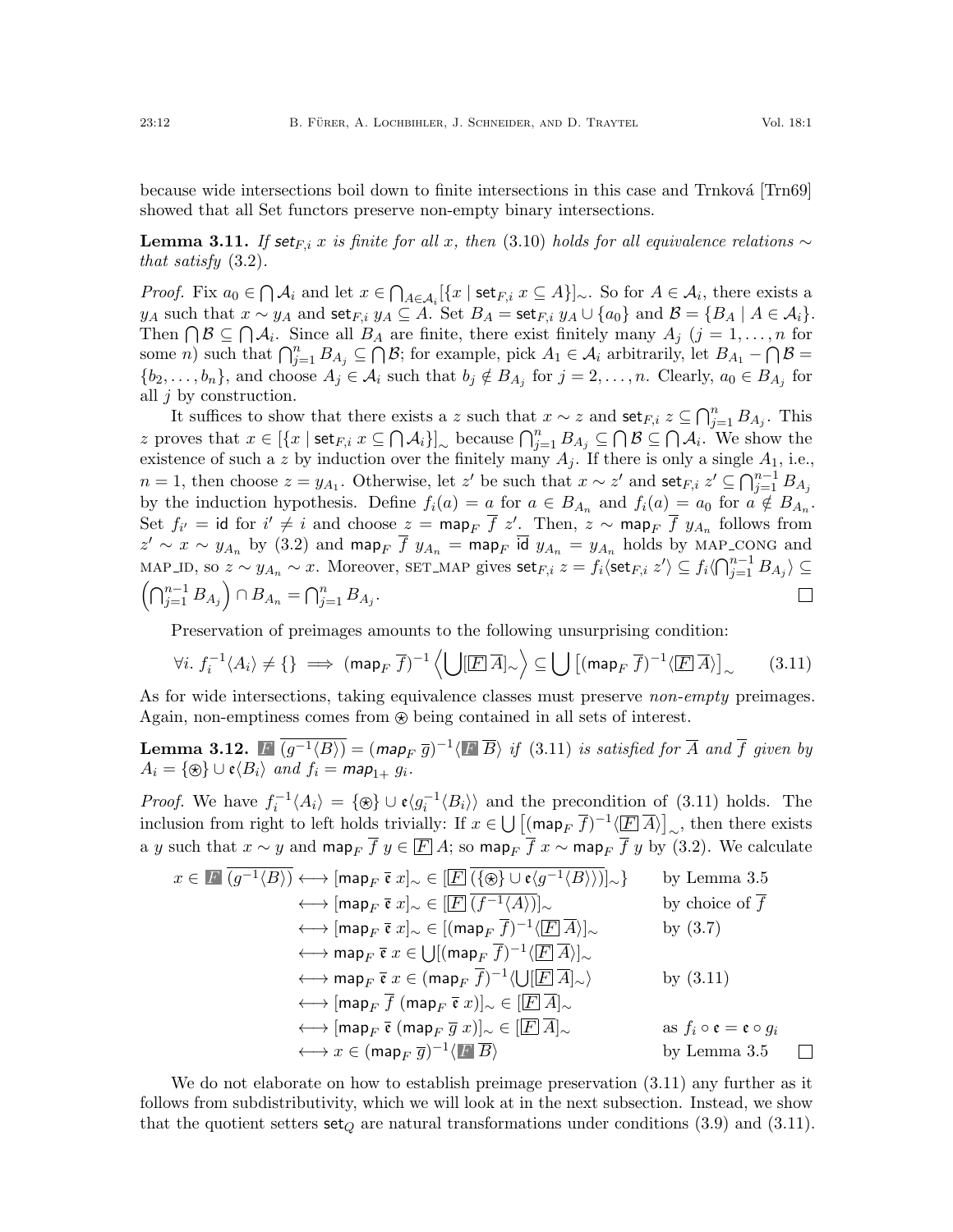<span id="page-12-2"></span>**Lemma 3.13.** Under the conditions [\(3.9\)](#page-9-1) and [\(3.11\)](#page-11-1), set<sub>O,i</sub> is a natural transformation, i.e., set<sub>Q,i</sub> (map<sub>Q</sub>  $\overline{f}$  [x]∼) = f<sub>i</sub> $\langle$ set<sub>Q,i</sub> [x]∼ $\rangle$ , and therefore set<sub>Q,i</sub> [map<sub>F</sub>  $\overline{f}$  x]∼ = f<sub>i</sub> $\langle$ set<sub>Q,i</sub> [x]∼ $\rangle$ .

*Proof.* By Lemma [3.8,](#page-9-2)  $\overline{Q}$  preserves wide intersections [\(3.6\)](#page-7-2). Similarly, Lemma [3.12](#page-11-2) shows that  $\overline{Q}$  preserves preimages [\(3.7\)](#page-7-3). The claim follows with [\[Gum05,](#page-25-12) Theorem 6].  $\Box$ 

<span id="page-12-1"></span>**Lemma 3.14.** Under the conditions [\(3.9\)](#page-9-1) and [\(3.11\)](#page-11-1), map<sub>F</sub>  $\overline{f}$  x ~ map<sub>F</sub>  $\overline{g}$  x if  $f_i z = g_i z$ for all i and all  $z \in \mathsf{set}_{Q,i}[x]_{\sim}$ .

*Proof.* We first show that  $[x]_{\sim} \in \overline{Q}$  (set<sub>Q</sub>  $[x]_{\sim}$ ). We observe

$$
[x]_{\sim} \in \overline{Q} \overline{\text{ (set}_Q [x]_{\sim})} \longleftrightarrow [x]_{\sim} \in \overline{Q} \overline{\text{ (}\bigcap_{y \in [\text{map } \overline{\mathfrak{e}} \ x]_{\sim} \{a \mid \mathfrak{e} \ a \in \text{set}_F \ y\}\text{)}} \qquad \text{by Theorem 3.6}
$$
\n
$$
\longleftrightarrow [x]_{\sim} \in \bigcap_{y \in [\text{map } \overline{\mathfrak{e}} \ x]_{\sim} \cdot} \overline{[x]_{\sim} \{a \mid \mathfrak{e} \ a \in \text{set}_F \ y\}\big]_{\sim}} \qquad \text{by Lemma 3.8}
$$
\n
$$
\longleftrightarrow \forall y \in [\text{map } \overline{\mathfrak{e}} \ x]_{\sim} \cdot [x]_{\sim} \in [\overline{L} \ \overline{\{a \mid \mathfrak{e} \ a \in \text{set}_F \ y\}\big]_{\sim}}
$$

So let y ~ map  $\bar{\mathfrak{e}}$  x. Then  $y \in \bar{F}$   $\overline{(\{\circledast\} \cup \mathsf{set}_F y)}$  by definition of  $\bar{F}$  and thus  $[x]_{\sim} \in$  $[F\{\{a \mid \mathfrak{e} \ a \in \textsf{set}_F \ y\}]\sim \text{by Lemma 3.5 using } \mathfrak{e}\langle \{a \mid \mathfrak{e} \ a \in \textsf{set}_{F,i} \ y\} \rangle = \textsf{set}_{F,i} \ y \text{ for all } i.$  $[F\{\{a \mid \mathfrak{e} \ a \in \textsf{set}_F \ y\}]\sim \text{by Lemma 3.5 using } \mathfrak{e}\langle \{a \mid \mathfrak{e} \ a \in \textsf{set}_{F,i} \ y\} \rangle = \textsf{set}_{F,i} \ y \text{ for all } i.$  $[F\{\{a \mid \mathfrak{e} \ a \in \textsf{set}_F \ y\}]\sim \text{by Lemma 3.5 using } \mathfrak{e}\langle \{a \mid \mathfrak{e} \ a \in \textsf{set}_{F,i} \ y\} \rangle = \textsf{set}_{F,i} \ y \text{ for all } i.$ 

By [\(3.8\)](#page-8-0), we therefore have map<sub>F</sub>  $\bar{\mathfrak{e}}$  x ~ map<sub>F</sub>  $\bar{h}$  x for  $h_i$   $a = \mathfrak{e}$  a for  $a \in \text{set}_{Q,i}$  and  $h_i$   $a = \otimes$  otherwise. Then

$$
\begin{aligned}\n\text{map}_F \ \overline{f} \ x &= \text{map}_F \ \overline{\mathfrak{e}^{-1}} \ (\text{map}_F \ \overline{(\text{map}_{1+} f)} \ (\text{map}_F \ \overline{\mathfrak{e}} \ x)) \\
&\sim \text{map}_F \ \overline{\mathfrak{e}^{-1}} \ (\text{map}_F \ \overline{(\text{map}_{1+} f)} \ (\text{map}_F \ \overline{h} \ x)) \\
&= \text{map}_F \ \overline{\mathfrak{e}^{-1}} \ (\text{map}_F \ \overline{(\text{map}_{1+} g)} \ (\text{map}_F \ \overline{h} \ x)) \\
&\sim \text{map}_F \ \overline{\mathfrak{e}^{-1}} \ (\text{map}_F \ \overline{(\text{map}_{1+} g)} \ (\text{map}_F \ \overline{h} \ x)) \\
&\sim \text{map}_F \ \overline{\mathfrak{e}^{-1}} \ (\text{map}_F \ \overline{(\text{map}_{1+} g)} \ (\text{map}_F \ \overline{h} \ x)) \\
&= \text{map}_F \ \overline{g} \ x\n\end{aligned}
$$
\n
$$
\begin{aligned}\n\text{map}_F \ (\text{map}_F \ (\text{map}_{1+} g) \ (\text{map}_F \ \overline{h} \ x)) \\
&\sim \text{map}_F \ \overline{\mathfrak{e}^{-1}} \ (\text{map}_F \ (\text{map}_{1+} g) \ (\text{map}_F \ \overline{e} \ x)) \\
&\approx \text{map}_{1+} g_i \circ \mathfrak{e} = g_i \ \Box\n\end{aligned}
$$

<span id="page-12-0"></span>3.3. The quotient's relator. In the previous section, we have shown that it is not a good idea to naively lift the setter and a more general construction is needed. We now show that the same holds for the relator. The following straightforward definition

lift\_definition rel $\varrho::\overline{(\alpha\otimes\beta)}\to\overline{\alpha}$   $Q\otimes\overline{\beta}$   $Q$  is rel $_F$ 

relates two equivalence classes  $[x]_{\sim}$  and  $[y]_{\sim}$  iff there are representatives  $x' \in [x]_{\sim}$  and  $y' \in [y]_{\sim}$  such that  $(x', y') \in rel_F \overline{R}$ . This relator does not satisfy IN\_REL in general.

<span id="page-12-3"></span>Example 3.15 (Example [3.7](#page-9-3) continued). By the lifted definition, ([In  $x_{\sim P}$ , [In  $y_{\sim P}$ )  $\notin$ rel<sub>Q<sub>P</sub></sub> {} because there are no  $(x', y')$  in the empty relation {} that could be used to relate using rel<sub>FP</sub> the representatives Inl x' and Inl y'. However, the witness  $z = \text{[Inl } (x, y)$ <sub>NP</sub> satisfies the right-hand side of IN\_REL as  $\overline{Q}$  {} = {[In ]<sub>∼P</sub>}.

So what is the relationship between rel<sub>Q</sub> and rel<sub>F</sub> and under what conditions does the subdistributivity property REL\_COMP hold? Like for the setter, we avoid the problematic case of empty relations by switching to  $1 + \alpha$ . The relator rel<sub>1+</sub> adds the pair ( $\circledast$ ) to every relation  $R$  and thereby ensures that all relations and their compositions are non-empty. Accordingly, we obtain the following characterization under the conditions [\(3.9\)](#page-9-1) and [\(3.11\)](#page-11-1):

<span id="page-12-4"></span>Theorem 3.16 (Relator characterization).

$$
([x]_{\sim}, [y]_{\sim}) \in rel_Q \ \overline{R} \longleftrightarrow (map_F \ \overline{\mathfrak{e}} \ x, map_F \ \overline{\mathfrak{e}} \ y) \in (\sim \bullet \ rel_F \ \overline{(rel_{1+} R)} \bullet \sim)
$$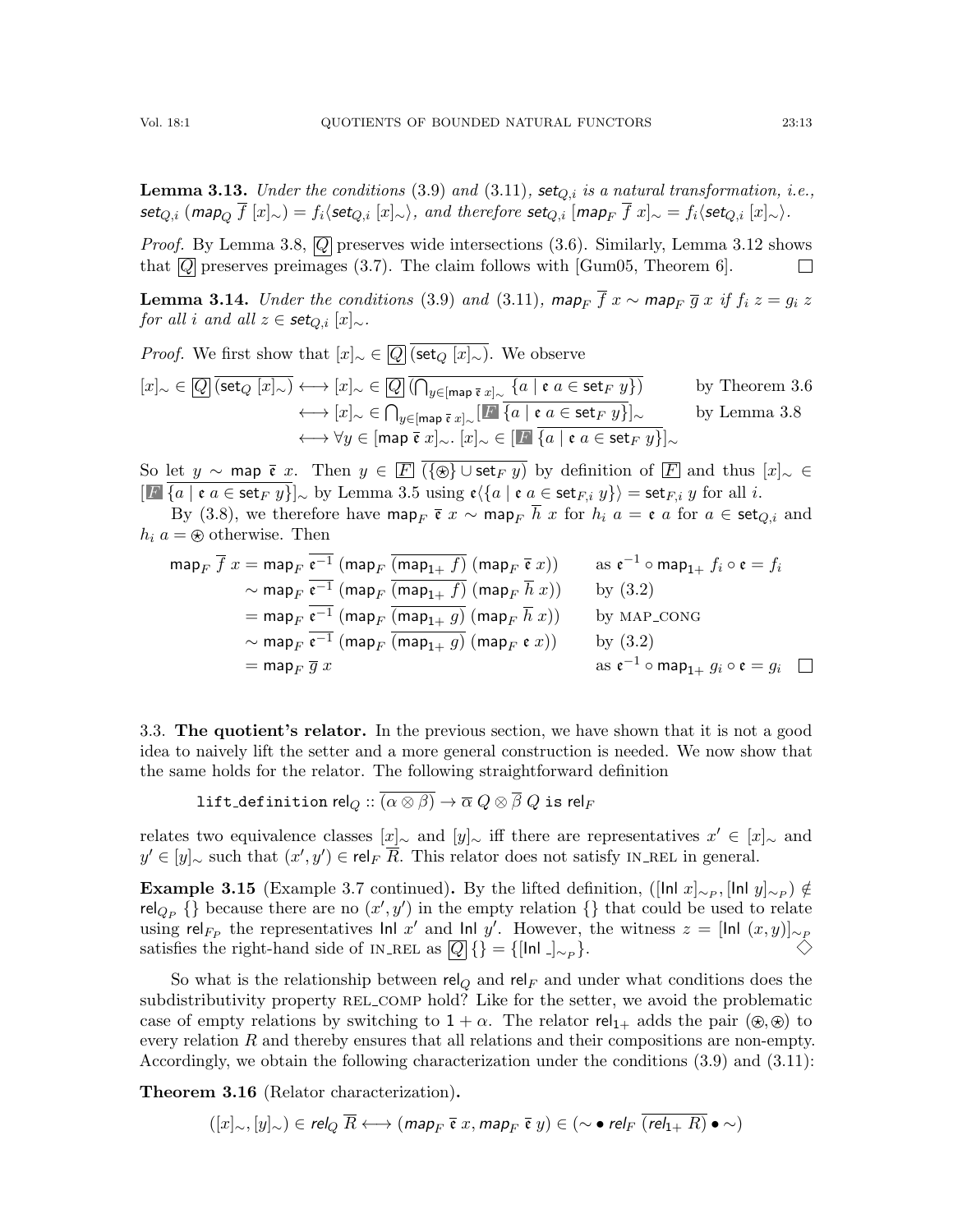<span id="page-13-0"></span>
$$
\exists z. \ (\forall i. \ \textsf{set}_{Q,i} \ [z]_{\sim} \subseteq R_i) \land \textsf{map}_F \ \overline{\textsf{fst}} \ z \sim x \land \textsf{map}_F \ \overline{\textsf{snd}} \ z \sim y \tag{3.12}
$$

if and only if

<span id="page-13-1"></span> $\exists z'.$   $(\forall i.$   $\mathsf{set}_{F,i} \ z' \subseteq \mathsf{rel}_{1+} \ R_i) \wedge \mathsf{map}_F$   $\overline{\mathsf{fst}} \ z' \sim \mathsf{map}_F$   $\overline{\mathfrak{e}} \ x \wedge \mathsf{map}_F$   $\overline{\mathsf{snd}} \ z' \sim \mathsf{map}_F$   $\overline{\mathfrak{e}} \ y. \tag{3.13}$ Specifically, we show how to convert the witnesses  $z$  and  $z'$ .

From [\(3.12\)](#page-13-0) to [\(3.13\)](#page-13-1): Let the function  $f_i$  send the pair  $(a, b)$  to  $(e, a, e, b)$  if  $(a, b) \in R_i$ and otherwise to  $(\mathcal{R}, \mathcal{R})$ . We choose  $z' = \text{map}_F \overline{f} z$  and prove that it is a witness for [\(3.13\)](#page-13-1). By SET\_MAP we have  $\textsf{set}_{F,i} z' = f_i \langle \textsf{set}_{F,i} z \rangle$ . The image of any set under  $f_i$  is clearly included in rel $_{1+}$   $R_i,$  hence set $_{F,i}$   $z' \subseteq$  rel $_{1+}$   $R_i$  for all  $i.$  Next, we calculate

$$
\begin{aligned}\n\text{map}_F \overline{\text{fst}} \ z' &= \text{map}_F \overline{\text{(fst \circ f)}} \ z \\
&\sim \text{map}_F \overline{\text{(e \circ \text{fst})}} \ z \\
&\sim \text{map}_F \overline{\text{(e \circ \text{fst})}} \ z \\
&\sim \text{map}_F \overline{\text{e}} \text{ (map}_F \overline{\text{fst}} \ z) \\
&\sim \text{map}_F \overline{\text{e}} \ x \\
&\sim \text{map}_F \overline{\text{e}} \ x \\
&\text{by MAP\_COMP} \\
\text{by (3.2) and } \text{map}_F \overline{\text{fst}} \ z = x.\n\end{aligned}
$$

The third conjunct map<sub>F</sub> snd  $z' \sim$  map<sub>F</sub>  $\bar{\mathfrak{e}}$  y is derived similarly.

From [\(3.13\)](#page-13-1) to [\(3.12\)](#page-13-0): Note that  $\mathsf{set}_{Q,i}$  [map $_F$   $\overline{\mathsf{fst}}$   $z']_{\sim}$  =  $\mathsf{set}_{Q,i}$  [map $_F$   $\overline{\mathfrak{e}}$   $x]_{\sim}$  as map<sub>F</sub>  $\overline{\text{fst}} z' \sim \text{map}_{F} \overline{\mathfrak{e}} x$  are in the same equivalence class. Using Lemma [3.13](#page-12-2) twice it follows that fst $\langle \text{set}_{Q,i} [z']_{\sim} \rangle = \mathfrak{e} \langle \text{set}_{Q,i} [x]_{\sim} \rangle$ . A similar observation can be made about the second projection and y. Therefore,  $\text{set}_{Q,i}[z']_{\sim}$  consists only of pairs of the form  $(e, a, e, b)$ . Accordingly, we use a function g that maps  $e a$  to a and  $\otimes$  to some unspecified value. Then choose  $z = \text{map}_F$   $\overline{(g \times g)}$   $z'$  as the witness for [\(3.12\)](#page-13-0), where  $g \times g$  denotes the componentwise application of  $g$  to pairs. We have

$$
\begin{aligned}\n\text{set}_{Q,i} [z]_{\sim} &= (g \times g) \langle \text{set}_{Q,i} [z']_{\sim} \rangle & \text{by Lemma 3.13} \\
&= (\mathfrak{e} \times \mathfrak{e})^{-1} \langle \text{set}_{Q,i} [z']_{\sim} \rangle & \text{by the above observations} \\
&\subseteq (\mathfrak{e} \times \mathfrak{e})^{-1} \langle \text{set}_{F,i} z' \rangle & \text{by Theorem 3.6} \\
&\subseteq (\mathfrak{e} \times \mathfrak{e})^{-1} \langle \text{rel}_{1+} R_i \rangle & \text{by assumption and monotonicity of preimage} \\
&= R_i.\n\end{aligned}
$$

Moreover, map $_F$   $\overline{\mathsf{fst}}\;z =$  map $_F$   $\overline{(g \circ \mathsf{fst})}\;z' \sim$  map $_F$   $\overline{(g \circ \mathfrak{e})}\;x = x$  by MAP\_COMP,  $(3.2)$  applied to map<sub>F</sub>  $\overline{\mathsf{fst}}\;z'\sim$  map<sub>F</sub>  $\overline{\mathfrak{e}}\;x,$  and MAP\_ID; analogously for map<sub>F</sub>  $\overline{\mathsf{snd}}\;z\sim y.$  $\Box$ 

**Example 3.17** (Example [3.15](#page-12-3) continued). For arbitrary  $x, y$ , and  $R$ , we have

$$
([\ln x]_{\sim P}, [\ln y]_{\sim P}) \in \text{rel}_Q R
$$
  
\n
$$
\longleftrightarrow (\text{map}_{F_P} \mathfrak{e} \ (\ln x), \text{map}_{F_P} \mathfrak{e} \ (\ln y)) \in (\sim_P \bullet \text{rel}_{F_P} \ (\text{rel}_{1+} R) \bullet \sim_P)
$$
  
\n
$$
\longleftrightarrow (\exists x' y'. \ \text{lnl} \ (\mathfrak{e} \ x) \sim_P x' \land (x', y') \in \text{rel}_{F_P} \ (\text{rel}_{1+} R) \land y' \sim_P \text{lnl} \ (\mathfrak{e} \ y))
$$
  
\n
$$
\longleftrightarrow (\exists x'' y''. \ (\text{lnl } x'', \text{lnl } y'') \in \text{rel}_{F_P} \ (\text{rel}_{1+} R))
$$
  
\n
$$
\longleftrightarrow (\exists x'' y''. (x'', y'') \in \text{rel}_{1+} R),
$$

which is always true since  $(\mathcal{D}, \mathcal{D}) \in rel_{1+} R$ . On the other hand,

$$
([\text{Inr } x]_{\sim_P}, [\text{Inr } y]_{\sim_P}) \in \text{rel}_Q R
$$
\n
$$
\longleftrightarrow (\text{map}_{F_P} \mathfrak{e} (\text{Inr } x), \text{map}_{F_P} \mathfrak{e} (\text{Inr } y)) \in (\sim_P \bullet \text{ rel}_{F_P} (\text{rel}_{1+} R) \bullet \sim_P)
$$
\n
$$
\longleftrightarrow (\exists x' y'. \text{ Inr } (\mathfrak{e } x) \sim_P x' \land (x', y') \in \text{ rel}_{F_P} (\text{rel}_{1+} R) \land y' \sim_P \text{ Inr } (\mathfrak{e } y))
$$
\n
$$
\longleftrightarrow (\text{Inr } (\mathfrak{e } x), \text{Inr } (\mathfrak{e } y)) \in \text{ rel}_{F_P} (\text{rel}_{1+} R)
$$
\n
$$
\longleftrightarrow (\mathfrak{e } x, \mathfrak{e } y) \in \text{ rel}_{1+} R
$$
\n
$$
\longleftrightarrow (x, y) \in R.
$$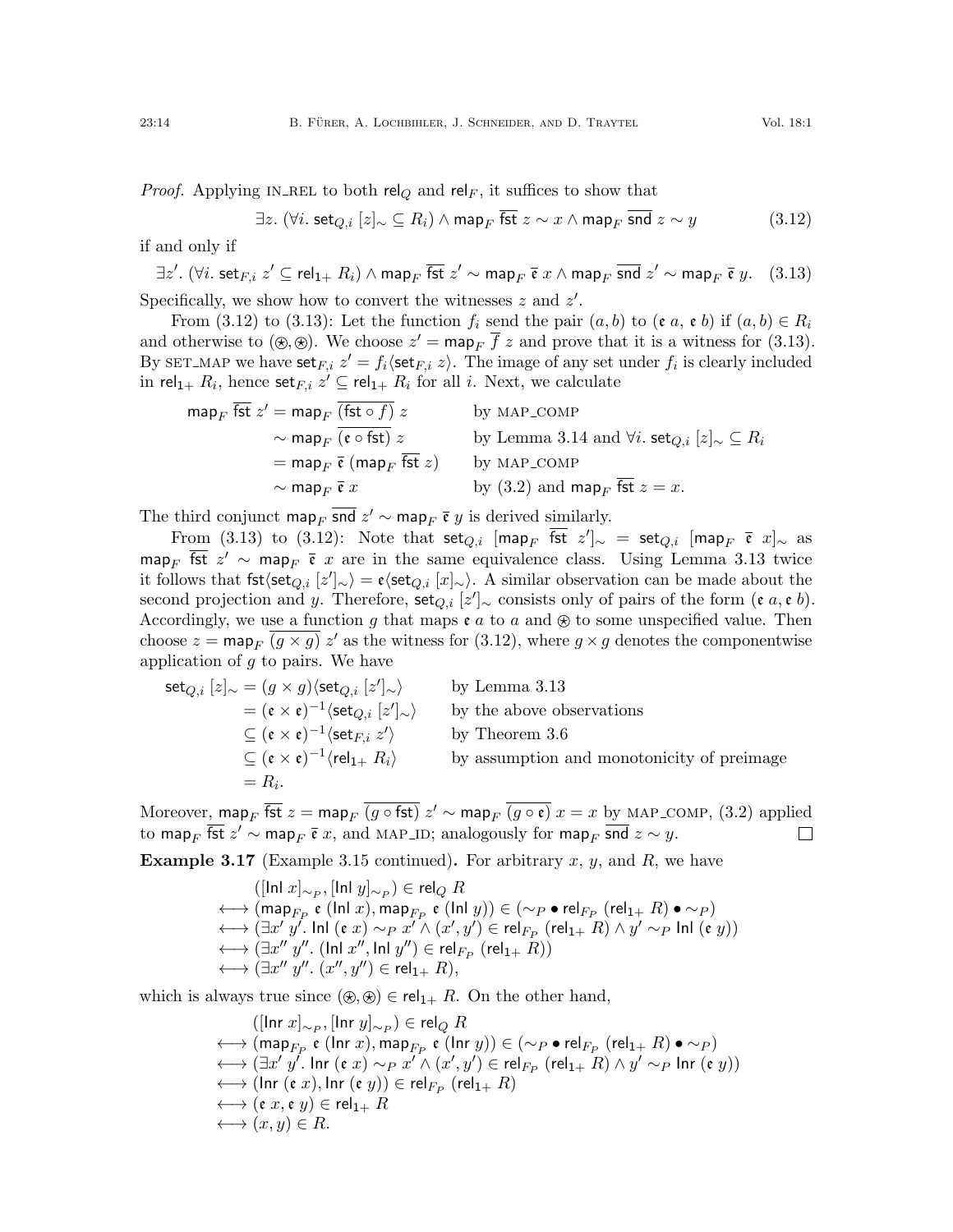It is easy to see that rel<sub>Q</sub> R does not relate [lnl x]<sub>∼P</sub> and [lnr y]<sub>∼P</sub> or vice versa. Therefore, rel<sub>Q</sub> behaves exactly like the relator of  $1 + \alpha$ , as expected.  $\diamondsuit$ 

Moreover, the following condition on  $\sim$  characterizes when rel<sub>Q</sub> satisfies REL\_COMP. Again, the non-emptiness assumptions for  $R_i \bullet S_i$  come from rel<sub>1+</sub> extending any relation R with the pair  $(\mathcal{D}, \mathcal{D})$ .

<span id="page-14-0"></span>
$$
(\forall i. \ R_i \bullet S_i \neq \{\}) \implies \text{rel}_F \ \overline{R} \bullet \sim \bullet \ \text{rel}_F \ \overline{S} \subseteq \sim \bullet \ \text{rel}_F \ \overline{(R \bullet S)} \bullet \sim \tag{3.14}
$$

It turns out that this condition implies the respectfulness of the mapper [\(3.2\)](#page-6-2). Intuitively, the relator is a generalization of the mapper. Furthermore, it is well known that subdis-tributivity implies preimage preservation [\[GS05\]](#page-25-13). Since our conditions on  $\sim$  characterize these preservation properties, it is no surprise that the latter implication carries over.

**Lemma 3.18.** For an equivalence relation  $\sim$ , condition [\(3.14\)](#page-14-0) implies respectfulness [\(3.2\)](#page-6-2) and preimage preservation [\(3.11\)](#page-11-1).

*Proof.* To show [\(3.2\)](#page-6-2), fix x and y such that  $x \sim y$ . Choose the relations  $R_i = \{(f_i \ a, a) \mid \text{True}\}$ and  $S_i = \{(a, f_i, a) \mid \text{True}\}\.$  Then  $R_i \bullet S_i \neq \{\}\$  because types in HOL are non-empty and so is  $f_i$ 's image. We have  $(\textsf{map}_F~f~x,x) \in \textsf{rel}_F~R$  and  $(y,\textsf{map}_F~f~y) \in \textsf{rel}_F~S$  by well-known BNF properties. Therefore,  $(\text{map}_F \overline{f} x, \text{map}_F \overline{f} y) \in (\text{rel}_F \overline{R} \bullet \sim \bullet \text{ rel}_F \overline{S})$ . Using [\(3.14\)](#page-14-0), there exist z and z' such that  $\textsf{map}_F \overline{f}$   $x \sim z$ ,  $(z, z') \in \textsf{rel}_F$   $\overline{(R \bullet S)}$ , and  $z' \sim \textsf{map}_F \overline{f}$   $y$ . Note that  $R_i \bullet S_i$  is equality restricted to  $f_i$ 's image. This implies  $z = z'$ , again by the BNF properties. Thus map<sub>F</sub>  $\overline{f}$  x ∼ map<sub>F</sub>  $\overline{f}$  y.

It remains to prove [\(3.11\)](#page-11-1). Let x and y be such that  $\operatorname{map}_F \overline{f}$  x ∼ y and  $y \in \overline{F} \overline{A}$ . Choose  $R_i = A_i \times A_i$  and  $S_i = \{(f_i, a, a) \mid \text{True}\}\.$  Then  $R_i \bullet S_i \neq \{\}$  as  $f_i^{-1} \langle A_i \rangle \neq \{\}$  by assumption in [\(3.11\)](#page-11-1). Moreover,  $(y, y) \in \text{rel}_F \overline{R}$  as map<sub>F</sub>  $\overline{(\lambda a. (a, a))} y \in \overline{F} \overline{R}$ . Further,  $(\text{map}_F \overline{f} x, x) \in$ rel<sub>F</sub>  $\overline{S}$  as map<sub>F</sub>  $\overline{(\lambda a. (f a, a))} x \in \overline{F} \overline{S}$ . Therefore,  $(y, x) \in \sim \bullet$  rel<sub>F</sub>  $\overline{(R \bullet S)} \bullet \sim$  by [\(3.14\)](#page-14-0). So there are u and v such that  $y \sim u$ ,  $(u, v) \in rel_F$   $\overline{(R \bullet S)}$ , and  $v \sim x$ . By the BNF properties, there is a w such that  $(u, w) \in \text{rel}_F \overline{R}$  and  $(w, v) \in \text{rel}_F \overline{S}$ . Then,  $w \in \overline{F} \overline{A}$  and  $v = \mathsf{map}_F \overline{f} w$ . So  $v \in (\mathsf{map}_F \overline{f})^{-1} \langle \boxed{F} \overline{A} \rangle$  and  $x \sim v$ .  $\Box$ 

In summary, we obtain the following main preservation theorem:

<span id="page-14-2"></span>**Theorem 3.19.** The quotient  $\overline{\alpha} Q = \overline{\alpha} F/\sim$  inherits the structure from the BNF  $\overline{\alpha} F$  with the mapper map<sub>O</sub>  $\overline{f}$  [x]<sub>∼</sub> = [map<sub>F</sub>  $\overline{f}$  x]<sub>∼</sub> if ~ satisfies the conditions [\(3.1\)](#page-6-1), [\(3.9\)](#page-9-1), and [\(3.14\)](#page-14-0). The setters and relator are given by Theorems [3.6](#page-9-0) and [3.16,](#page-12-4) respectively.

<span id="page-14-3"></span>**Example 3.20.** A terminated coinductive list  $(\alpha, \beta)$  tilist is either a finite list of  $\alpha$  values terminated by a single  $\beta$  value, or an infinite list of  $\alpha$  values. This type can be seen as a quotient of pairs  $\alpha$  *llist*  $\times$   $\beta$ , where the first component stores the possibly infinite list given by a codatatype *llist* and the second component stores the terminator. The equivalence relation identifies all pairs with the same infinite list in the first component, effectively removing the terminator from infinite lists.<sup>[3](#page-14-1)</sup> Let  $(xs, b) \sim_{tilist} (ys, c)$  iff  $xs = ys$  and, if xs is finite,  $b = c$ . Like  $\sim_P$  from Example [3.1,](#page-6-6)  $\sim_{tllist}$  does not satisfy the naive condition [\(3.3\)](#page-6-7).

codatatype  $\alpha$  *llist* = LNil | LCons  $\alpha$  ( $\alpha$  *llist*) quotient\_type  $(\alpha, \beta)$  tllist =  $(\alpha \text{ list} \times \beta)/\sim_{\text{tilist}}$ 

<span id="page-14-1"></span> ${}^{3}$ Clearly, *tllist* could be defined directly as a codatatype. When Isabelle had no codatatype command, one of the authors formalized tllist via this quotient [\[Loc10,](#page-26-16) version for Isabelle2013].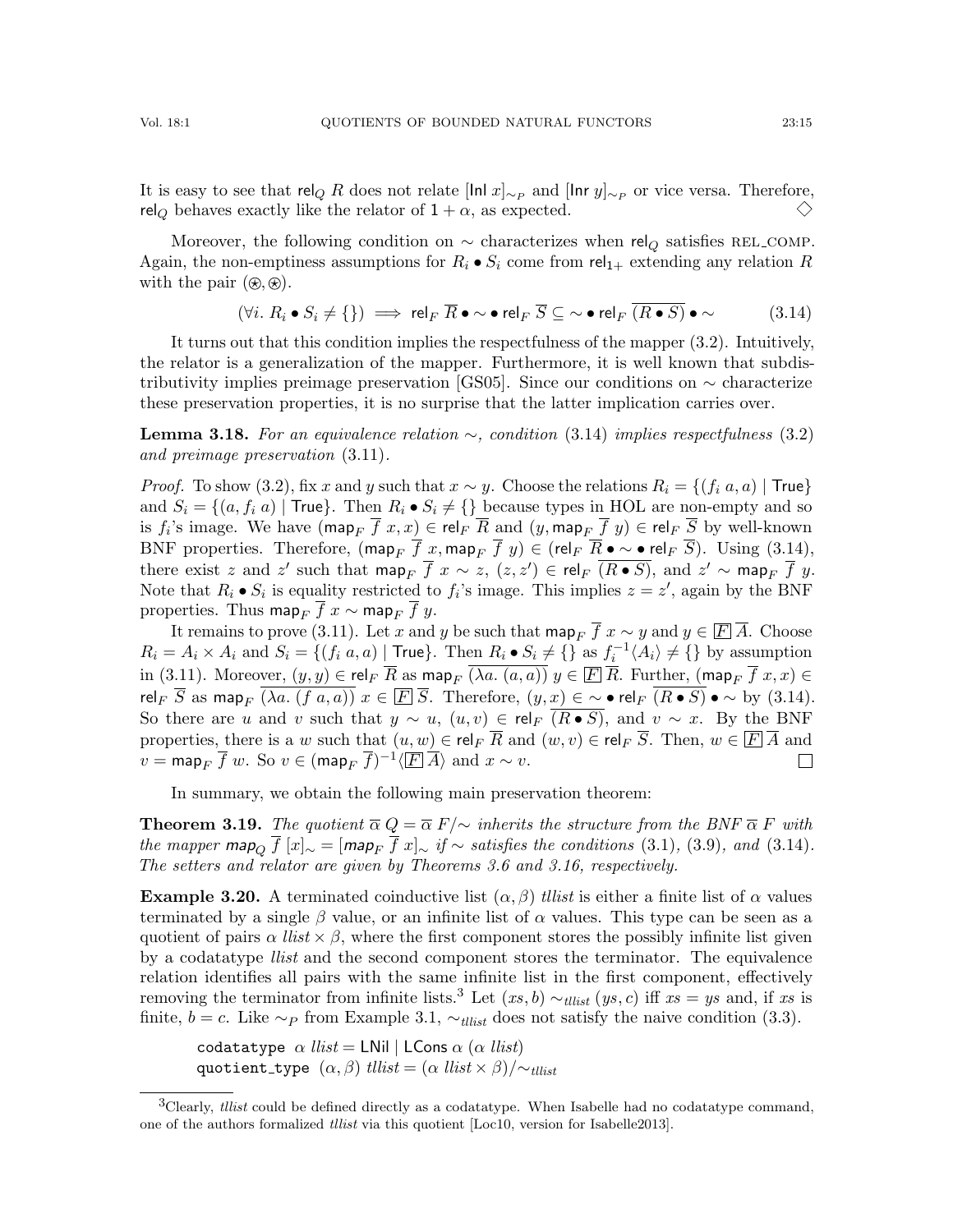Our goal is the construction of (co)datatypes with recursion through quotients such as  $(\alpha, \beta)$  tllist. As a realistic example, consider an inductive model of a finite interactive system that produces a possibly unbounded sequence of outputs *out* for every input in:

datatype  $system =$  Step  $(in \rightarrow (out, system)$  tllist)

This datatype definition is only possible if *tllist* is a BNF in  $\beta$ . Previously, this had to be shown by manually defining the mapper and setters and proving the BNF properties. Theorem [3.19](#page-14-2) identifies the conditions under which *tilist* inherits the BNF structure of its underlying type, and it allows us to automate these definitions and proofs. For *tillist*, the conditions can be discharged easily using automatic proof methods and a simple lemma about *llist*'s relator that states that related lists are either both finite or infinite.  $\Leftrightarrow$ 

<span id="page-15-0"></span>3.4. Subdistributivity via confluent relations. Among the BNF properties, subdistributivity (REL\_COMP) is typically the hardest to show. For example, distinct lists (type  $\alpha$  dlist) have been shown to be a BNF. The manual proof requires 126 lines. Of these, the subdistributivity proof takes about 100 lines. Yet, with the theory developed so far, essentially the same argument is needed for the subdistributivity condition [\(3.14\)](#page-14-0). We now present a sufficient criterion for subdistributivity that simplifies such proofs. For dlist, this shortens the subdistributivity proof to 58 lines. With our  $\text{lift\_bnf}$  command (Section [4\)](#page-20-0), the whole proof is now 64 lines, half of the manual proof.

Equivalence relations are often (or can be) expressed as the equivalence closure of a rewrite relation  $\sim$ . For example, the subdistributivity proof for distinct lists views  $\alpha$  dlist as the quotient  $\alpha$  list/ $\sim$ <sub>dlist</sub> with xs  $\sim$ <sub>dlist</sub> ys iff remdups xs = remdups ys, where remdups xs keeps only the last occurrence of every element in xs. So,  $\sim_{\text{dist}}$  is the equivalence closure of the following relation  $\leadsto_{\text{dlist}}$ , where  $\cdot$  concatenates two lists:

$$
xs \cdot [x] \cdot ys \leadsto_{\text{dist}} xs \cdot ys \text{ if } x \in \text{set } ys
$$

We use the following notation:  $\leftrightarrow$  denotes the reverse relation, i.e.,  $x \leftrightarrow y$  iff  $y \leftrightarrow x$ . Further, \* denotes the reflexive and transitive closure, and  $\stackrel{*}{\leftrightsquigarrow}$  the equivalence closure. A relation → is confluent iff whenever  $x \stackrel{*}{\rightsquigarrow} y$  and  $x \stackrel{*}{\rightsquigarrow} z$ , then there exists a u such that  $y \stackrel{*}{\rightsquigarrow} u$  and  $z \stackrel{*}{\leadsto} u$ —or, equivalently in pointfree style, if  $(\stackrel{*}{\leadsto} \bullet \stackrel{*}{\leadsto}) \subseteq (\stackrel{*}{\leadsto} \bullet \stackrel{*}{\leadsto}).$ 

<span id="page-15-1"></span>**Theorem 3.21** (Subdistributivity via confluent relations). Let an equivalence relation  $\sim$ satisfy [\(3.2\)](#page-6-2). Then, it also satisfies [\(3.14\)](#page-14-0) if there is a confluent relation  $\sim$  with the following properties:

- <span id="page-15-3"></span>(i) The equivalence relation is contained in  $\rightsquigarrow$ 's equivalence closure:  $(\sim) \subseteq (\stackrel{*}{\leftrightsquigarrow})$ .<sup>[4](#page-15-2)</sup>
- <span id="page-15-4"></span>(ii) The relation factors through projections: if  $\mathsf{map}_F$   $\overline{\mathsf{fst}}\ x \leadsto y$  then there exists a y' such that  $y = \text{map}_F$   $\overline{\text{fst}}\ y'$  and  $x \sim y'$  and  $\text{set}_{F,i} y' \subseteq \text{set}_{F,i}$  x for all i; and similarly for snd.

*Proof.* The proof is illustrated in Fig. [1.](#page-16-0) The proof starts at the top with  $(x, z) \in (\text{rel}_F \overline{R} \bullet$  $\sim$  • rel $_F$   $\overline{S}$ ), i.e., there are y and y' such that  $(x, y) \in$  rel $_F$   $\overline{R}$  and  $y \sim y'$  and  $(y', z) \in$  rel $_F$   $\overline{S}$ . We show  $(x, z) \in (\sim \bullet \text{ rel}_F \overline{(R \bullet S)} \bullet \sim)$  by establishing the path from x to z via x' and z' along the three other borders of the diagram.

<span id="page-15-2"></span><sup>&</sup>lt;sup>4</sup>The other inclusion  $({\stackrel{*}{\leftrightarrow}}) \subseteq (\sim)$  follows from the second condition with [\(3.2\)](#page-6-2): For  $x \rightsquigarrow y$ , let  $x' =$  $\text{map}_F$   $\overline{(\lambda a. (a, a))} x$ . As  $x = \text{map}_F$   $\overline{\text{fst}}\ x'$ , there exists a y' with  $x' \sim y'$  and  $y = \text{map}_F$   $\overline{\text{fst}}\ y'$ . Applying [\(3.2\)](#page-6-2) to  $x' \sim y'$ , we have  $x = \text{map}_F$   $\overline{\text{fst}}\ x' \sim \text{map}_F$   $\overline{\text{fst}}\ y' = y$ . So  $(\leadsto) \subseteq (\sim)$  and therefore  $\overline{(\stackrel{*}{\leftrightsquigarrow})} \subseteq (\sim)$ .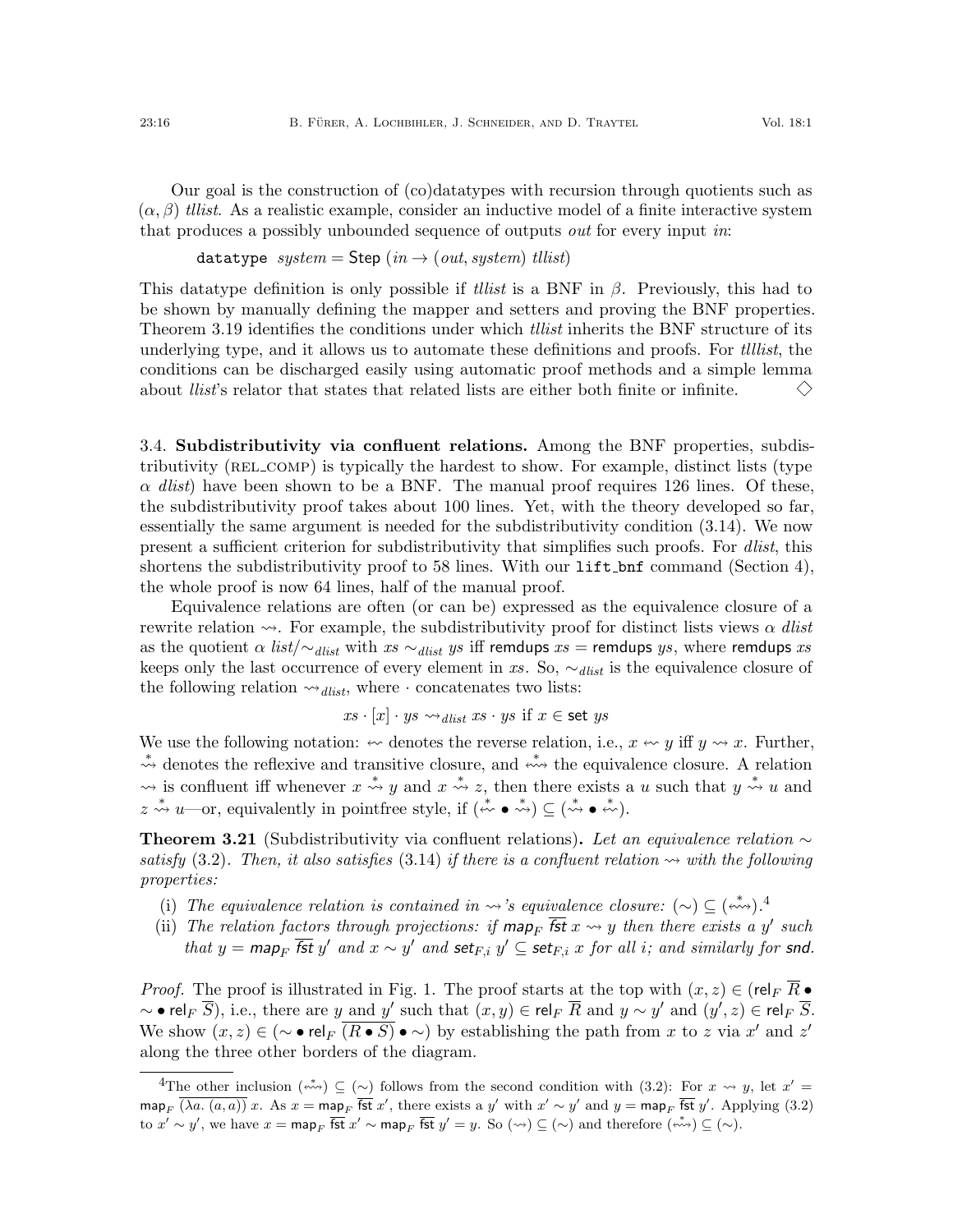

<span id="page-16-0"></span>Figure 1: Proof diagram for Theorem [3.21](#page-15-1)

First (1), by IN\_REL, there is a  $u \in \mathbb{F}[\overline{R}]$  such that  $x = \text{map}_F$  fst u and  $y = \text{map}_F$  snd u. Similarly, rel<sub>F</sub>  $\overline{S}$   $y'$  z yields a v with the corresponding properties  $(2)$ .

Second, by [\(i\),](#page-15-3)  $y \sim y'$  implies  $y \stackrel{*}{\leftrightsquigarrow} y'$ . Since  $\rightsquigarrow$  is confluent, there exists a w such that  $y \stackrel{*}{\rightsquigarrow} w$  and  $y' \stackrel{*}{\rightsquigarrow} w$  (3). By induction on  $\stackrel{*}{\rightsquigarrow} w$  sing [\(ii\),](#page-15-4)  $y \stackrel{*}{\rightsquigarrow} w$  factors through the projection  $y = \text{map}_F$  snd u and we obtain a u' such that  $u \sim u'$  and  $w = \text{map}_F$  snd u' and set<sub>F,i</sub>  $u' \subseteq$  set<sub>F,i</sub> u for all i ①. Analogously, we obtain v' corresponding to y' and v ⑤. Set  $x' = \mathsf{map}_F$  fst  $u'$  and  $z' = \mathsf{map}_F$  snd  $v'$ . As  $\mathsf{map}_F$  preserves  $\sim$  by [\(3.2\)](#page-6-2), we have  $x \sim x'$  and  $z \sim z'$  (6).

Next, we focus on the two triangles at the bottom  $\circled{7}$ . By defininition of  $\overline{F}$ , set<sub>F,i</sub>  $u' \subseteq$ set<sub>F,i</sub> u for all i and  $u \in \boxed{F}$   $\overline{R}$  imply  $u' \in \boxed{F}$   $\overline{R}$ ; similarly  $v' \in \boxed{F}$   $\overline{S}$ . Now, u' and v' are the witnesses to the existential in IN\_REL for  $x'$  and  $w$ , and  $w$  and  $z'$ , respectively. So  $(x', w) \in \text{rel}_F \overline{R}$  and  $(w, z') \in \text{rel}_F \overline{S}$ , i.e.,  $(x', z') \in (\text{rel}_F \overline{R} \bullet \text{rel}_F \overline{S})$ . Finally, as F is a BNF,  $(x', z') \in \text{rel}_F$   $\overline{(R \bullet S)}$  follows with subdistributivity REL\_COMP  $\circledS$ .  $\Box$ 

<span id="page-16-1"></span>**Example 3.22.** For distinct lists, we have  $(\sim_{\text{dlist}}) = (\star_{\text{dlist}})$  and  $\sim_{\text{dlist}}$  is confluent. How-ever, condition [\(ii\)](#page-15-4) of Theorem [3.21](#page-15-1) does not hold. For example, for  $x = [(1, a), (1, b)],$ we have map<sub>list</sub> fst  $x = [1, 1] \leadsto_{dlist} [1]$ , and yet there is no y such that  $x \sim_{dlist} y$  and map<sub>list</sub> fst  $y = [1]$ . The problem is that the projection map<sub>list</sub> fst makes different atoms of x equal and  $\rightsquigarrow_{dlist}$  removes equal atoms, but the removal cannot be mimicked on x itself. Fortunately, we can also *add* equal atoms instead of removing them. Define  $\rightsquigarrow'_{dist}$  by

$$
xs \cdot ys \leadsto_{dlist}' xs \cdot [x] \cdot ys \text{ if } x \in \textsf{set } ys
$$

Then,  $\omega'_{dlist}$  is confluent and factors through projections. So distinct lists inherit the BNF structure from lists by Theorem [3.21](#page-15-1) and either Lemma [3.9](#page-10-1) or Lemma [3.11.](#page-11-0)

**Example 3.23.** The free monoid over atoms  $\alpha$  consists of all finite lists  $\alpha$  *list*. The free idempotent monoid  $\alpha$  fim is then the quotient  $\alpha$  list/∼<sub>fim</sub> where ∼<sub>fim</sub> is the equivalence closure of the idempotence law for list concatenation

$$
xs\cdot ys\cdot zs \leadsto_{\textit{fim}} xs\cdot ys\cdot ys\cdot zs
$$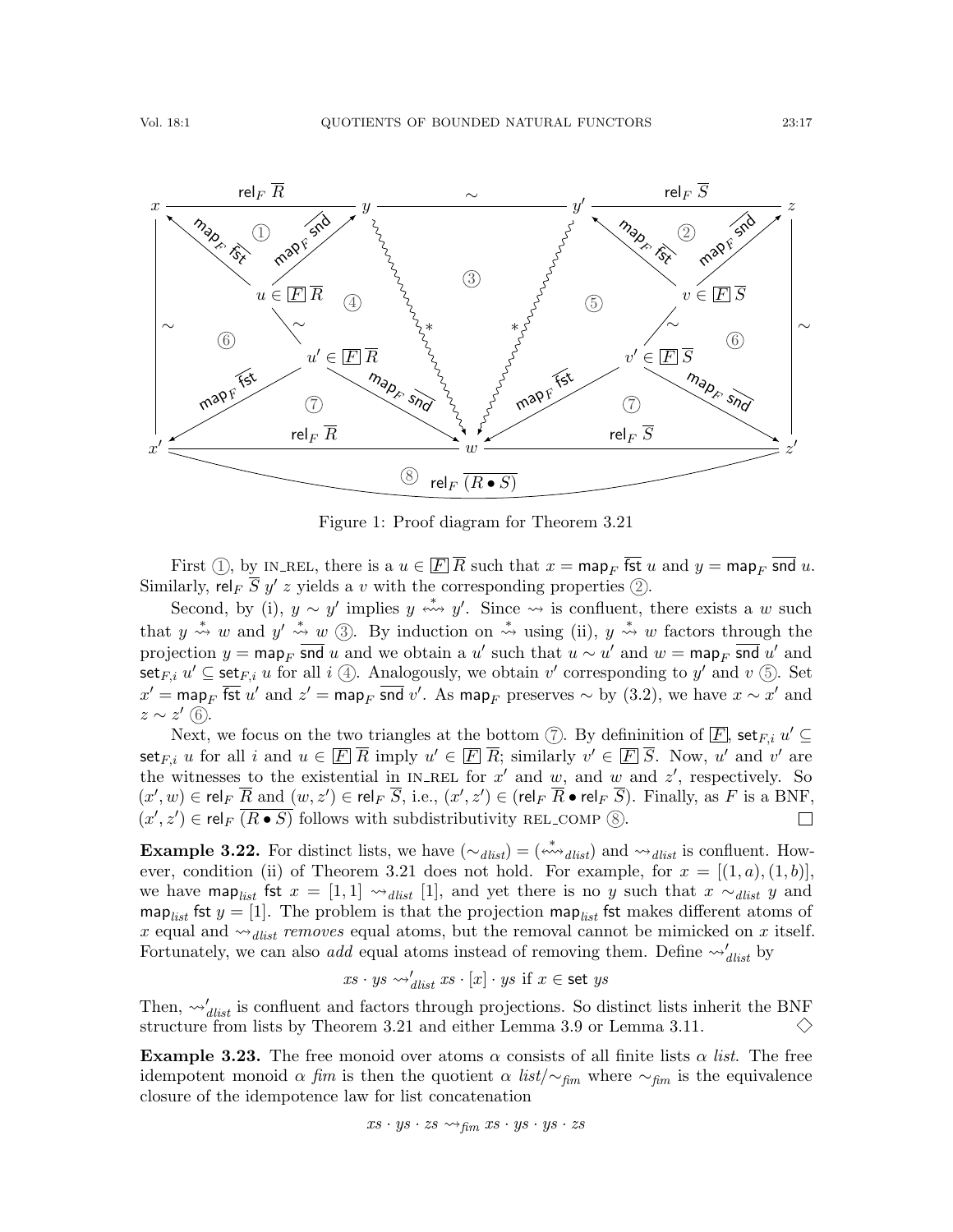We have oriented the rule such that it introduces rather than removes the duplication. In term rewriting, the rule is typically oriented in the other direction [\[Hul80\]](#page-26-17) such that the resulting rewriting system terminates; however, this classical relation  $\leftarrow$   $f_{\text{fim}}$  is not confluent: ababcbabc has two normal forms  $a\underline{b}abab\underline{c} \leftrightarrow_{\text{fin}} \underline{a}bab\underline{c} \leftrightarrow_{\text{fin}} \underline{a}bc$  and  $\underline{a}bab\underline{c}babc \leftrightarrow_{\text{fin}} \underline{a}bc\underline{b}abc$ (redexes are underlined). In contrast, our orientation yields a confluent relation  $\leadsto_{\text{fin}}$ , although the formal proof requires some effort. The relation also factors through projections. So by Theorem [3.21](#page-15-1) and either Lemma [3.9](#page-10-1) or Lemma [3.11,](#page-11-0) the free idempotent monoid  $\alpha$  fim is also a BNF.  $\diamondsuit$ 

Example 3.24. A cyclic list is a finite list where the two ends are glued together. Abbot et al. [\[AAGM04\]](#page-25-14) define the type of cyclic lists as the quotient that identifies lists whose elements have been shifted. Let  $\leadsto_{rotate}$  denote the one-step rotation of a list, i.e.,

 $[] \leadsto_{rotate} []$   $[x] \cdot xs \leadsto_{rotate} xs \cdot [x]$ 

The quotient  $\alpha$  cyclist =  $\alpha$  list/ $\stackrel{*}{\leftrightarrow}$  rotate is a BNF as  $\rightsquigarrow$  rotate satisfies the conditions of Theorem [3.21](#page-15-1) and Lemmas [3.9](#page-10-1) and [3.11.](#page-11-0)  $\left\langle {}\right\rangle$ 

**Example 3.25** (Example [1.1](#page-2-1) continued). We prove the fact that  $\alpha$  re<sub>aci</sub> is a BNF using The-orem [3.21.](#page-15-1) The confluent rewrite relation  $\rightsquigarrow_{aci}$  that satisfies the conditions of Theorem [3.21](#page-15-1) and whose equivalence closure is  $\sim_{aci}$  is defined inductively as follows.

\nAlt (Alt 
$$
r s
$$
)  $t \rightsquigarrow_{aci} Alt r$  (Alt  $s t$ )  $\qquad$  Alt  $r$  (Alt  $s t$ )  $\rightsquigarrow_{aci} Alt r s \rightsquigarrow_{aci} Alt s r$   $r \rightsquigarrow_{aci} Alt r r$   $r \rightsquigarrow_{aci} r$   $r \rightsquigarrow_{aci} r' \implies s \rightsquigarrow_{aci} s' \implies$  Alt  $r s \rightsquigarrow_{aci} Alt r' s'$   $r \rightsquigarrow_{aci} r' \implies s \rightsquigarrow_{aci} s' \implies$  Conc  $r s \rightsquigarrow_{aci}$  Conc  $r' s'$   $r \rightsquigarrow_{aci} r' \implies$  Star  $r \rightsquigarrow_{aci}$  Star  $r'$   $\qquad \diamond$ \n

<span id="page-17-0"></span>Example 3.26. We now consider a variant of Example [1.1,](#page-2-1) where we quotient the regular expressions by  $\sim_{acidz}$ , the least equivalence relation satisfying

\n
$$
\text{Alt } (\text{Alt } r \ s) \ t \sim_{\text{acidz}} \text{Alt } r \ (\text{Alt } s \ t)
$$
\n
$$
\text{Alt } r \ s \sim_{\text{acidz}} \text{Alt } s \ r
$$
\n
$$
\text{Cont } \text{Zero } r \sim_{\text{acidz}} r
$$
\n
$$
\text{Cont } (\text{Alt } r \ s) \ t \sim_{\text{acidz}} \text{Alt } (\text{Conc } r \ t) \ (\text{Conc } s \ t)
$$
\n
$$
r \sim_{\text{acidz}} r' \implies s \sim_{\text{acidz}} s' \implies \text{Alt } r \ s \sim_{\text{acidz}} \text{Alt } r' \ s'
$$
\n
$$
r \sim_{\text{acidz}} r' \implies \text{Conc } r \ s \sim_{\text{acidz}} \text{Conc } r' \ s
$$
\n

This relation is of special interest because, like  $\sim_{aci}$ , it gives rise to a finite automaton construction when computing with Brzozowski derivatives of regular expressions equated by  $\sim_{\text{acidz}}$  and, moreover, the constructed automaton is isomorphic to the one obtained by the subset construction via Antimirov's partial derivatives [\[NT14,](#page-26-13) Section 4.2].

A first observation is that, unlike  $\sim_{aci}$ , the relation  $\sim_{acidz}$  does not preserve the regular expression's setter: the offending rule being Conc Zero  $r \sim_{acidz}$  Zero. Nevertheless,  $\sim_{acidz}$ satisfies [\(3.2\)](#page-6-2), which together with the fact that regular expressions are finite objects (and thus have finitely many atoms) allows us to use Lemma 3.[11](#page-11-0) to obtain [\(3.10\)](#page-10-0).

As before, we aim to apply Theorem [3.21](#page-15-1) to show subdistributivity. Notably, the above relation is not a congruence: one is not allowed to apply the equivalence under the Star constructor and in the second argument of Conc. Thus, our confluent "rewrite" relation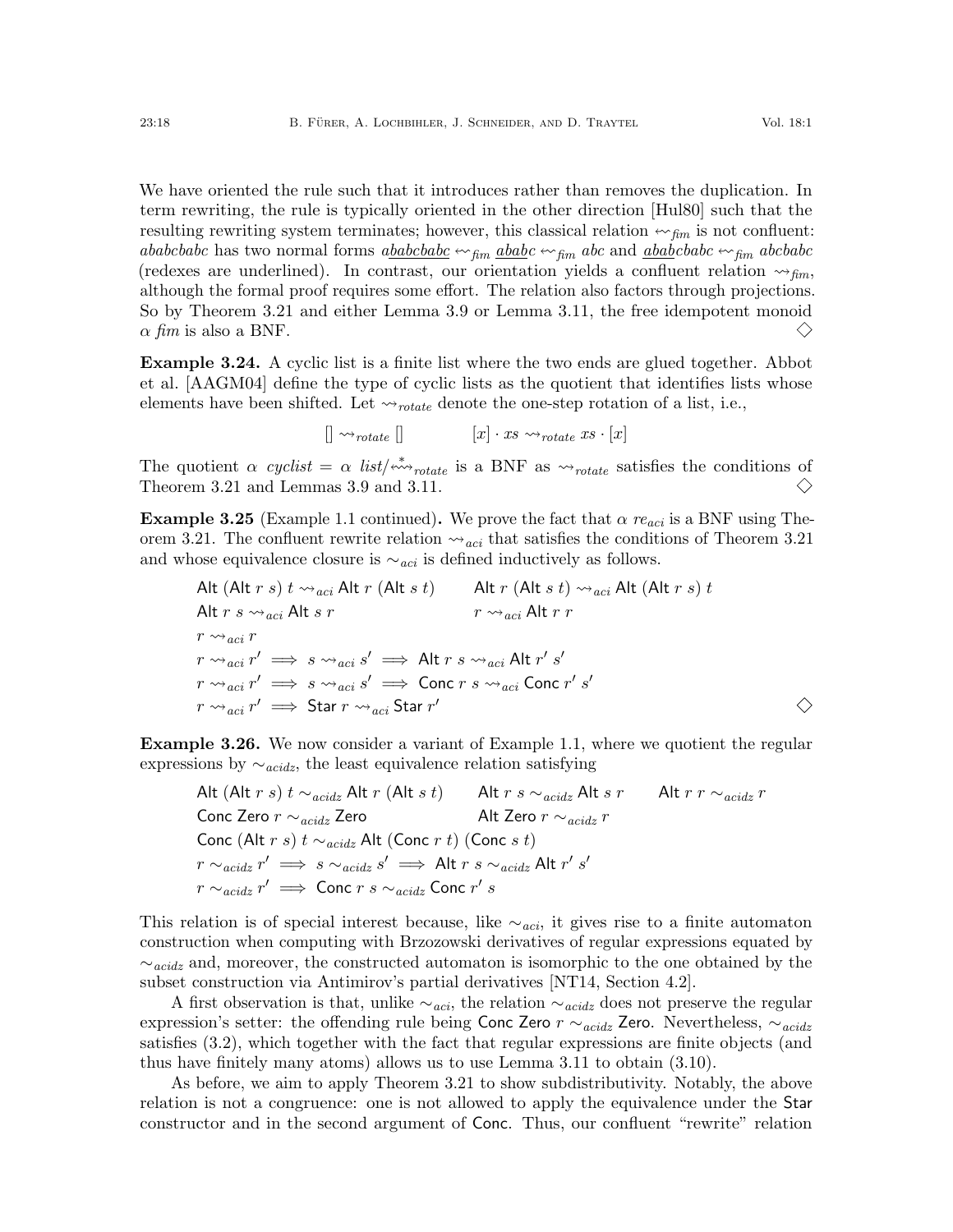$\rightsquigarrow$ <sub>acidz</sub> also inherits these constraints. Moreover, it uses two auxiliary functions elim zeros and distribute to handle the new (compared to  $\sim_{aci}$ ) cases related to the Zero and Conc operators.

```
elim_zeros (Alt r s) = \underline{\text{let}} r' = elim_zeros r; s' = elim_zeros s \underline{\text{in}}\underline{\mathrm{if}}\ r' = \mathsf{Zero}\ \underline{\mathrm{then}}\ s' \ \underline{\mathrm{else}}\ \underline{\mathrm{if}}\ s' = \mathsf{Zero}\ \underline{\mathrm{then}}\ r' \ \underline{\mathrm{else}}\ \mathsf{Alt}\ r'\ s'elim zeros (Conc r s) = \underline{\text{let}} \ r' = \text{elim}\text{.}zeros r \underline{\text{ in}} \underline{\text{ if}} \ r' = \text{Zero } \underline{\text{then}} \ \text{Zero } \underline{\text{else}} \ \text{Conc } r' \ selim zeros r = rdistribute t (Alt r s) = Alt (distribute t r) (distribute t s)
distribute t (Conc r s) = Conc (distribute t r) s
distribute t r = Conc r tAlt (Alt r s) t \rightsquigarrow \alpha_{\text{cridz}} Alt r (Alt s t) \alpha acidz Alt (Alt r s) t
Alt r s \leadsto_{acidz} Alt s r r \leadsto_{acidz} Alt r rr \rightsquigarrow_{acidz} s \implies r \rightsquigarrow_{acidz} elim zeros s Conc r s \rightsquigarrow_{acidz} distribute s r
r \rightsquigarrow_{\text{acids}} rr \rightsquigarrow_{\textit{acidz}} r' \implies s \rightsquigarrow_{\textit{acidz}} s' \implies \mathsf{Alt}\; r\; s \rightsquigarrow_{\textit{acidz}} \mathsf{Alt}\; r'\; s'r \rightsquigarrow_{\mathit{acidz}} r' \implies \mathsf{Conc}\; r \; s \rightsquigarrow_{\mathit{acidz}} \mathsf{Conc}\; r' \; s
```
Showing confluence of  $\leadsto$ <sub>acidz</sub> is challenging because  $\leadsto$ <sub>acidz</sub> does not terminate due to  $r \rightsquigarrow_{\text{acidiz}}$  Alt r r. In fact, we proceed by showing strong confluence. The above rules are carefully designed to be restrictive in what can be rewritten in a single step (fewer restrictions would result in more cases that must be considered) and just permissive enough to be able to join the critical pairs by performing only a single step on one side. In contrast, establishing that  $\sim_{acidz}$  is the equivalence closure of  $\sim_{acidz}$  is routine. The missing bit that  $\rightsquigarrow$ <sub>acidz</sub> factors through projections is also a straightforward induction proof, after showing that the sets of atoms can only decrease along  $\leadsto_{acidz}$  (which happens when elim zeros is used). Altogether,  $\rightsquigarrow_{acidz}$  satisfies the assumption of Theorem [3.21](#page-15-1) and allows us to lift the BNF structure of  $\alpha$  re to the quotient type:

quotient\_type  $\alpha$  re $_{acidz} = \alpha$  re/ $\sim_{acidz}$ 

We note that the Theorem [3.21'](#page-15-1)s counterpart from our conference paper [\[FLST20,](#page-25-9) Theorem 4 does not apply to  $\rightsquigarrow_{acidz}$  as it required the rewrite relation to preserve the setters.  $\diamondsuit$ 

<span id="page-18-0"></span>3.5. Non-emptiness witnesses. An often neglected (also by us in Section [2.1\)](#page-4-0), but important additional piece of information that BNFs carry are the so-called non-emptiness witnesses [\[BPT15\]](#page-25-10). These are constants w ::  $\alpha_{i_1} \rightarrow \cdots \rightarrow \alpha_{i_k} \rightarrow \overline{\alpha}$  F, where  $I_w =$  $\{i_1, \ldots, i_k\} \subseteq \{1, \ldots, n\}$ , which capture the information which atoms must be given to construct a value of  $\overline{\alpha} F$ . The constants are subject to the following property for all *i*:

$$
a_i \in \mathsf{set}_{F,i} \; (\mathsf{w} \; b_{i_1} \cdots \; b_{i_k}) \implies i \in I_\mathsf{w} \land a_i = b_i.
$$

For example, the product type has a single witness Pair ::  $\alpha \to \beta \to \alpha \times \beta$ , whereas the sum type has two:  $\text{InL}: \alpha \to \alpha + \beta$  and  $\text{Inr}: \beta \to \alpha + \beta$ . Non-emptiness witnesses are used to prove that datatypes are non-empty, a requirement for introducing new types in HOL [\[Pau06\]](#page-26-11). The fewer arguments a witness has, the more useful it is when proving non-emptiness. Hence,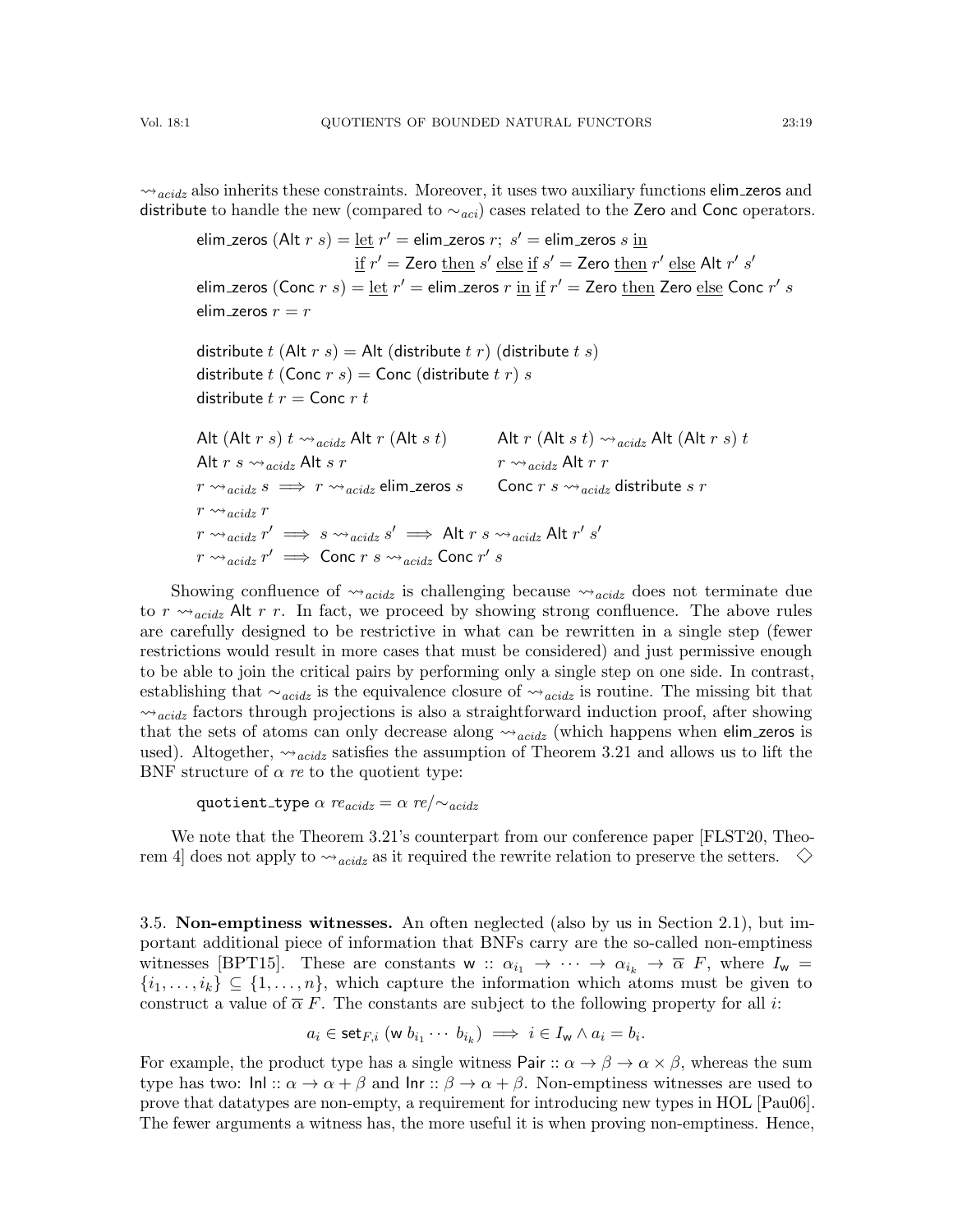a witness with the (index) set of arguments I subsumes another with the set J if  $I \subseteq J$ . BNFs carry a complete set of witnesses that are minimal with respect to subsumption.

The (co)datatype commands also automatically produce a complete set of witnesses for the resulting types. For example, the list type has a single witness  $[] :: \alpha$  list. It forms a complete set because it takes no arguments and thus subsumes every other possible witness. Similarly, the coinductive lists from Example [3.20](#page-14-3) have a single witness LNil ::  $\alpha$  llist.

Witnesses can be lifted from the raw type to the quotient type because

$$
\mathsf{set}_{Q,i}[x]_\sim = \bigcap\nolimits_{y\in[\mathsf{map}_F\ \overline{\mathfrak{e}}\ x]_\sim}\{a\ |\ \mathfrak{e}\ a\in\mathsf{set}_{F,i}\ y\}\subseteq\mathsf{set}_{F,i}\ x
$$

for all  $x$ . However, the set of witnesses obtained by lifting may stop being complete. For example, lifting from  $\alpha$  *llist*  $\times \beta$  to terminated lazy lists results in a single witness tlnil ::  $\beta \rightarrow (\alpha, \beta)$  tllist, which corresponds to the witness  $\lambda b$ . (LNil, b) on the underlying type. Yet there is a second witness tlconst ::  $\alpha \to (\alpha, \beta)$  tillist lifted from  $\lambda a$ . (lconst a, undef), where the function lconst is defined corecursively by lconst  $a = L$ Const a and undef is an unspecified value of type  $\beta$ . The function  $f = (\lambda a)$ . (loonst a, undef)) is not a witness on the raw type because it violates the witness property: f a always contains undef as an atom of type  $\beta$ , yet f does not take an argument corresponding to that type. In contrast, there is no such atom in tlconst  $a$ , as we will prove in Example [4.2.](#page-21-1) Identifying such additional witnesses arising from the equivalence relation's influence on the setters requires manual proofs.

<span id="page-19-0"></span>3.6. Partial quotients. So far, we have focused on total quotients generated by an equivalence relation. If the relation ∼ is only a partial equivalence relation, i.e., symmetric and transitive but not necessarily reflexive, then the resulting quotient is a partial quotient. Every partial quotient  $\overline{\alpha} Q = \overline{\alpha} F/\sim$  factors into a subtype  $\overline{\alpha} T$  of  $\overline{\alpha} F$  and a total quotient  $\overline{\alpha} T/\sim'.$ 

We can therefore combine the conditions for total quotients with those for subtypes. Let Field∼ denote the field of the symmetric relation  $\sim$ , i.e. Field∼ =  $\{x \mid \exists y \ldots x \sim y\}$ . Define  $\overline{\alpha} T$  as isomorphic to Field<sub>∼</sub>. The partial equivalence relation  $\sim$  on  $\overline{\alpha} F$  yields an equivalence relation  $\sim'$  on  $\overline{\alpha} T$ . Clearly,  $\overline{\alpha} Q$  is isomorphic to  $\overline{\alpha} T / \sim'$ .

The subtype  $\overline{\alpha} T$  inherits the BNF structure from  $\overline{\alpha} F$  under two conditions [\[Bie15,](#page-25-5)[LS18\]](#page-26-8):

- (1) The set Field<sub>∼</sub> must be closed under the mapper map<sub>F</sub>, i.e., map<sub>F</sub>  $\overline{f}$  x  $\in$  Field<sub>∼</sub> for all  $\overline{f}$ and  $x \in \text{Field}_{\sim}$ .
- <span id="page-19-1"></span>(2) Whenever map<sub>F</sub>  $f$ st  $z \in$  Field<sub>∼</sub> and map<sub>F</sub> snd  $z \in$  Field<sub>∼</sub>, then there exists a  $y \in$  Field<sub>∼</sub> with  $\forall i$ . set $_{F,i}$   $y \subseteq$  set $_{F,i}$   $z$  and map<sub>F</sub>  $\overline{\textsf{fst}}$   $y = \textsf{map}_F$   $\overline{\textsf{fst}}$   $z$  and map<sub>F</sub>  $\overline{\textsf{snd}}$   $y = \textsf{map}_F$   $\overline{\textsf{snd}}$   $z$ .

The first condition follows from  $\mathsf{map}_F$  preserving  $\sim$  by the definition of Field<sub>∼</sub>. The second condition does not follow from our conditions for total quotients. It ensures that there is a suitable witness y for IN\_REL to relate two values in the lifted relation rel<sub>F</sub> R.

<span id="page-19-2"></span>**Example 3.27.** In Example [3.2,](#page-7-1) the quotient  $\alpha F_{seq}/\sim_{ae}$  of sequences  $\alpha F_{seq} = nat \rightarrow \alpha$ does not inherit the BNF structure because  $\sim_{ae}$  does not satisfy [\(3.9\)](#page-9-1). We now restrict the equivalence relation to sequences that contain only finitely many different values. That is, the partial equivalence relation  $\sim_{\text{fac}}$  relates x to y iff  $\{n \mid x \ n \neq y \ n\}$  and range x and range y are finite, where range  $f = f\langle \text{UNIV} \rangle$  denotes the range of f. So Field<sub>∼fae</sub> = {x | finite (range x)}.

By the two-step approach, we first define the functor  $\alpha$   $F_{fseq}$  of finitely-valued sequences as the subtype of  $F_{seq}$ . As Field<sub>∼fae</sub> satisfies the above subtype conditions,  $F_{fseq}$  inherits the BNF structure from  $F_{seq}$ . Second, we define the functor  $F_{fac}$  of finitely-valued infinitelydifferent sequences as the total quotient of  $F_{fseq}$  over  $\sim_{fae}$ . By Theorem [3.19,](#page-14-2)  $F_{fae}$  inherits the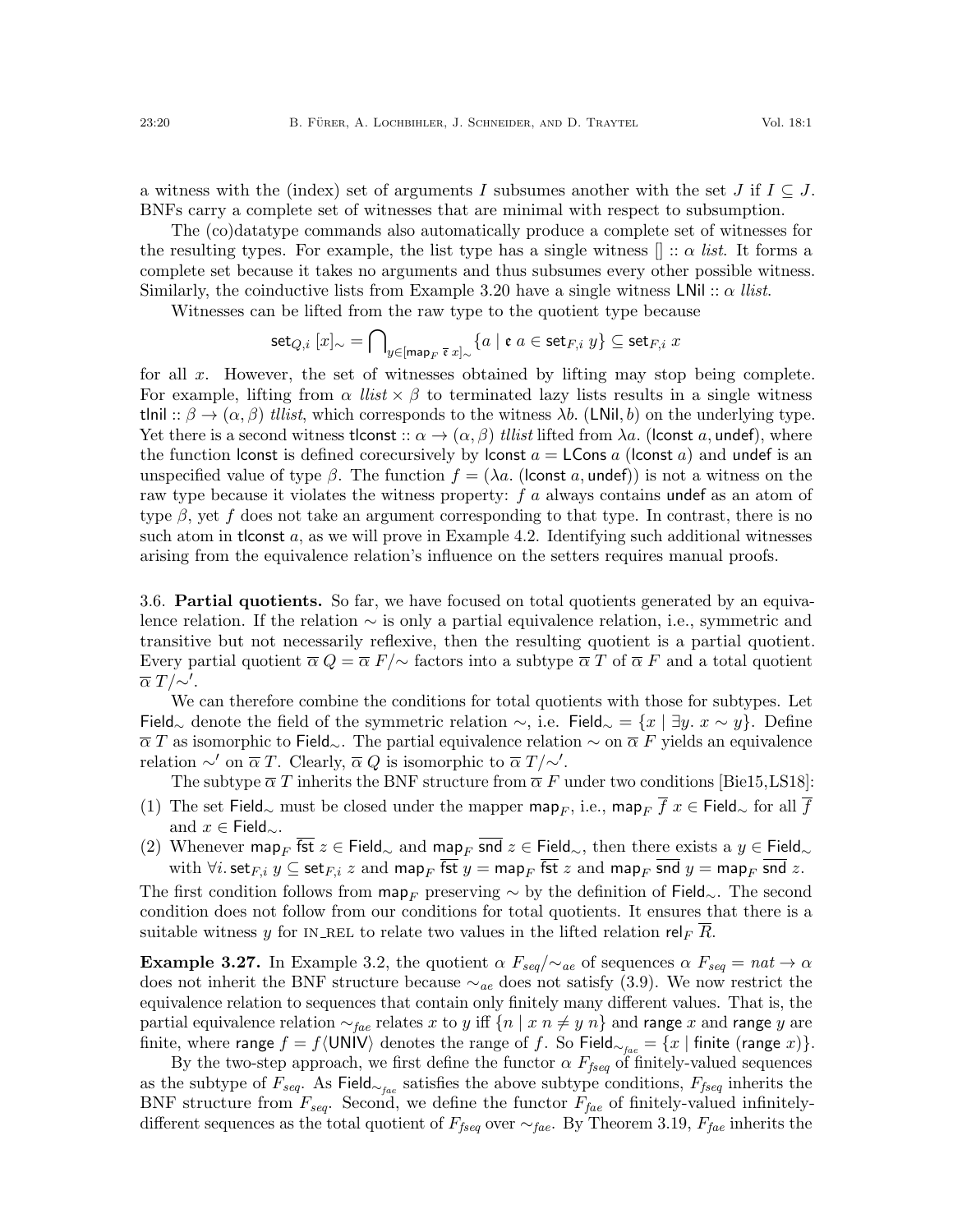BNF structure; wide intersections [\(3.9\)](#page-9-1) are trivially preserved by Lemma [3.11](#page-11-0) as sequences in  $F_{fseq}$  contain only finitely many values.  $\left\langle \right\rangle$ 

Inheriting the BNF structure through the subtype  $\overline{\alpha} T$  works in many cases. The next example shows that this may fail in pathological cases though. So it might be worthwhile to generalize the constructions from the previous sections directly to partial equivalene relations. This is left as future work.

**Example 3.28.** Let the partial equivalence relation  $\sim$  relate two finite lists xs and ys iff they contain the same elements, i.e., set  $xs =$  set  $ys$ , and each contains at least one element twice. So Field<sub>∼</sub> consists of all lists that contain at least one element twice. Let  $\alpha T$  be the corresponding subtype of lists. Then  $\alpha T$  does not inherit the BNF structure from lists because condition [2](#page-19-1) from above does not hold. For the list  $zs = [(1, a), (1, b), (2, b)]$ , we have map fst  $zs = [1, 1, 2] \in \text{Field}_{\sim}$  and map snd  $zs = [a, b, b] \in \text{Field}_{\sim}$ , yet zs is the only list that projects to these two lists and  $zs \notin$  Field∼. This failure is not just because condition [2](#page-19-1) is too strong; with the mapper for lists,  $T$  does not satisfy REL COMP for the relator defined via IN\_REL. Nevertheless, the quotient  $T/\sim$  with the inherited mapper becomes the type of non-empty finite sets, which does satisfy the BNF properties.  $\diamondsuit$ 

# 4. Implementation

<span id="page-20-0"></span>We provide an Isabelle/HOL command that automatically lifts the BNF structure to total quotient types. The command requires the user to discharge our conditions on the equivalence relation. Upon success, it defines the mapper, setters, the relator, and lifted non-emptiness witnesses, and proves the BNF axioms and transfer rules. The constants' definitions and transfer rules are described in more detail below. Eventually, the command registers the quotient type with the BNF infrastructure for use in future (co)datatype definitions. The command was implemented in 1590 lines of Isabelle/ML. All automated proofs are checked by Isabelle's kernel. Support for partial quotients is left for future work.

<span id="page-20-1"></span>4.1. The lift bnf command. Our implementation extends the interface of the existing **lift bnf** command for subtypes [\[Bie15\]](#page-25-5). Given a quotient type  $\overline{\alpha} Q = \overline{\alpha} F/\sim$ ,

lift\_bnf  $\overline{\alpha} Q$  [wits:  $\overline{w}$ ]

asks the user to prove the conditions [\(3.9\)](#page-9-1) and [\(3.14\)](#page-14-0) of Theorem [3.19,](#page-14-2) where [\(3.9\)](#page-9-1) is expressed in terms of [\(3.10\)](#page-10-0) according to Lemma [3.10.](#page-10-2) Since the quotient construction already requires that  $\sim$  be an equivalence relation, the remaining condition [\(3.1\)](#page-6-1) holds trivially. The user can provide optional non-emptiness witnesses  $\overline{w}$  as functions mapping to the raw type  $\overline{\alpha} F$ , which adds the corresponding proof obligations (see Section [3.5\)](#page-18-0).

Example 4.1 (Example [3.22](#page-16-1) continued). Distinct lists, when viewed as a quotient of lists by the relation  $\sim_{dlist}$ , can be registered as a BNF using lift\_bnf  $\alpha$  dlist. We do not specify additional witnesses because the list witness [] can be lifted and is already as general as possible. Two proof obligations are presented to the user:

$$
\forall R \ S. \ R \bullet S \neq \{\} \implies \text{rel}_{\text{list}} R \bullet \sim_{\text{dlist}} \bullet \text{rel}_{\text{list}} S \subseteq \sim_{\text{dlist}} \bullet \text{rel}_{\text{list}} (R \bullet S) \bullet \sim_{\text{dlist}} \text{val}_{\text{list}} \}
$$

$$
\forall A. \ \mathcal{A} \neq \{\} \land (\bigcap \mathcal{A}) \neq \{\} \implies \bigcap_{A \in \mathcal{A}} [\{x \mid \text{set } x \subseteq A\}]_{\sim_{\text{dlist}}} \subseteq \left[ \{x \mid \text{set } x \subseteq \bigcap \mathcal{A}\} \right]_{\sim_{\text{dlist}}} \right)
$$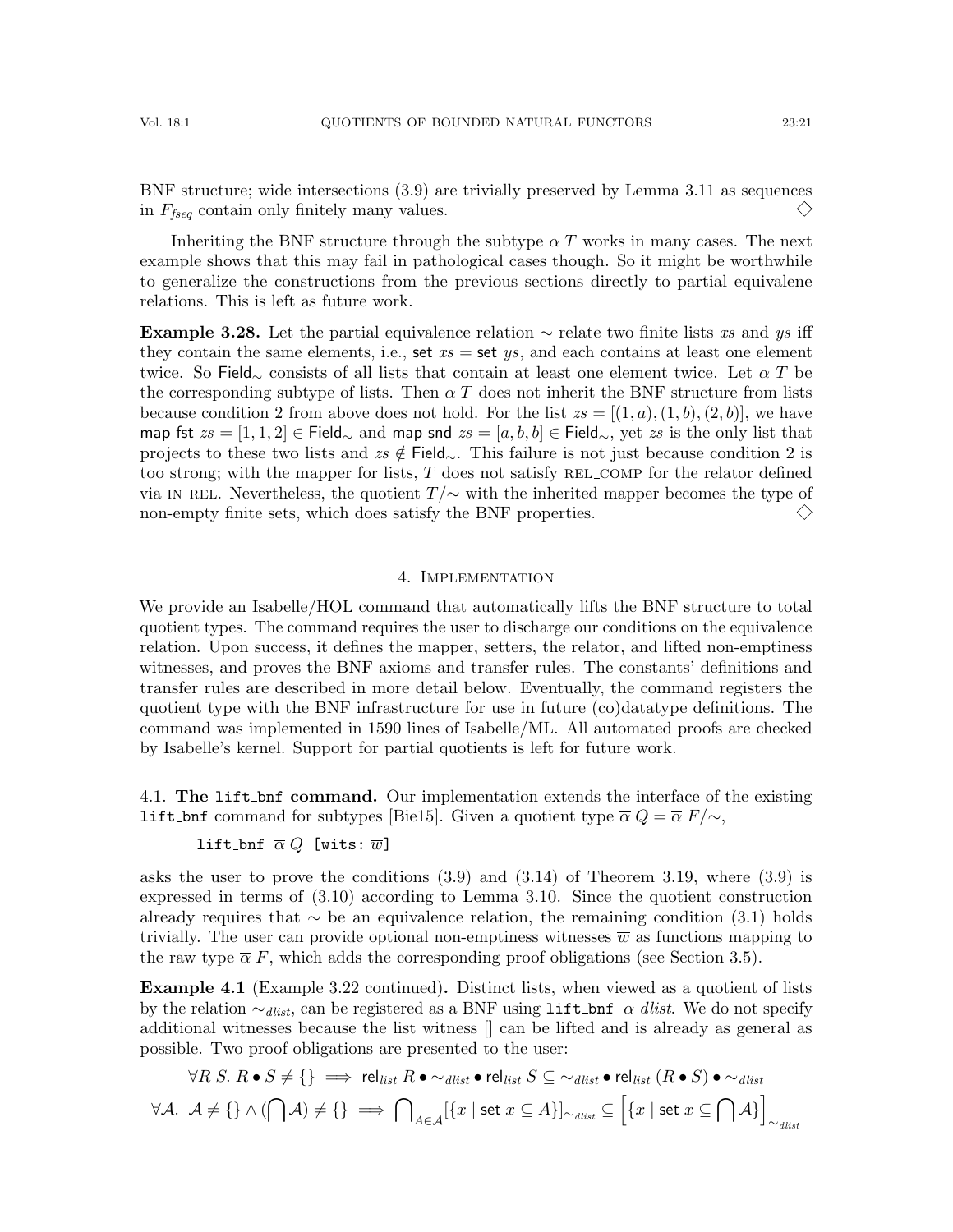The first obligation can be discharged by instantiating Theorem [3.21](#page-15-1) as described in Example [3.22.](#page-16-1) For the second obligation, it suffices to prove that for every list x satisfying

<span id="page-21-2"></span>
$$
\forall A \in \mathcal{A}. \exists y. \ x \sim_{\text{dlist}} y \land \text{set } y \subseteq A \tag{4.1}
$$

there exists a list y' such that  $x \sim_{\text{dist}} y'$  and set  $y' \subseteq \bigcap \mathcal{A}$ . We choose  $y' = x$ . Clearly  $x \sim_{\text{dist}} x$ , and since  $x \sim_{\text{dist}} y$  implies set  $x =$  set y, it follows from [\(4.1\)](#page-21-2) that set  $x \subseteq A$ for every  $A \in \mathcal{A}$ . Alternatively, the preservation of wide intersections follows directly from  $\diamondsuit$ Lemma [3.11](#page-11-0) because set x is finite for every list x.

After the conditions have been proved by the user, the command defines the BNF constants. In HOL, the type  $\overline{\alpha} Q$  is considered distinct from (but isomorphic to) the set of equivalence classes over  $\bar{\alpha}$  F. Therefore, the definitions use an abstraction function  $\mathsf{abs}_Q :: \overline{\alpha} F \to \overline{\alpha} Q$  and a representation function  $\mathsf{rep}_Q :: \overline{\alpha} Q \to \overline{\alpha} F$  to translate between the types. Concretely, we define the quotient's mapper by

$$
\mathsf{map}_Q \; \overline{f} = \mathsf{abs}_Q \circ \mathsf{map}_F \; \overline{f} \circ \mathsf{rep}_Q
$$

The quotient's setters use the function  $set_{1+}$ , which maps  $e a$  to  $\{a\}$  and  $\otimes$  to  $\{\}\$ :

<span id="page-21-3"></span>
$$
\text{set}_{Q,i} = \left(\lambda x. \bigcap_{y \in [\text{map}_F \ \bar{\mathfrak{e}} \ x]_{\sim}} \bigcup \text{set}_{1+} \langle \text{set}_{F,i} \ y \rangle \right) \circ \text{rep}_Q \tag{4.2}
$$

This definition is equivalent to the characterization in Theorem [3.6.](#page-9-0) The relator (Theo-rem [3.16\)](#page-12-4) is lifted similarly. Let  $f(R)g$  denote the inverse image of the relation R under functions f and g, i.e.,  $(x, y) \in f \langle R \rangle g \longleftrightarrow (f x, f y) \in R$ . Then

<span id="page-21-4"></span>
$$
\operatorname{rel}_Q \overline{R} = \operatorname{rep}_Q \langle \operatorname{map}_F \overline{\mathfrak{e}} \langle \sim \bullet \operatorname{rel}_F \overline{(\operatorname{rel}_{1+} R)} \bullet \sim \rangle \operatorname{map}_F \overline{\mathfrak{e}} \rangle \operatorname{rep}_Q. \tag{4.3}
$$

<span id="page-21-0"></span>4.2. Transfer rule generation. The relationship of a quotient's BNF structure to its underlying type allows us to prove additional properties about the former. This is achieved by transfer rules, which drive Isabelle's Transfer tool [\[HK13\]](#page-25-3) (Section [2.2\)](#page-5-0). Our command automatically proves parametrized transfer rules for the lifted mapper, setters, and relator. Parametrized transfer rules are more powerful because they allow the refinement of nested types [\[Kun16,](#page-26-7) Section 4.3]. Such rules involve a parametrized correspondence relation  $\operatorname{pcr}_Q \overline{A} = \operatorname{rel}_F \overline{A} \bullet \operatorname{cr}_Q$ , where the parameters  $\overline{A}$  relate the type arguments of F and Q.

The transfer rule of map<sub>Q</sub> is unsurprising, as it is the canonical lifting of map<sub>F</sub>:

$$
(\text{map}_F,\text{map}_Q)\in \left(\overline{(A\mathbin{\vDash}\Rightarrow B)}\mathbin{\vDash}\text{pcr}_Q\ \overline{A}\mathbin{\vDash}\text{pcr}_Q\ \overline{B}\right)
$$

Setters are not transferred to set<sub>F</sub> but to the more complex function from [\(4.2\)](#page-21-3):

$$
\left(\lambda x.\bigcap\nolimits_{y\in \left[\text{map}_F\right.\bar{\mathfrak{e}}\right.} \bigcup \text{set}_{1+}\langle\text{set}_{F,i}\right. y\rangle,\ \text{set}_{Q,i}\right)\in (\text{pcr}_Q\ \overline{A}\mapsto \text{rel}_{set}\ A_i)
$$

where  $(X, Y) \in \text{rel}_{set} A \longleftrightarrow (\forall x \in X \ldotp \exists y \in Y \ldotp (x, y) \in A) \land (\forall y \in Y \ldotp \exists x \in X \ldotp (x, y) \in A).$ Similarly, the rule for  $Q$ 's relator contains its defining term from  $(4.3)$ .

<span id="page-21-1"></span>Example 4.2 (Example [3.20](#page-14-3) continued). Recall that terminated coinductive lists satisfy the conditions for lifting the BNF structure. Thus, we obtain the setter set  $_{tilt{t}_1}$   $\ldots$   $(\alpha, \beta)$  tllist  $\rightarrow$  $\beta$  set among the other BNF operations. We want to prove that set  $_{ellist,2}$  x is empty for all infinite lists x. To make this precise, let the predicate lfinite  $\therefore$   $\alpha$  *llist*  $\rightarrow$  bool characterize finite coinductive lists. We lift it to  $(\alpha, \beta)$  tilist by projecting away the terminator:

lift definition tlfinite ::  $(\alpha, \beta)$  tllist  $\rightarrow bool$  is  $(\lambda x$ . lfinite (fst x))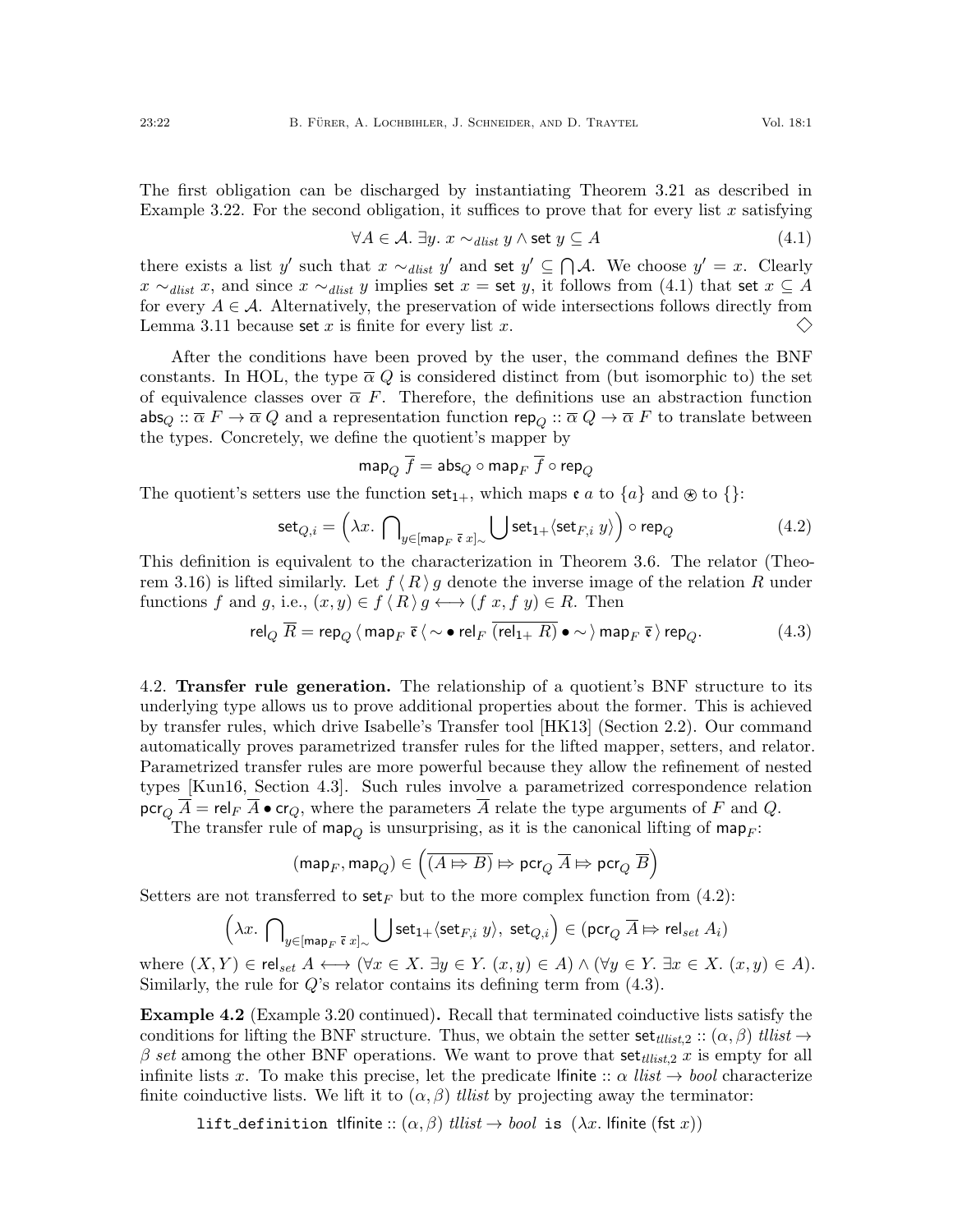Therefore, we have to show that  $\forall x$ .  $\neg$  tlfinite  $x \implies$  set<sub>tllist</sub>,  $x = \{\}$ . Using the transfer rules for the setter and the lifted predicate tlfinite, the transfer proof method reduces the proof obligation to

$$
\forall x'. \ \neg \ \text{lfinite (fst $x'$)} \implies \bigcap\nolimits_{y \in [\text{map}_F \ \bar{\mathfrak{e}} \ x']_{\sim_{\text{tilist}}}} \bigcup \text{set}_{1+} \langle \text{set}_{F,2} \ y \rangle = \{\}
$$

where  $x'$ :  $(\alpha, \beta)$  F, and  $(\alpha, \beta)$  F =  $(\alpha$  *llist*  $\times \beta)$  is the underlying functor of *tllist*. The rest of the proof, which need not refer to tllist anymore, is automatic. As a corollary of this example, set  $_{tilt}$  (tlconst a) is always empty, a property we used in Section [3.5.](#page-18-0)  $\diamondsuit$ 

We have also extended lift bnf to generate transfer rules for subtypes, for which the setters and relator do not change except for the types. For example, if  $T$  is a subtype of  $F$ ,  $set_{T,i}$  is transferred to  $set_{F,i}$ . Previously no such rules were made available by the command. This limited the properties that could be proved about the setters and relator to those that follow from the generic BNF axioms.

**Example 4.3** (Example [3.27](#page-19-2) continued). We defined finitely-valued sequences  $\alpha F_{fseq}$  as a subtype of general sequences  $\alpha F_{seq}$ . Our implementation generates the transfer rule

$$
(\mathsf{range},\mathsf{set}_{fseq}) \in (\mathsf{pcr}_{fseq} \ A \Rightarrow \mathsf{rel}_{set} \ A)
$$

for the setter set<sub>fseq</sub> ::  $\alpha F_{fseq} \to \alpha$  set, where range is the setter of the underlying type  $F_{seq}$ .

We use the above rule to show that  $F_{fseq}$  deserves its name, namely that  $\text{set}_{fseq}$  x is finite for all x. Using that  $\mathsf{pcr}_{\text{fseq}} (=)$  is equal to  $\mathsf{cr}_{\text{fseq}}$  and  $\mathsf{rel}_{\text{set}} (=)$  is the equality relation, the transfer rule implies set<sub>fseq</sub> x = range y for all y where  $(y, x) \in \mathsf{cr}_{\mathit{fseq}}$ . Recall that the correspondence relation  $cr_{\text{fseq}}$  relates exactly those sequences that have finite range to their isomorphic copies in  $F_{fseq}$ . Hence, every y with  $(y, x) \in \mathsf{cr}_{fseq}$  must have finite range. These reasoning steps are automated by the transfer proof method.  $\left\langle {}\right\rangle$ 

#### 5. Related work

<span id="page-22-0"></span>Quotient constructions have been formalized and implemented, e.g., in Isabelle/HOL [\[HK13,](#page-25-3) [KU11,](#page-26-10) [Pau06,](#page-26-11) [Slo97\]](#page-26-12), HOL4 [\[Hom05\]](#page-26-9), Agda [\[Vel15,](#page-26-18) [Vel17\]](#page-27-1) (as well as the Cubical Agda variant [\[VMA21,](#page-27-2)[Vel21\]](#page-27-3)), Cedille [\[MJS19\]](#page-26-19), Coq [\[Coh13,](#page-25-15)[CPS03\]](#page-25-16), Lean [\[ACH19\]](#page-25-0), and Nuprl [\[Nog02\]](#page-26-20). None of these works look at the preservation of functor properties except for Avigad et al. [\[ACH19\]](#page-25-0) (discussed in Section [5.2\)](#page-23-0) and Veltri [\[Vel17,](#page-27-1) [Vel21\]](#page-27-3).

Veltri [\[Vel17\]](#page-27-1) studies the special case of when the delay monad is preserved by a quotient of weak bisimilarity, focusing on the challenges that quotients pose in intensional type theory. Furthermore, he [\[Vel21\]](#page-27-3) examines, using Cubical Agda, how different constructions of the finite powerset functor *fset* affect codatatype recursion through this functor. He notices that specifying *fset* as a higher-inductive type via an equational presentation works smoothly in a constructive setting. In contrast, first constructing an intermediate codatatype on the underlying raw type *list* and then quotienting it with the equivalence relation lifted to the codatatype requires the full axiom of choice for deriving the finality theorem. Analogously, we do not construct an intermediate codatatype and delay the quotienting, but the corecursion directly goes through the quotient BNF thanks to the BNF closure properties.

Abbot et al. [\[AAGM04\]](#page-25-14) introduce quotient containers as a model of datatypes with permutative structure, such as unordered pairs, cyclic lists, and multisets. The map function of quotient containers does not change the shape of the container. Quotient containers therefore cannot deal with quotients where the equivalence relation takes the identity of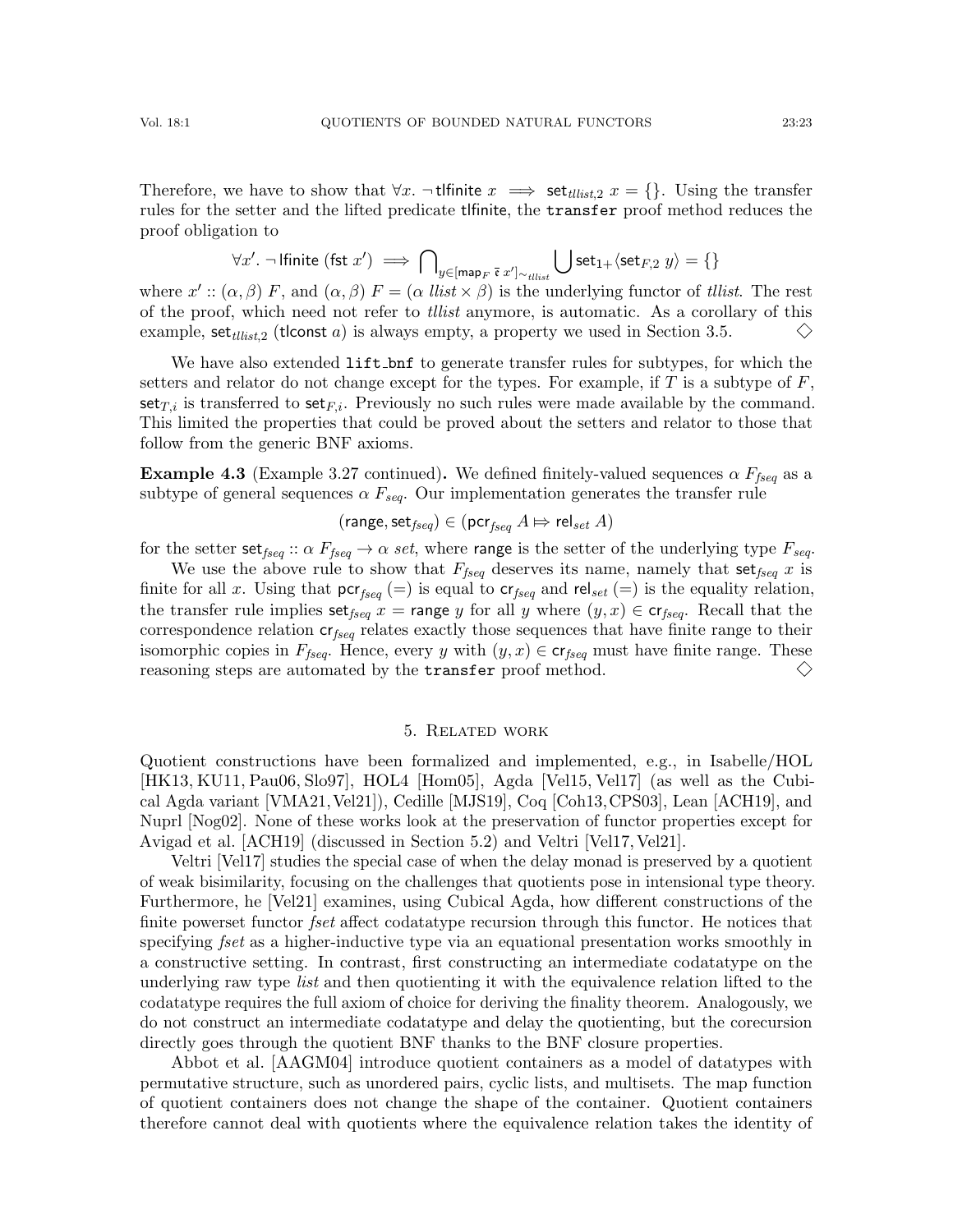elements into account, such as distinct lists, finite sets, and the free idempotent monoid. Overall our construction strictly subsumes quotient containers.

5.1. Quotients in the category of Sets. BNFs are accessible functors in the category of Sets. We therefore relate to the literature on when quotients preserve functors and their properties in Set.

Trnková [\[Trn69\]](#page-26-15) showed that all Set functors preserve non-empty intersections: in our notation  $\overline{F} A \cap \overline{F} B = \overline{F} (A \cap B)$  whenever  $A \cap B \neq \{\}$ . Empty intersections need not be preserved though. Functors that do are called regular [\[Trn71\]](#page-26-21) or sound [\[AGT10\]](#page-25-6). All BNFs are sound as  $\overline{F}A = \{x \mid \text{set}_F x \subseteq A\}.$  The naive quotient construction can lead to unsound functors, as shown in Example [3.1.](#page-6-6)

Every unsound functor can be "repaired" by setting  $\boxed{F}$  {} to the *distinguished points* dp<sub>F</sub>. We write  $\boxed{F}'$  for the repaired action.

<span id="page-23-1"></span>
$$
\boxed{F}' A = \begin{cases} \mathsf{dp}_F & \text{if } A = \{\} \\ \boxed{F} A & \text{otherwise} \end{cases} \tag{5.1}
$$

Trnková characterizes the distinguished points  $dp_F$  as the natural transformations from  $C_{1,0}$ to F where  $\overline{C_{1,0}}\$  = {} and  $\overline{C_{1,0}}$  A = { $\otimes$ } for A  $\neq$  {}. Barr [\[Bar93\]](#page-25-17) and Gumm [\[Gum05\]](#page-25-12) use equalizers instead of natural transformations to define the distinguished points of univariate functors:

<span id="page-23-2"></span>
$$
\mathsf{dp}_F = \{x \mid \mathsf{map}_F \ (\lambda \_ \mathsf{True}) \ x = \mathsf{map}_F \ (\lambda \_ \mathsf{False}) \ x \} \tag{5.2}
$$

The case distinction in [\(5.1\)](#page-23-1) makes it hard to work with repaired functors, especially as the case distinctions proliferate for multivariate functors. Instead, we repair the unsoundness by avoiding empty sets altogether. Our characterization  $\Gamma$  A in Lemma [3.5](#page-8-1) effectively derives the quotient from  $(1 + \alpha) F$  instead of  $\alpha F$ . Moreover, our characterization of  $\overline{F} \overline{A}$ generalizes Barr and Gumm's definition of distinguished points: for  $\overline{A} = \{\}, (3.5)$  $\overline{A} = \{\}, (3.5)$  simplifies to [\(5.2\)](#page-23-2), using preimage preservation [\(3.7\)](#page-7-3). The resulting quotient is the same because  $[F\ \overline{A}]_{\sim} = [F\ \overline{A}]_{\sim}$  if  $A_i \neq \{\}\$ for all i.

Given the other BNF properties, subdistributivity is equivalent to the functor preserving weak pullbacks. Adámek et al. [\[AGT10\]](#page-25-6) showed that an accessible Set functor preserves weak pullbacks iff it has a so-called dominated presentation in terms of flat equations E over a signature  $\Sigma$ . This characterization does not immediately help with proving subdistributivity, though. For example, the finite set quotient  $\alpha$  fset =  $\alpha$  list/ $\sim$ <sub>fset</sub> comes with the signature  $\Sigma = {\sigma_n \mid n \in \mathbb{N}}$  and the equations  $\sigma_n(x_1, \ldots, x_n) = \sigma_m(y_1, \ldots, y_m)$ whenever  $\{x_1, \ldots, x_n\} = \{y_1, \ldots, y_m\}$ . Proving domination for this presentation boils down to proving subdistributivity directly. Our criterion using a confluent relation (Theorem [3.21\)](#page-15-1) is only sufficient, not necessary, but it greatly reduces the actual proof effort.

<span id="page-23-0"></span>5.2. Lean's quotients of polynomial functors. Avigad et al. [\[ACH19\]](#page-25-0) proposed quotients of polynomial functors (QPF) as a model for datatypes. QPFs generalize BNFs in that they require less structure: there is no setter and the relator need not satisfy subdistributivity. Nevertheless, the quotient construction is similar to ours. Without loss of generality, we consider in our comparison only the univariate case  $\alpha Q = \alpha F/\sim$ .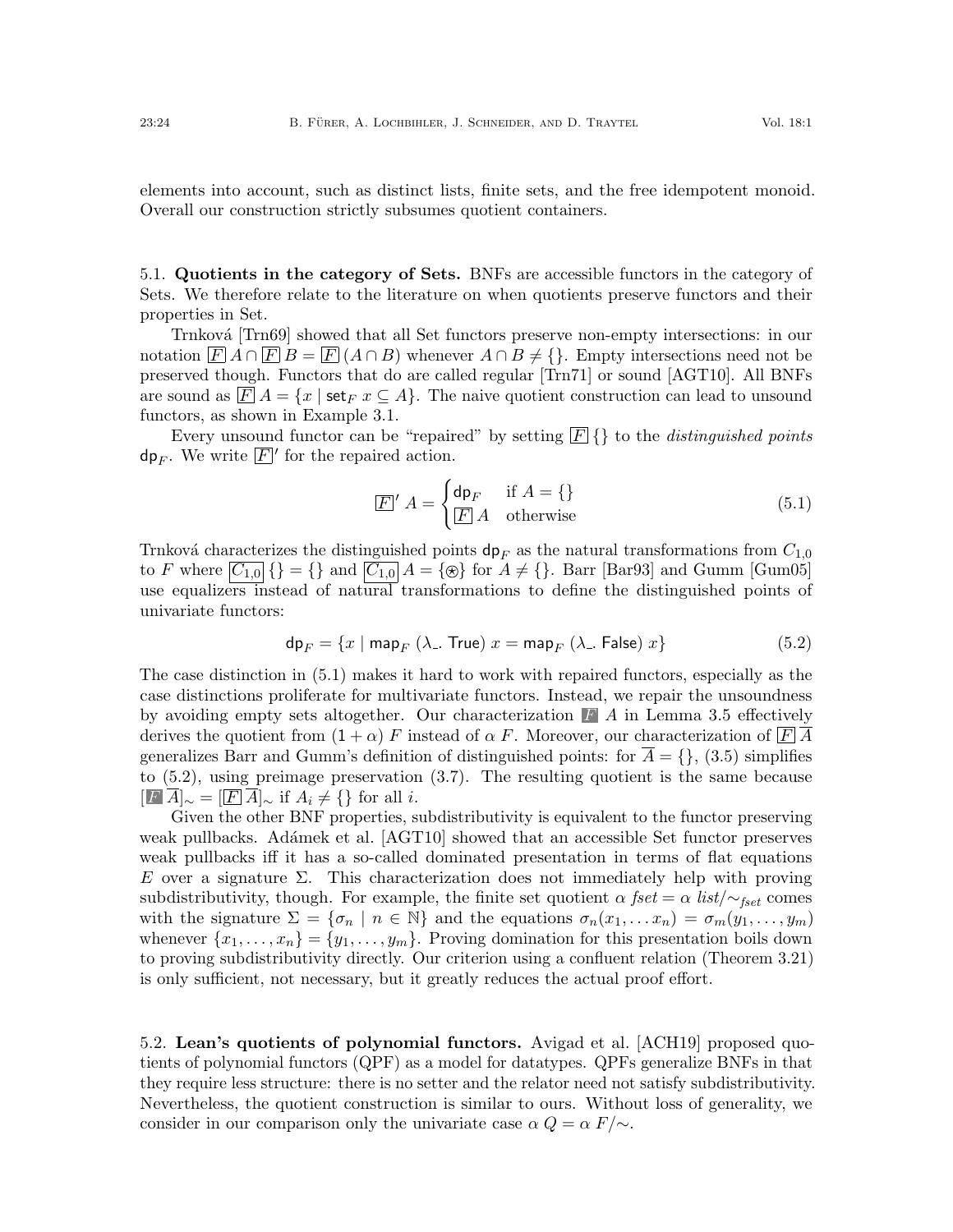The main difference lies in the definition of the liftings lift<sub>F</sub> of predicates  $P :: \alpha \rightarrow bool$ and relations  $R :: \alpha \otimes \beta$ . In our notation, lift<sub>F</sub> P corresponds to  $\lambda x. x \in \mathbb{F} \{a \mid Pa\}$  and lift<sub>F</sub> R to rel<sub>F</sub> R. QPFs define these liftings for the quotient Q as follows:

$$
\text{lift}_Q \ P \ [x]_{\sim} = (\exists x' \in [x]_{\sim}. \ P \ x') \qquad \text{lift}_Q \ R \ [x]_{\sim} \ [y]_{\sim} = (\exists x' \in [x]_{\sim}. \ \exists y' \in [y]_{\sim}. \ R \ x' \ y')
$$

That is, these definitions correspond to the naive construction  $\overline{Q}$  A =  $\overline{[F]}$  A |<sub>∼</sub> and  $rel_{\mathcal{O}} R = [rel_{F} R]_{\sim}$ , where  $[(x, y)]_{\sim} = ([x]_{\sim}, [y]_{\sim})$ . As discussed above, the resulting quotient may be an unsound functor. Consequently, lifting of predicates does not preserve empty intersections in general. This hinders modular proofs. For example, suppose that a user has already shown lift<sub>Q</sub>  $P_1$  x and lift<sub>Q</sub>  $P_2$  x for some value x and two properties  $P_1$  and  $P_2$ . Then, to deduce lift<sub>F</sub> ( $\lambda a$ .  $P_1$   $a \wedge P_2$  a) x, they would have to prove that the two properties do not contradict each other, i.e.,  $\exists a. P_1 \, a \wedge P_2 \, a$ . Obviously, this makes modular proofs harder as extra work is needed to combine properties.

 $QPFs$  use lift  $F P$  in the induction theorem for datatypes. So when a datatype recurses through tllist, the aforementioned obstacle spreads to proofs by induction: splitting a complicated inductive statement into smaller lemmas is not for free. Moreover,  $\text{lift}_Q$  holds for fewer values, as the next example shows. Analogous problems arise in QPFs for relation lifting, which appears in the coinduction theorem.

**Example 5.1** (Example [4.2](#page-21-1) cont.). Consider the infinite repetition tlconst  $a$  ::  $(\alpha, \beta)$  tllist of the atom  $a$  as a terminated lazy list. As the state a contains only  $a$ s, one would expect that lift<sub>tllist</sub> ( $\lambda a'$ .  $a' = a$ ) ( $\lambda$ . False) (tlconst a) holds. Yet this property is provably false.  $\Leftrightarrow$ 

These issues would go away if lift<sub>Q</sub> was defined following our approach for  $|Q|A = [I \ A]_{\sim}$ and  $rel_Q$  as in Theorem [3.16.](#page-12-4) These definitions do not rely on the additional BNF structure; only map<sub>Q</sub> is needed and QPFs define map<sub>Q</sub> like we do. The repair should therefore work for the general QPF case as well.

## 6. Conclusion

We have described a sufficient criterion for quotient types to be able to inherit the BNF structure from the underlying type. We have demonstrated the effectiveness of the criterion by automating the BNF "inheritance" in the form of the lift bnf command in Isabelle/HOL and used it (which amounts to proving the criterion) for several realistic quotient types. We have also argued that our treatment of the quotient's setter and relator to avoid unsoundness carries over to more general structures, such as Lean's QPFs.

As future work, we plan to investigate quotients of existing generalizations of BNFs to coand contravariant functors [\[LS18\]](#page-26-8) and functors operating on small-support endomorphisms and bijections [\[BGPT19\]](#page-25-18). Furthermore, we would like to provide better automation for proving subdistributivity via confluent rewrite systems as part of lift\_bnf.

### **ACKNOWLEDGMENT**

We thank David Basin for supporting this work, Ralf Sasse and Andrei Popescu for insightful discussions about confluent relations, BNFs, their preservation of wide intersections, and ways to express the setters in terms of the mapper, and Jasmin Blanchette and the anonymous IJCAR and LMCS reviewers for numerous comments on earlier drafts of this article, which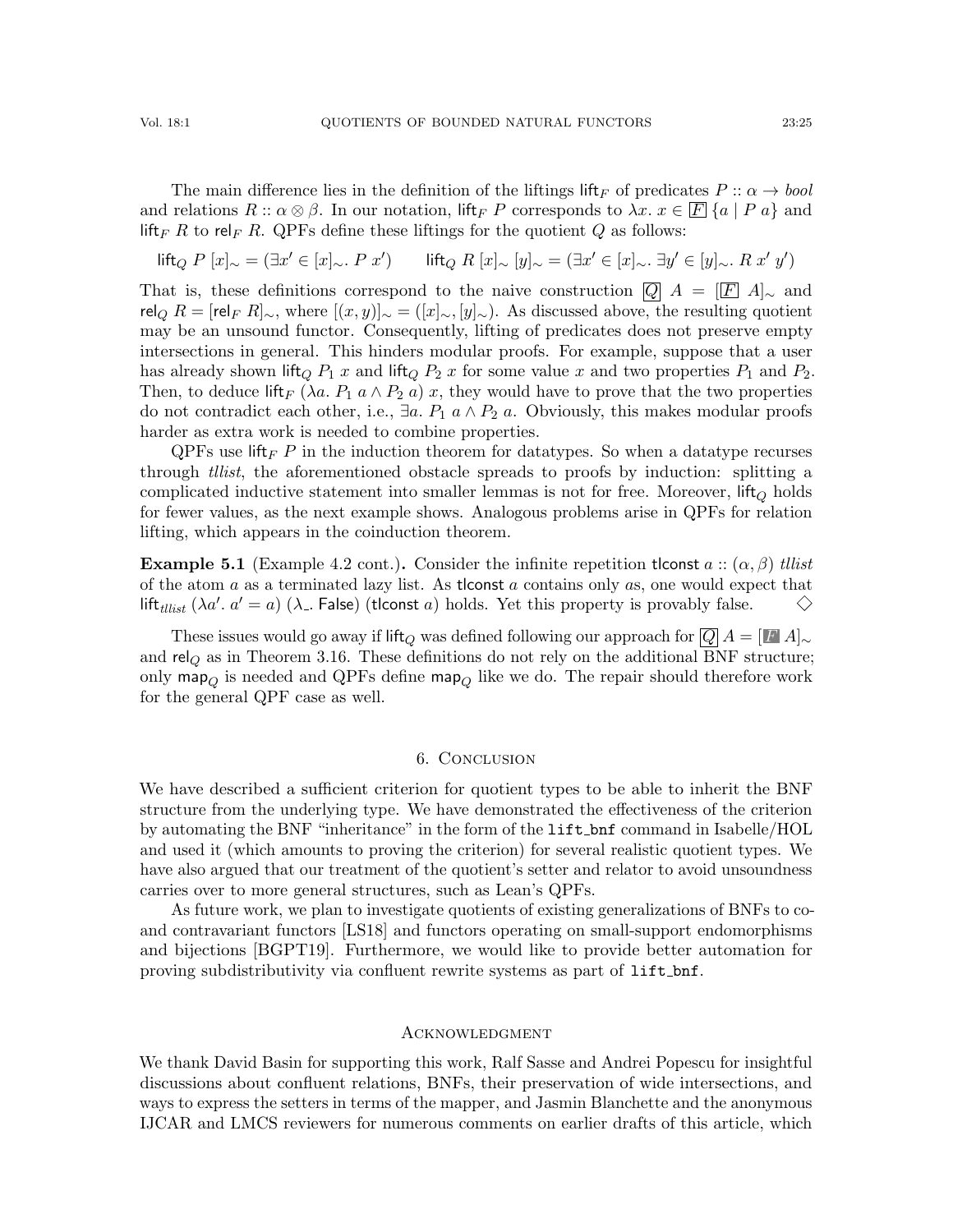helped to improve the presentation. Julian Biendarra developed the original lift bnf command for subtypes, which we extended to quotient types in this work.

#### **REFERENCES**

- <span id="page-25-14"></span>[AAGM04] Michael Abbott, Thorsten Altenkirch, Neil Ghani, and Conor McBride. Constructing polymorphic programs with quotient types. In Dexter Kozen, editor, MPC 2004, volume 3125 of LNCS, pages 2–15, Berlin, Heidelberg, 2004. Springer.
- <span id="page-25-0"></span>[ACH19] Jeremy Avigad, Mario Carneiro, and Simon Hudon. Data types as quotients of polynomial functors. In John Harrison, John O'Leary, and Andrew Tolmach, editors, ITP 2019, volume 141 of LIPIcs, pages 6:1-6:19. Schloss Dagstuhl - Leibniz-Zentrum für Informatik, 2019. [doi:](https://doi.org/10.4230/LIPIcs.ITP.2019.6) [10.4230/LIPIcs.ITP.2019.6](https://doi.org/10.4230/LIPIcs.ITP.2019.6).
- <span id="page-25-6"></span>[AGT10] Jirí Adámek, H. Peter Gumm, and Vera Trnková. Presentation of set functors: A coalgebraic perspective. J. Log. Comput., 20(5):991–1015, 2010. [doi:10.1093/logcom/exn090](https://doi.org/10.1093/logcom/exn090).
- <span id="page-25-17"></span>[Bar93] Michael Barr. Terminal coalgebras in well-founded set theory. Theor. Comput. Sci., 114(2):299-315, 1993. [doi:10.1016/0304-3975\(93\)90076-6](https://doi.org/10.1016/0304-3975(93)90076-6).
- <span id="page-25-18"></span>[BGPT19] Jasmin Christian Blanchette, Lorenzo Gheri, Andrei Popescu, and Dmitriy Traytel. Bindings as bounded natural functors. PACMPL, 3(POPL):22:1–22:34, 2019. [doi:10.1145/3290335](https://doi.org/10.1145/3290335).
- <span id="page-25-1"></span>[BHL<sup>+</sup>14] Jasmin Christian Blanchette, Johannes Hölzl, Andreas Lochbihler, Lorenz Panny, Andrei Popescu, and Dmitriy Traytel. Truly modular (co)datatypes for Isabelle/HOL. In Gerwin Klein and Ruben Gamboa, editors, ITP 2014, volume 8558 of LNCS, pages 93–110. Springer, 2014.
- <span id="page-25-5"></span>[Bie15] Julian Biendarra. Functor-preserving type definitions in Isabelle/HOL. Bachelor thesis, Fakultät für Informatik, Technische Universität München, 2015.
- <span id="page-25-8"></span>[BKT17] David A. Basin, Srdan Krstic, and Dmitriy Traytel. Almost event-rate independent monitoring of metric dynamic logic. In Shuvendu K. Lahiri and Giles Reger, editors, RV 2017, volume 10548 of LNCS, pages 85–102. Springer, 2017. [doi:10.1007/978-3-319-67531-2\\_6](https://doi.org/10.1007/978-3-319-67531-2_6).
- <span id="page-25-4"></span>[BLS20] David A. Basin, Andreas Lochbihler, and S. Reza Sefidgar. CryptHOL: Game-based proofs in higher-order logic. J. Cryptology, 33:494-566, 2020. [doi:10.1007/s00145-019-09341-z](https://doi.org/10.1007/s00145-019-09341-z).
- <span id="page-25-11"></span>[BPT14] Jasmin Christian Blanchette, Andrei Popescu, and Dmitriy Traytel. Cardinals in Isabelle/HOL. In Gerwin Klein and Ruben Gamboa, editors, ITP 2014, volume 8558 of LNCS, pages 111–127. Springer, 2014. [doi:10.1007/978-3-319-08970-6\\_8](https://doi.org/10.1007/978-3-319-08970-6_8).
- <span id="page-25-10"></span>[BPT15] Jasmin Christian Blanchette, Andrei Popescu, and Dmitriy Traytel. Witnessing (co)datatypes. In Jan Vitek, editor, ESOP 2015, volume 9032 of LNCS, pages 359–382. Springer, 2015. [doi:](https://doi.org/10.1007/978-3-662-46669-8_15) [10.1007/978-3-662-46669-8\\_15](https://doi.org/10.1007/978-3-662-46669-8_15).
- <span id="page-25-2"></span>[CDM13] Cyril Cohen, Maxime Dénès, and Anders Mörtberg. Refinements for free! In Georges Gonthier and Michael Norrish, editors, CPP 2013, volume 8307 of LNCS, pages 147–162. Springer, 2013.
- <span id="page-25-15"></span>[Coh13] Cyril Cohen. Pragmatic quotient types in Coq. In Sandrine Blazy, Christine Paulin-Mohring, and David Pichardie, editors, ITP 2013, volume 7889 of LNCS, pages 213–228. Springer, 2013. [doi:10.1007/978-3-642-39634-2\\_17](https://doi.org/10.1007/978-3-642-39634-2_17).
- <span id="page-25-16"></span>[CPS03] Laurent Chicli, Loïc Pottier, and Carlos Simpson. Mathematical quotients and quotient types in Coq. In Herman Geuvers and Freek Wiedijk, editors, TYPES 2003, volume 2646 of LNCS, pages 95–107. Springer, 2003. [doi:10.1007/3-540-39185-1\\_6](https://doi.org/10.1007/3-540-39185-1_6).
- <span id="page-25-7"></span>[DV13] Giuseppe De Giacomo and Moshe Y. Vardi. Linear temporal logic and linear dynamic logic on finite traces. In Francesca Rossi, editor, IJCAI 2013, pages 854–860. IJCAI/AAAI, 2013.
- <span id="page-25-9"></span>[FLST20] Basil Fürer, Andreas Lochbihler, Joshua Schneider, and Dmitriy Traytel. Quotients of bounded natural functors. In Nicolas Peltier and Viorica Sofronie-Stokkermans, editors, IJCAR 2020, volume 12167 of LNCS, pages 58–78. Springer, 2020. [doi:10.1007/978-3-030-51054-1\\_4](https://doi.org/10.1007/978-3-030-51054-1_4).
- <span id="page-25-13"></span>[GS05] H. Peter Gumm and Tobias Schröder. Types and coalgebraic structure. Algebra universalis, 53(2):229–252, 2005. [doi:10.1007/s00012-005-1888-2](https://doi.org/10.1007/s00012-005-1888-2).
- <span id="page-25-12"></span>[Gum05] H. Peter Gumm. From T-coalgebras to filter structures and transition systems. In José Luiz Fiadeiro, Neil Harman, Markus Roggenbach, and Jan Rutten, editors, Algebra and Coalgebra in Computer Science, volume 3629 of LNCS, pages 194–212, Berlin, Heidelberg, 2005. Springer.
- <span id="page-25-3"></span>[HK13] Brian Huffman and Ondřej Kunčar. Lifting and Transfer: A modular design for quotients in Isabelle/HOL. In Georges Gonthier and Michael Norrish, editors, CPP 2013, volume 8307 of LNCS, pages 131–146. Springer, 2013. [doi:10.1007/978-3-319-03545-1\\_9](https://doi.org/10.1007/978-3-319-03545-1_9).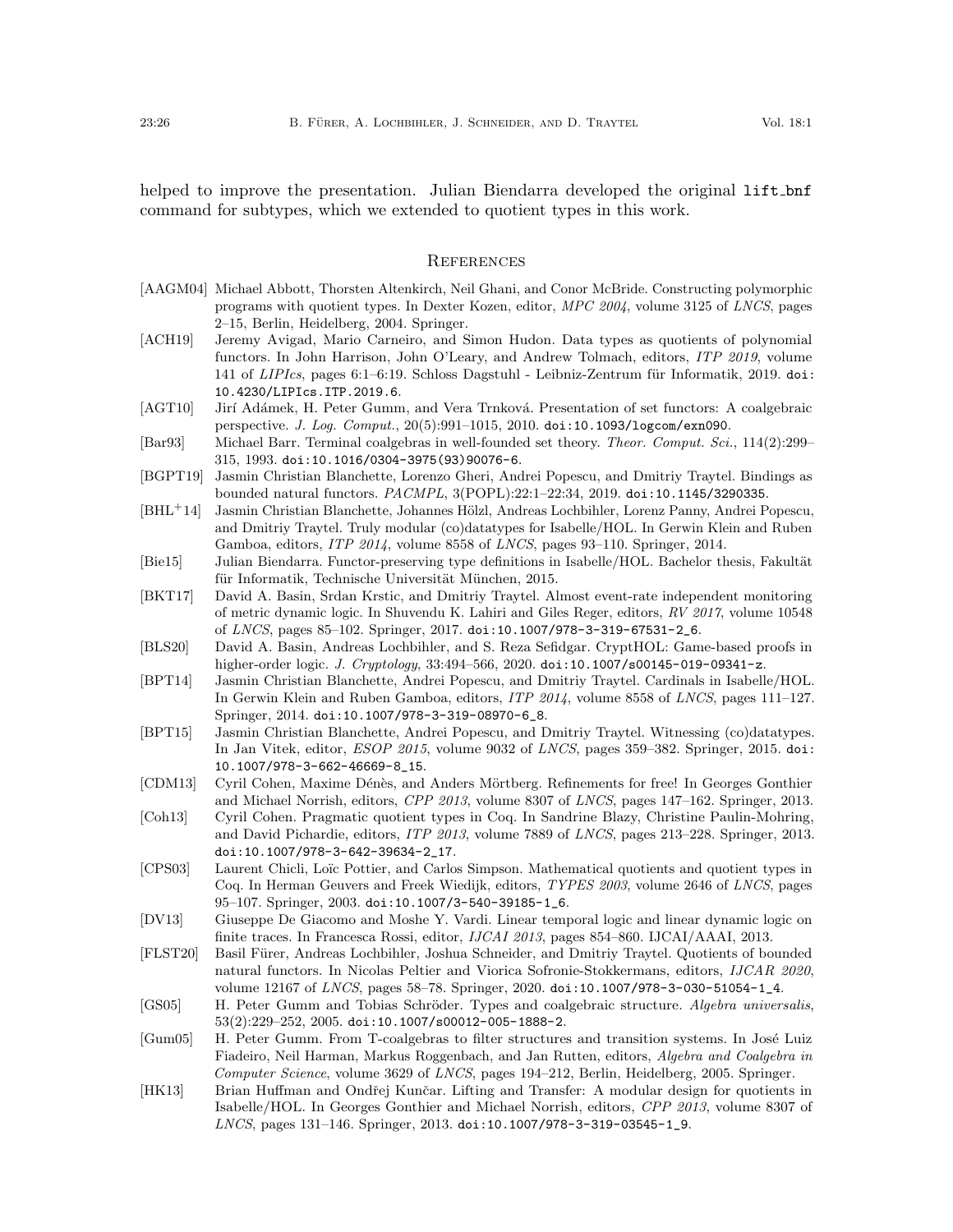- <span id="page-26-9"></span>[Hom05] Peter V. Homeier. A design structure for higher order quotients. In Joe Hurd and Tom Melham, editors, TPHOLs 2005, volume 3603 of LNCS, pages 130–146, Berlin, Heidelberg, 2005. Springer. [doi:10.1007/11541868\\_9](https://doi.org/10.1007/11541868_9).
- <span id="page-26-17"></span>[Hul80] Jean-Marie Hullot. A catalogue of canonical term rewrite systems. Technical Report CSL-113, SRI International, 1980.
- <span id="page-26-3"></span>[KP19] Ondřej Kunčar and Andrei Popescu. From types to sets by local type definition in higher-order logic. J. Autom. Reasoning, 62(2):237-260, 2019. [doi:10.1007/s10817-018-9464-6](https://doi.org/10.1007/s10817-018-9464-6).
- <span id="page-26-10"></span>[KU11] Cezary Kaliszyk and Christian Urban. Quotients revisited for Isabelle/HOL. In William C. Chu, W. Eric Wong, Mathew J. Palakal, and Chih-Cheng Hung, editors,  $SAC$  2011, pages 1639–1644. ACM, 2011. [doi:10.1145/1982185.1982529](https://doi.org/10.1145/1982185.1982529).
- <span id="page-26-7"></span>[Kun16] Ondřej Kunčar. Types, Abstraction and Parametric Polymorphism in Higher-Order Logic. PhD thesis, Technical University Munich, Germany, 2016.
- <span id="page-26-1"></span>[LL19] Peter Lammich and Andreas Lochbihler. Automatic refinement to efficient data structures: A comparison of two approaches. J. Autom. Reasoning, 63(1):53–94, 2019. [doi:10.1007/](https://doi.org/10.1007/s10817-018-9461-9) [s10817-018-9461-9](https://doi.org/10.1007/s10817-018-9461-9).
- <span id="page-26-16"></span>[Loc10] Andreas Lochbihler. Coinductive. Archive of Formal Proofs, 2010. [http://isa-afp.org/entries/](http://isa-afp.org/entries/Coinductive.html) [Coinductive.html](http://isa-afp.org/entries/Coinductive.html), Formal proof development.
- <span id="page-26-4"></span>[Loc19] Andreas Lochbihler. Effect polymorphism in higher-order logic (proof pearl). J. Autom. Reasoning, 63(2):439–462, 2019. [doi:10.1007/s10817-018-9476-2](https://doi.org/10.1007/s10817-018-9476-2).
- <span id="page-26-5"></span>[LS16] Andreas Lochbihler and Joshua Schneider. Equational reasoning with applicative functors. In Jasmin Christian Blanchette and Stephan Merz, editors, ITP 2016, volume 9807 of LNCS, pages 252–273. Springer, 2016. [doi:10.1007/978-3-319-43144-4\\_16](https://doi.org/10.1007/978-3-319-43144-4_16).
- <span id="page-26-8"></span>[LS18] Andreas Lochbihler and Joshua Schneider. Relational parametricity and quotient preservation for modular (co)datatypes. In Jeremy Avigad and Assia Mahboubi, editors, ITP 2018, volume 10895 of LNCS, pages 411–431. Springer, 2018. [doi:10.1007/978-3-319-94821-8\\_24](https://doi.org/10.1007/978-3-319-94821-8_24).
- <span id="page-26-6"></span>[LSBM19] Andreas Lochbihler, S. Reza Sefidgar, David A. Basin, and Ueli Maurer. Formalizing constructive cryptography using CryptHOL. In CSF 2019, pages 152–166. IEEE, 2019. [doi:10.1109/CSF.](https://doi.org/10.1109/CSF.2019.00018) [2019.00018](https://doi.org/10.1109/CSF.2019.00018).
- <span id="page-26-19"></span>[MJS19] Andrew Marmaduke, Christopher Jenkins, and Aaron Stump. Quotient types by normalization in Cedille. In TFP 2019, 2019.
- <span id="page-26-14"></span>[NK14] Tobias Nipkow and Gerwin Klein. Concrete Semantics – With Isabelle/HOL. Springer, 2014. [doi:10.1007/978-3-319-10542-0](https://doi.org/10.1007/978-3-319-10542-0).
- <span id="page-26-20"></span>[Nog02] Aleksey Nogin. Quotient types: A modular approach. In Victor A. Carreño, César A. Muñoz, and Sofiène Tahar, editors, *TPHOLs 2002*, volume 2410 of *LNCS*, pages 263–280. Springer, 2002. [doi:10.1007/3-540-45685-6\\_18](https://doi.org/10.1007/3-540-45685-6_18).
- <span id="page-26-13"></span>[NT14] Tobias Nipkow and Dmitriy Traytel. Unified decision procedures for regular expression equivalence. In Gerwin Klein and Ruben Gamboa, editors, ITP 2014, volume 8558 of LNCS, pages 450–466. Springer, 2014. [doi:10.1007/978-3-319-08970-6\\_29](https://doi.org/10.1007/978-3-319-08970-6_29).
- <span id="page-26-11"></span>[Pau06] Lawrence C. Paulson. Defining functions on equivalence classes. ACM Trans. Comput. Logic, 7(4):658–675, 2006. [doi:10.1145/1183278.1183280](https://doi.org/10.1145/1183278.1183280).
- <span id="page-26-12"></span>[Slo97] Oscar Slotosch. Higher order quotients and their implementation in Isabelle/HOL. In Elsa L. Gunter and Amy Felty, editors, TPHOLs 1997, volume 1275 of LNCS, pages 291-306, Berlin, Heidelberg, 1997. Springer. [doi:10.1007/BFb0028401](https://doi.org/10.1007/BFb0028401).
- <span id="page-26-2"></span>[Soz10] Matthieu Sozeau. A new look at generalized rewriting in type theory. J. Formalized Reasoning, 2(1):41–62, 2010. [doi:10.6092/issn.1972-5787/1574](https://doi.org/10.6092/issn.1972-5787/1574).
- <span id="page-26-0"></span>[TPB12] Dmitriy Traytel, Andrei Popescu, and Jasmin Christian Blanchette. Foundational, compositional (co)datatypes for higher-order logic: Category theory applied to theorem proving. In LICS 2012, pages 596–605. IEEE Computer Society, 2012. [doi:10.1109/LICS.2012.75](https://doi.org/10.1109/LICS.2012.75).
- <span id="page-26-15"></span>[Trn69] Věra Trnková. Some properties of set functors. Commentationes Mathematicae Universitatis Carolinae, 10(2):323–352, 1969.
- <span id="page-26-21"></span>[Trn71] Věra Trnková. On descriptive classification of set-functors I. Commentationes Mathematicae Universitatis Carolinae, 12(1):143–174, 1971.
- <span id="page-26-18"></span>[Vel15] Niccolò Veltri. Two set-based implementations of quotients in type theory. In J. Nummenmaa, O. Sievi-Korte, and E. Mäkinen, editors, SPLST 2015, volume 1525 of CEUR Workshop Proceedings, pages 194–205, 2015.